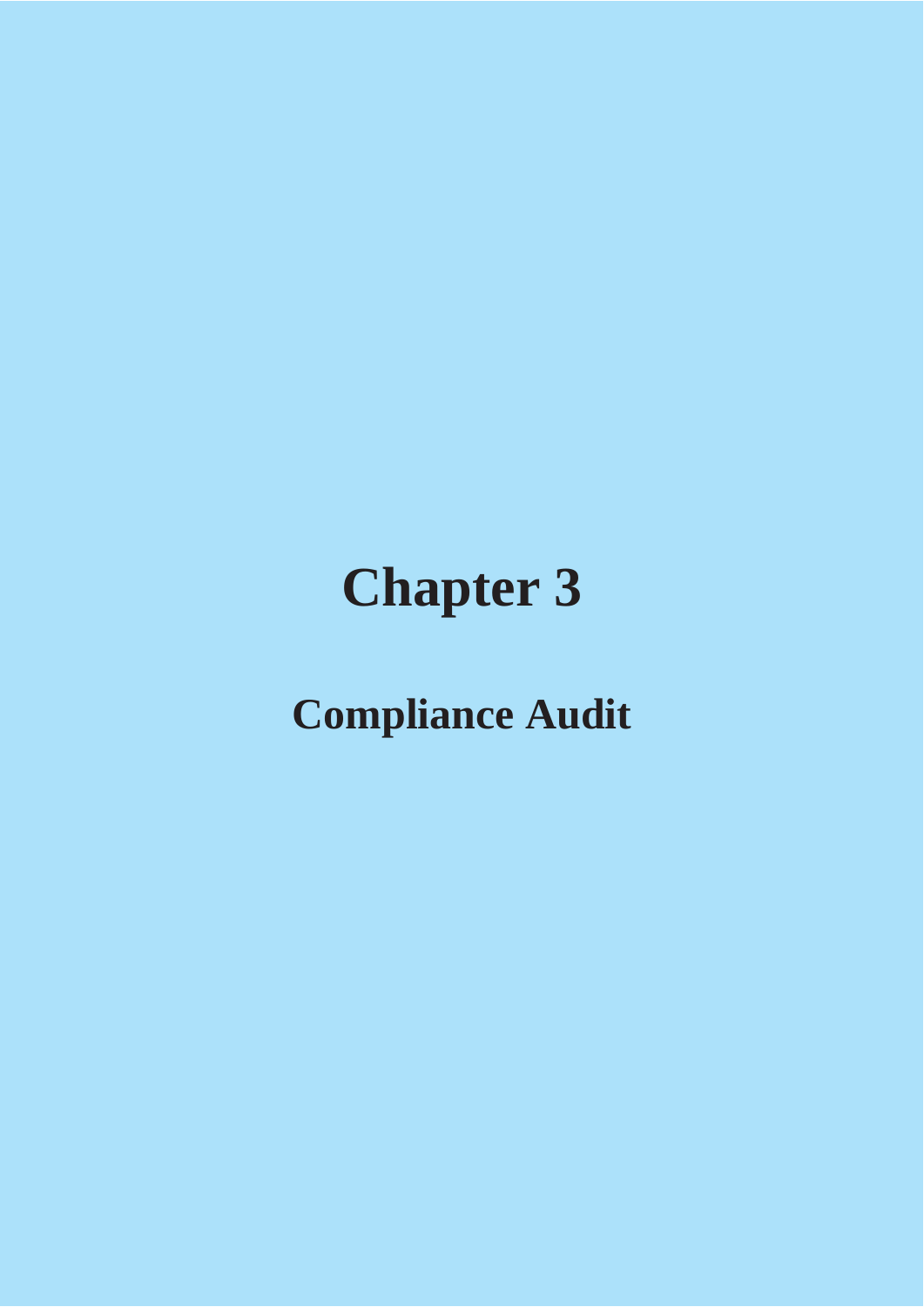## **Chapter 3: Compliance Audit**

## **FIRE & EMERGENCY SERVICES DEPARTMENT**

#### **3.1 Additional expenditure on procurement of a turn table ladder**

**Non-acceptance of the rate available through first global tender without assigning any reason for procurement of 30 metre Turn Table Ladder and retendering led to an additional expenditure of 2.41 crore.**

For modernization and upgradation of fire fighting capabilities in case of fire accidents in high-rise buildings, West Bengal Fire & Emergency Services (WBFES) invited (October 2008) global tenders for procurement of two Turn Table Ladders (TTLs) of height 30 metres, 50 metrse and one hydraulic platform of height 70 metres. Two tenderers were found (January 2009) to be technically competent for each item.

The tender committee<sup>1</sup> recommended (January 2009) acceptance of the lower price bids from the two successful bidders in case of 50 metres TTL and 70 metres platform. WBFES procured 50 metres TTL (in April 2009) and 70 metres hydraulic platform (in February 2010) from the lowest bidders for  $\bar{\tau}$  579.22 lakh and  $\bar{\tau}$  831.21 lakh (both including custom duty<sup>2</sup> and other applicable charges) respectively.

In case of 30 metres TTL, the lowest bidder had quoted the rate of  $\bar{\tau}$  296.45 lakh plus  $\bar{\tau}$  6 lakh (towards clearing/port/registration charges) plus  $\bar{\tau}$  3.25 lakh (for off shore training) while the second lowest bidder had quoted a rate of  $\bar{\xi}$  318.53 lakh plus port/clearing/registration charges on actual basis. The committee did not make any recommendation as it desired to ascertain the basis of port charge/ clearing charge of  $\bar{\tau}$  6 lakh quoted by the lowest bidder. No further progress was noticed on this in the records. WBFES, accordingly, did not purchase the 30 metres TTL from the lowest bidder even though the rate offered by the second lowest bidder ( $\overline{\xi}$  318.53 lakh excluding port/ clearing/ registration charges on actual basis) would work out to be substantially higher than the lowest one when port charges were considered<sup>3</sup>.

Subsequently in August 2009 WBFES Department decided to re-tender for procurement of 30 metres TTL and global tender was invited (September 2009). There was no recorded reason for this decision. The second lowest bidder of the first tender qualified as the lowest bidder with basic rate of  $\bar{\tau}$  537.22 lakh<sup>4</sup>. On recommendation of the tender committee (November 2009), WBFES entered into (April 2010) an agreement with lowest bidder for delivery of the TTL within twelve

1 *Which included Addl. Director General, Director, Dy. Chief Engineer (Mechanical), Kolkata Municipal Corporation, Dy. Director of Fire Services (Administration) etc.*

<sup>&</sup>lt;sup>2</sup> Customs Duty paid on 50 metres TTL and 70 metres hydraulic platform were ₹117.84 lakh and ₹149.20 lakh *respectively.*

<sup>3</sup> *302.45 lakh including port charges as against 318.53 lakh excluding port charges*

<sup>4</sup> *Which was 69* per cent *higher as compared to the basic rate ( 318.54 lakh) offered by the second lowest bidder 10 months back against the first tender*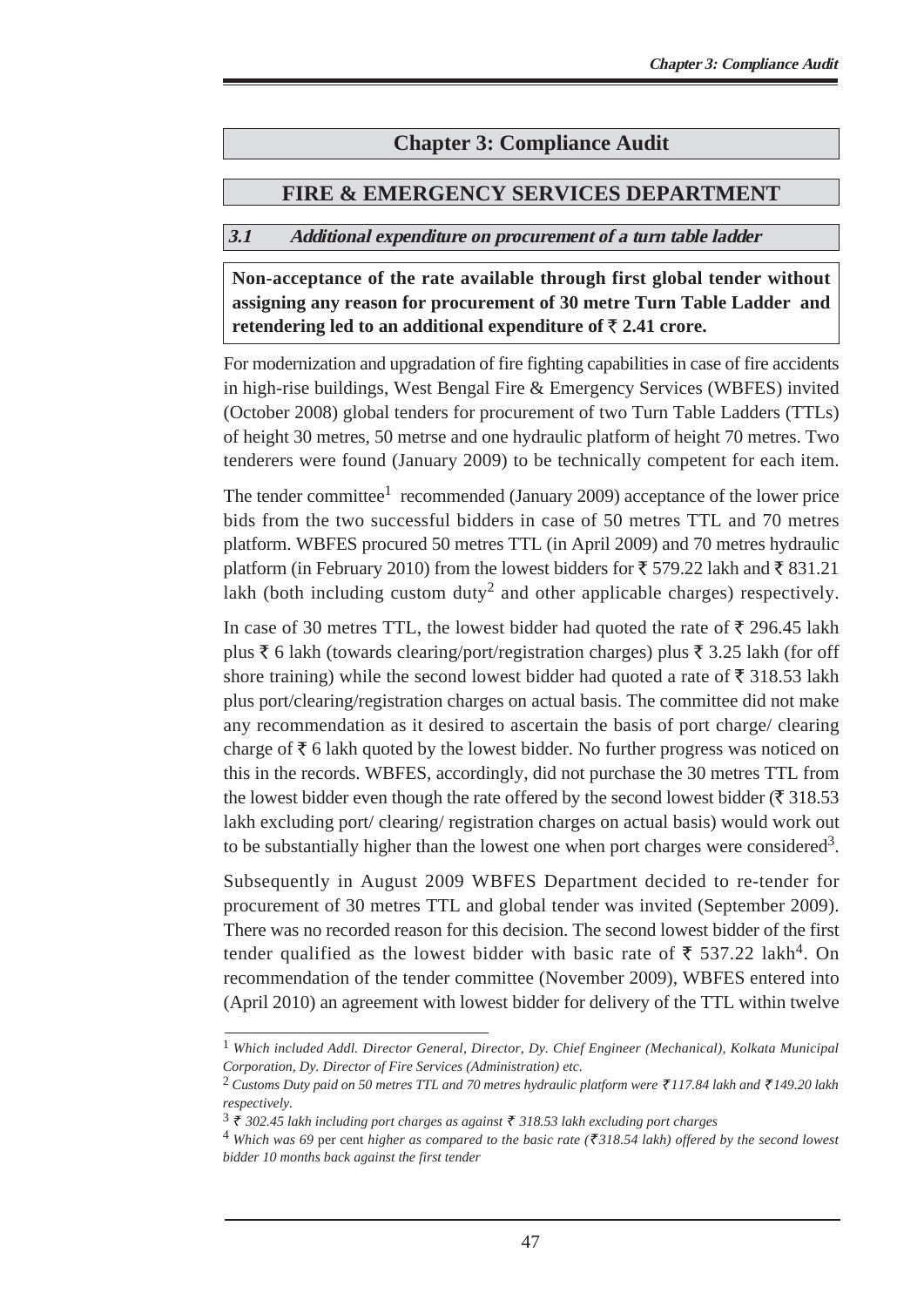months. TTL was delivered and commissioned at the headquarters of WBFES in May 2011 at total expenditure of  $\bar{\tau}$  727.45 lakh<sup>5</sup>. As compared to lowest rate available in first tender of January 2009, the basic price accepted through second tender of September 2009 was higher by  $\bar{\tau}$  240.77 lakh<sup>6</sup>(81 *per cent*).

Thus, decision of WBFES to go for re-tender for 30 metres TTL ignoring the lowest rate available from first tender seemed unjustified and has cost the State exchequer an additional  $\bar{\xi}$  240.77 lakh on the basic price.

DGFES attributed (July 2013) non-acceptance of lowest bid in the first tender and calling for second tender to F&ES Department which in turn did not furnish any reason.

## **HOME (POLICE) DEPARTMENT**

**3.2 Avoidable expenditure on unauthorised occupation of derequisitioned premises**

**Unauthorised retention of derequisitioned premises by Commissioner of Police, Kolkata Police ignoring repeated Government instructions for vacating** the same, resulted in avoidable expenditure of  $\bar{z}$  1.55 crore.

In June 1992, Government derequisitioned three rooms<sup>7</sup> used by Kolkata Police (KP) on ground floor of Mercantile Building at Lalbazar Street and directed KP to hand over rooms to the owner. While KP authorities handed over (September 1992) two rooms, a mutual agreement was entered with the owner (July 1992) to retain one room (used as central forms and stationary godown of Kolkata Police) for a period of six months extendable to one year. KP, however, did not hand over the said premises to the owner even after expiry of the mutually agreed period. Relevant communications showed that the same was attributable to locational advantage and proximity of the premises to the KP Headquarters.

The owner filed (1997) a writ petition for decree of the vacant possession of the room with *mesne profit8* . The High Court, taking a strong note of inaction of the KP, directed (June 2004) the Commissioner to intimate the date of vacation of the premises.

Scrutiny (February 2013) of records of Accounts Officer, Kolkata Police revealed that both Land & Land Reforms and Home (Police) Departments instructed

<sup>5</sup> *Basic rate of 554.63 lakh (including price escalation of 17.41 lakh on foreign currency conversion) plus 10.14 lakh on freight charge plus 161.73 lakh on Customs Duty plus 0.95 lakh on port and clearing charges. Of the same the basic price of 554.63 lakh was paid by WBFES through Letter of credit opened with Chowringhee Branch of State Bank of India, which has an outstanding balance of 2.13 lakh receivable by the bank till December 2012.*

<sup>6</sup> *537.22 lakh minus 296.45 lakh*

<sup>7</sup> *Requisitioned in 1943 and used as Malkhana of Detective Department & Central Division, Ration store of Detective Department and Central forms and stationary godown*

<sup>8</sup> *Sums of money paid for the occupation of a land to a person with right of immediate occupation, where no permission has been given for that occupation*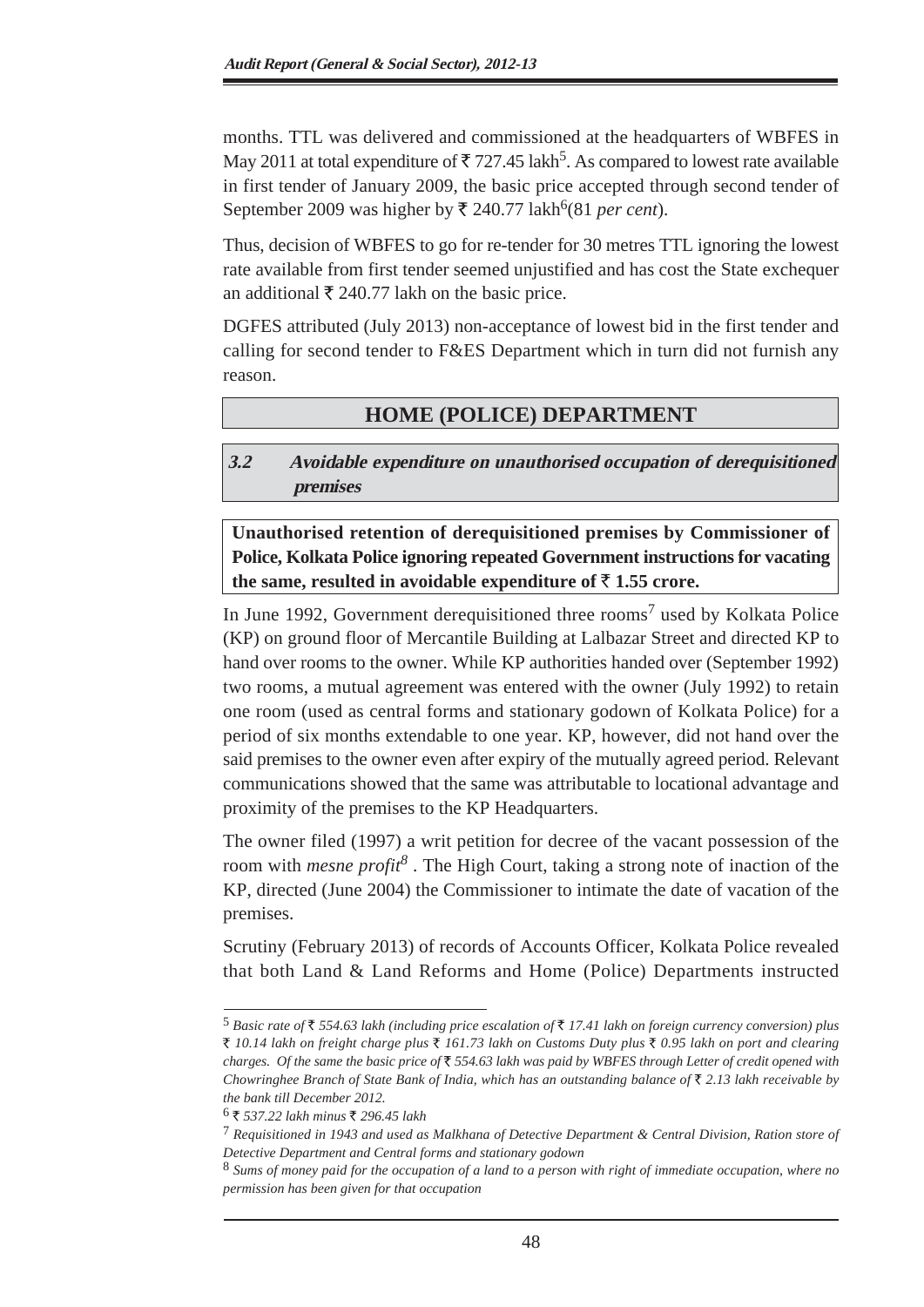Commissioner of Police time and again (February 2004, March 2004, April 2004, June 2004 and June 2006) to vacate the premises, which was ignored by him.

In April 2007, Honorable Court provided *ex parte* decree in favour of owner directing Government to hand over the possession of the premises along with *mesne profit* of  $\bar{\tau}$  1.05 crore for the period from July 1993 to August 2007. A petition having been moved by KP against the decree, the Honorable Court further directed (October 2007 and February 2008) KP to pay occupational charge at the rate of  $\bar{\tau}$  20000 per month to the owner during pendency of the proceedings. Subsequently, the petition was rejected (November 2011) by the Honorable Court describing it to be thoroughly misconceived and an abuse of power by KP. The Honorable Court, in its final verdict, once again directed (December 2011) Government to hand over the vacant possession of the premises to the owner and to pay  $\bar{\tau}$  1.54 crore as *mesne profit* to the owner for the period from July 1993 to March 2012 with additional  $\bar{\tau}$  1000 per day till possession of the premises was handed over to the owner.

Meanwhile, Commissioner approached the Government (September 2011 and December 2011) for acquisition of the said premises. However, Government in Land & Land Reforms Department opined (December 2011) that acquisition of the premises was not advisable in view of pendency of litigation.

In March 2012, KP handed over the premises and paid  $\bar{\tau}$  1.55 crore to the owner in compliance of the Honorable Court's order and shifted its stores to its own premises<sup>9</sup> in Lalbazar.

Thus, unauthorised retention of derequisitioned premises by Commissioner of Police, Kolkata Police for almost 20 years ignoring repeated instructions from both Home (Police) and L&LR Departments, resulted in avoidable expenditure of  $\bar{\tau}$  1.55 crore.

The matter was referred to Government in September 2013; reply had not been received (December 2013).

## **INFORMATION & CULTURAL AFFAIRS DEPARTMENT**

#### **3.3 Government assistance remaining blocked with a private foundation**

**Allotment of encumbered land for construction of cultural centre and releasing Government assistance without assessing the prospect of completion of project resulted in 3 crore remaining blocked outside Government accounts for more than four years.**

Kolkata International Foundation for Arts, Literature and Culture (Foundation) was established (September 2003) as an institution for fusion and interaction of various art forms. The Foundation envisaged construction of a multipurpose art and cultural centre<sup>10</sup> at an estimated cost of  $\bar{\tau}$ 16.41 crore.

<sup>9</sup> *It is intimated (September 2013) that stores are temporarily kept at the basement of the Central Lock-up, Lalbazar, by way of enclosing a portion of the basement.*

<sup>10</sup> *Which would house an auditorium-cum-lecture theatre, an art gallery, a library and reading room, a cafeteria and restaurant, an archive and conservation unit, a publication unit, guestrooms, studios and workshops.*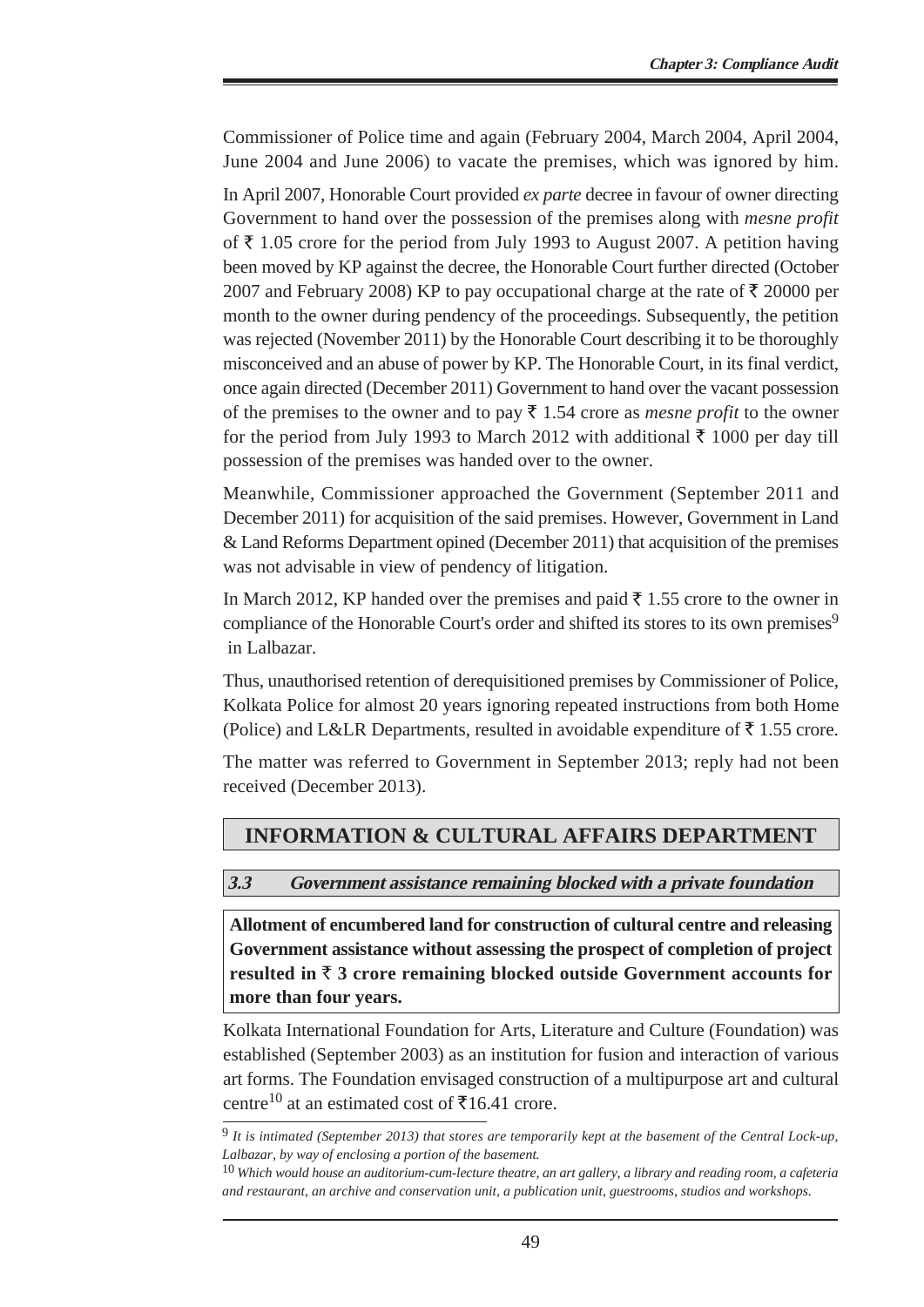For construction of cultural centre, Government handed over 0.99 acres of land (0.66 acres in May 2007 and 0.33 acres in June 2009) at Kalikapur, Purba Jadavpur PS, South 24 Parganas to Foundation on 30 years' lease, with condition that the leased land was to be utilized within three years from the date of lease. The Information & Cultural Affairs (I&CA) Department released (November 2008)  $\bar{\xi}$  3.25 crore<sup>11</sup> to the Foundation. In addition, Foundation also received (June 2010)  $\bar{\tau}$  10 lakh from MPLAD funds for construction of the centre, thereby taking the total receipt of Government funds to  $\bar{\xi}$  3.35 crore.

Foundation, however, could not commence construction as the plot of land allotted by Government was under litigation in the Court. Foundation's request (June 2011) for an alternative piece of land for cultural centre is pending with the Government and the proposed construction of the cultural centre could not be commenced (June 2013). Out of funds amounting to  $\overline{\xi}$  3.35 crore received by Foundation from the Government,  $\bar{\xi}$  0.35 crore was utilized towards payment of lease premium and lease rent, registration/legal charges, KMC tax etc., while  $\bar{\tau}$  3 crore was invested in bank term deposits from time to time.

Audit verification disclosed (February 2013) that a notice had been put up prohibiting any activity in the land citing a reference to a court case. Thus, allotment of encumbered land to the Foundation for construction of Art and Cultural Centre and release of Government assistance for work without assessing prospects of its successful completion resulted in Government funds of  $\overline{\xi}$  3 crore remaining parked outside of Government Accounts for more than four years.

The matter was referred to Government in May 2013; reply had not been received (December 2013).

## **LABOUR DEPARTMENT**

**3.4 Administration of the West Bengal Building & Other Construction Workers' Welfare Fund**

## **3.4.1 Introduction**

Government of India (GoI) with a view to regulate employment and working conditions of building and other construction workers and to provide for their safety, health-care and welfare measures enacted the following:

- Building and Other Construction Workers (Regulation of Employment  $\&$ Conditions of Service) Act, 1996 (RECS Act) ,
- Building & Other Construction Workers Welfare Cess Act, 1996 (Cess Act) and
- Building & Other Construction Workers Cess Rules, 1998 (Cess Rules).

<sup>11</sup> *Out of 5 crore approved as assistance under One time Additional Central Assistance, Government of India was to bear 30* per cent *( 1.5 crore), while State Government was to bear 70* per cent *( 3.5 crore). The I&CA Department released full portion of Central share and half of State share.*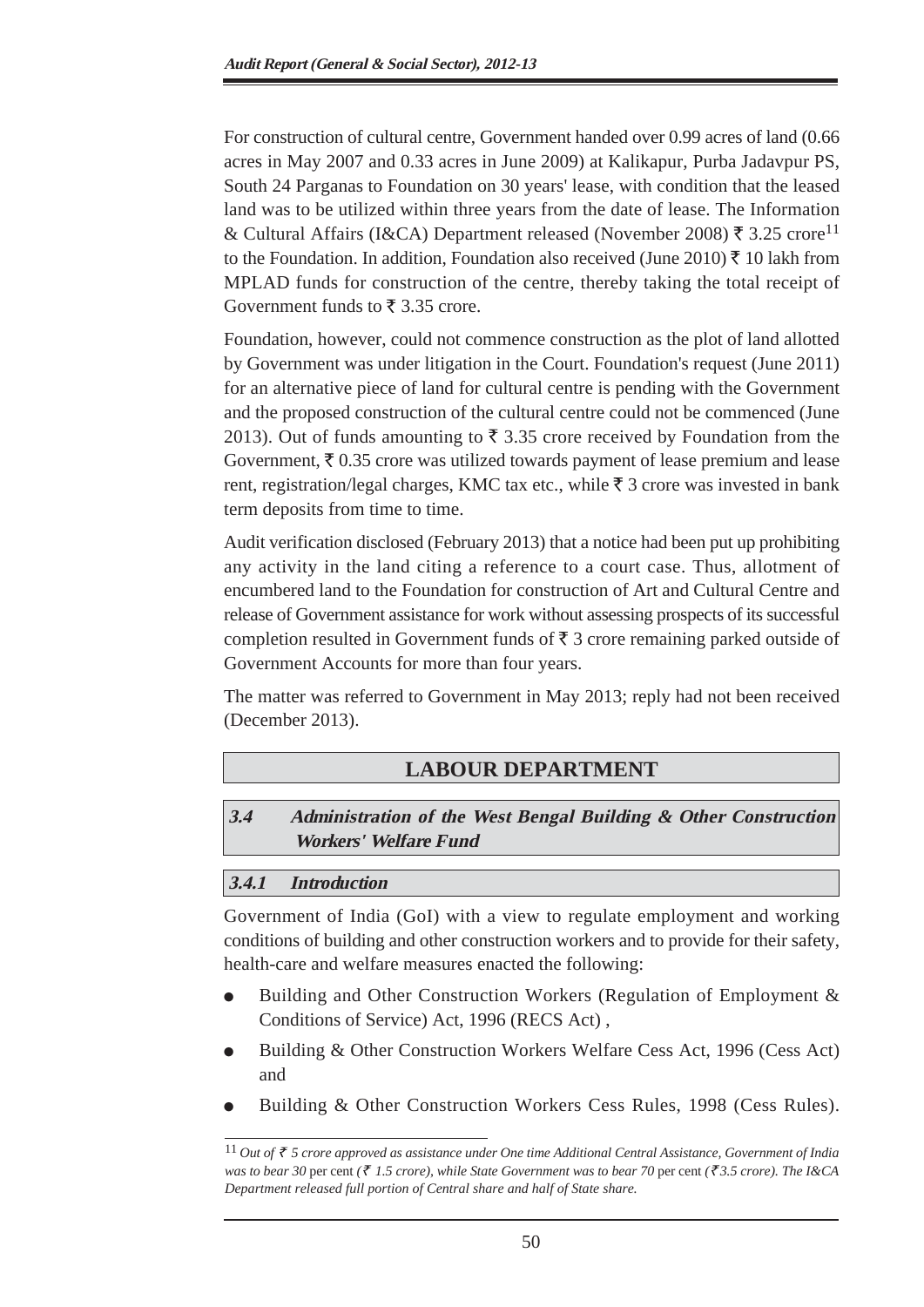Under RECS Act, State Government framed (October 2004) West Bengal Building & Other Construction Workers (Regulation of Employment & Conditions of Service) Rules 2004 (Rules) and constituted (September 2005) the West Bengal Building and Other Construction Workers' Welfare Board<sup>12</sup> (Board) for implementation of these Acts.

Minister in Charge of Labour Department is the ex-officio Chairman of the Board, Principal Secretary of Department and Welfare Commissioner, Labour Directorate being its ex-officio members. Secretary of the Board, who is nominated by the State Government, is the Chief Executive Officer and carries out day to day functions through network of Regional Labour Offices of the Labour Directorate headed by the Deputy Labour Commissioners (DLCs) at district level and Assistant Labour Commissioners (ALCs) at the sub-division level.

In November 2005, the Board created 'West Bengal Building & Other Construction Workers' Welfare Fund' (Fund) to be administered by it in accordance with Act and Rules. To augment the Fund, Labour Welfare  $Cess<sup>13</sup>$  are to be collected from the employer at the rate of one *per cent* of the total cost of construction excluding cost of land and compensation paid to worker under Workmen's Compensation Act, 1923. The amount so collected is to be spent on welfare<sup>14</sup> of building and other construction workers registered with the Board. Every construction worker within the age limit of 18 to 60 years who has worked for not less than 90 days during the preceding 12 months shall be eligible for registration under the Board as a beneficiary by paying a registration fees of  $\bar{\tau}$  20 and a monthly subscription of  $\bar{\xi}$  20. As of March 2013<sup>15</sup>, the Board registered 9.20 lakh beneficiaries and collected cess of ₹ 530.42 crore.

#### **3.4.2 Scope of Audit**

Records of the Board and five<sup>16</sup> Regional Labour Offices (RLOs) in three districts covering period from 2009-10 to 2012-13 were test-checked during February - May 2013 to assess effectiveness of administration of Welfare Fund including efficiency in assessment and collection of cess, management of the Welfare Fund, identification and registration of beneficiaries and implementation of welfare measures. Management of funds received as registration fees and subscription was also subject to scrutiny.

<sup>12</sup> *The Board consisted of 17 members headed by Chairman, one member nominated by Central Government and 15 other members nominated by the State Government representing State Government (six members), employers (four members) and workers (five members).*

<sup>13</sup> *According to the Ministry of Labour, GoI notification dated September, 1996 under Building and Other Construction Workers' Welfare Cess Act, 1996.*

<sup>14</sup> *on schemes like pension, maternity benefit, medical assistance, loans for construction of house/ purchase of tools, death benefit, educational scholarship to children etc.*

<sup>15</sup> *Figures are provisional and as per data submitted by the Board.*

<sup>16</sup> *Kolkata, Alipore, Baruipur, Uluberia & Barrackpore.*

<sup>17</sup> *Relating to roads, railways, tramways, airfield, irrigation, dams, canals, drainage, flood control works, generation, distribution and transmission of power, oil & gas installation etc. in terms of Section 2(d) of RECS Act, 1996.*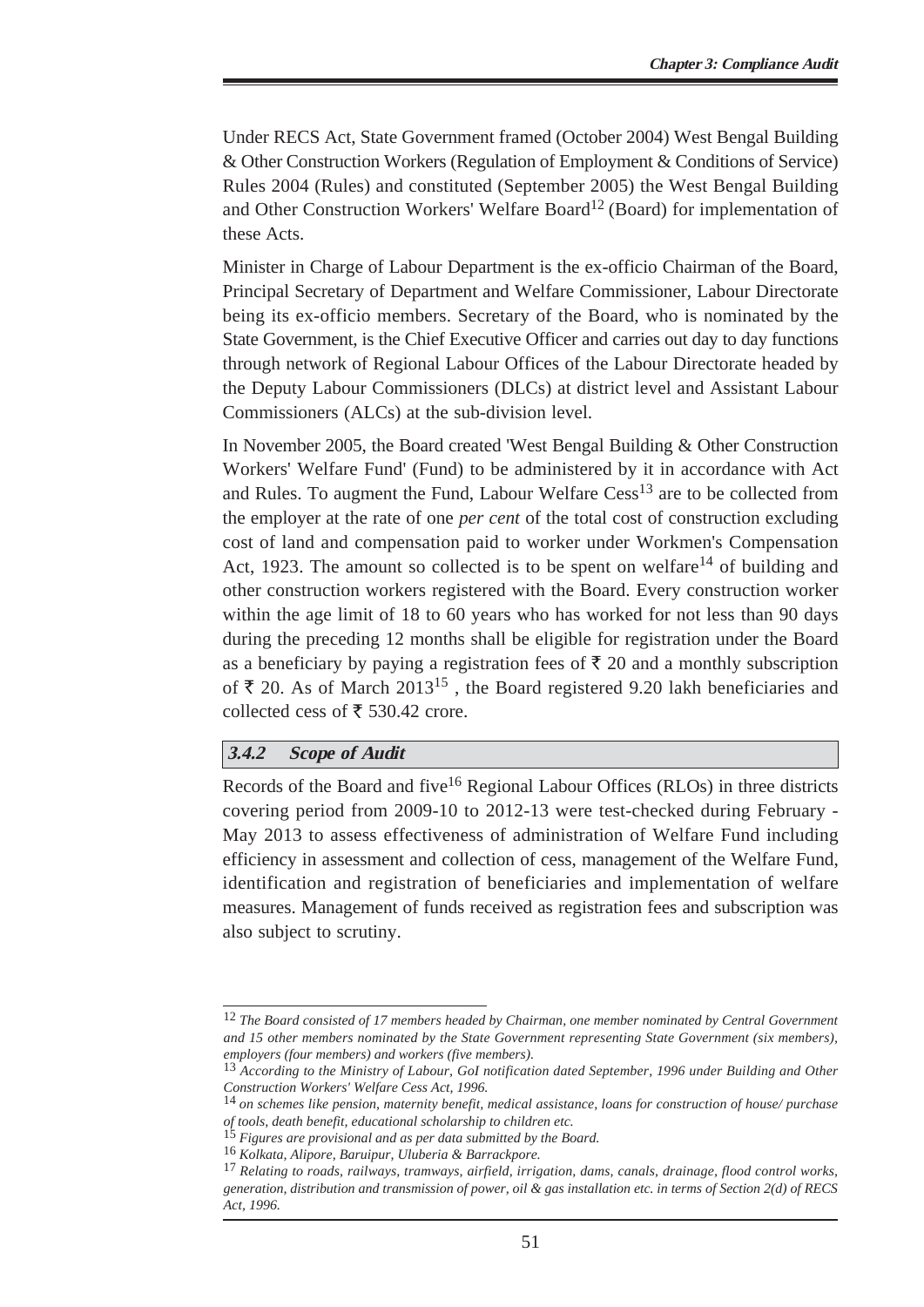#### **3.4.3 Collection of cess**

State Government empowered (September 2006) the Board to impose and collect cess on building and other construction works17 at the notified rate of one *per cent* of the total cost of construction excluding cost of land and compensation paid to worker under Workmen's Compensation Act, 1923. The proceeds of cess collected under extant rules are to be transferred to the Board after deducting the cost of collection. The Board collected cess of  $\bar{\tau}$  455.84 crore<sup>18</sup> during 2009-10 to 2012-13. Lack of efficient mechanism for assessing and collecting cess was evident as detailed below:

#### **3.4.3.1 Assessment of cess**

As per section 3 of Workmen's Compensation Act, 1923 in case of construction works of Government or Public Sector Undertakings cess is to be deducted at source from bills by every employer while in case of private constructions, cess is to be collected in advance through local authorities *viz.* Municipalities, Gram Panchayats (GPs), responsible for approval of such construction works.

**Cess collection from Public sector:** The Assistant Labour Commissioners (ALCs) are designated as assessing officer (AO) for assessment of cess. For purpose of assessment, ALCs are required to serve notice to establishments which have already taken registration under RECS Act for submission of return with relevant details (e.g. name and address of establishment, work site, date of commencement of work, estimated cost and period of work, details of advance cess paid, if any, etc.) in Form  $I^{19}$ , the primary document for initiation of assessment process. Scrutiny revealed that though Board registered 16,426 establishments engaged in construction works up to March 2013, it did not obtain Form I from any of the establishments since inception and no assessment was carried out. Cess was deposited by employers/ establishments on the basis of self assessment; AOs did not cross-check correctness of such self-assessments or issue notice to the employers who failed to furnish such return.

**Cess collection from Private sector:** ALCs are to approach relevant Municipalities and GPs for collection of cess against every application received for approval of construction work. Though the Board was set up in September 2005, no mechanism was devised for recovery of advance cess by municipalities/ GPs from private organization at the time of sanctioning building plan. As a result, cess collected from private real estate sector stood at only four to eight *per cent* of total cess collected during 2009-13 ( $\overline{\xi}$  37.35 crore was collected from private sector by the Board since inception which represented eight *per cent* of total collection of cess) and there was no mechanism to check, if there was any underassessment in this regard.

<sup>18 2009-10: ₹ 84.47</sup> crore, 2010-11: ₹ 90.25 crore, 2011-12: ₹ 164.05 crore and 2012-13: ₹ 117.07 crore. <sup>19</sup> *Under section 4 & 5 of Cess Act, 1996 read with Rule 6 of Building and Other construction Workers', Welfare Cess Rules, 1998.*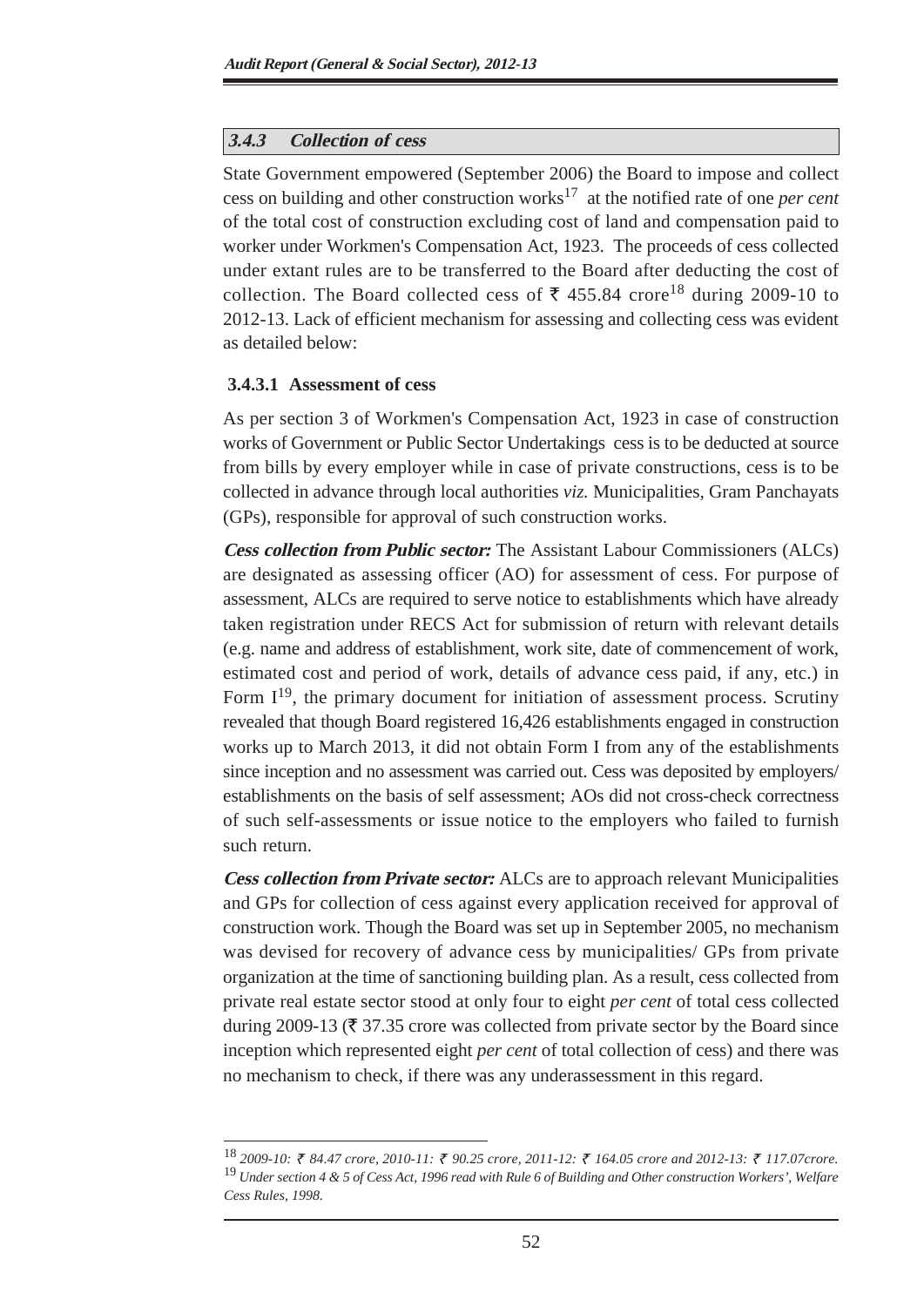In November 2012 the Board requested Kolkata Municipal Corporation and other Municipal Corporations to collect cess from applicants of construction works without suggesting the modalities for such collection.

#### **3.4.3.2 Collection of cess**

As per Rule 4(2) of Cess Rules 1998, where duration of project or construction works exceeds one year, cess shall be paid within thirty days of completion of one year from the date of commencement of work and every year thereafter. Further, in terms of Section 8 of Cess Act, any employer who fails to pay any amount of cess payable within the specified time shall be liable to pay interest at the rate of two *per cent* per month from the date on which such payment is due till the amount is actually paid. Moreover, default in payment of cess within the specified time also attracts a penalty<sup>20</sup> not exceeding the amount of cess.

As assessing officers (*i.e.* the ALCs) did not keep track of details (e.g. commencement of work, estimated cost, etc.) of construction works undertaken by Government departments/ PSUs (as discussed under para 3.4.3.1 above), instances of short deposit of labour welfare cess of  $\bar{\tau}$  9.28 crore were noticed in test-check of audit as discussed below.

- ➤ During 2006-13 Airport Authority of India (AAI) constructed a new integrated terminal at Netaji Subhas Chandra Bose International Airport, Kolkata at a cost of  $\bar{\tau}$  2325 crore on turn-key contract basis. The Board neither assessed nor verified the realisable cess during 2006-13. Against the leviable cess of  $\bar{\tau}$  23.25 crore, AAI deposited only  $\overline{\xi}$  15.87 crore as of March 2013 indicating shortrealisation of  $\bar{\xi}$  7.38 crore. In the absence of Form-I, the Board was neither in a position to identify short deposit of cess nor able to issue notice seeking justification of short deposit by AAI.
- ➤ Kolkata Metropolitan Development Authority (KMDA) undertakes construction works of various urban infrastructural projects. From the Annual Accounts it was seen that during 2010-11 and 2011-12 KMDA incurred expenditure of 933.99 crore on different project works under execution on which cess of ₹9.34 crore was leviable. However, KMDA deposited ₹7.44 crore during the period indicating short deposit of  $\bar{\tau}$  1.90 crore.

The assessing officers did not take any initiative to recover interest/ penalty for short/ non-deposit of cess.

#### **3.4.4 Fund management**

As of March 2013, the Board operated 55 accounts<sup>21</sup> for depositing cess and 65 accounts for handling administrative expenses with United Bank of India (UBI) as

<sup>20</sup> *In terms of Section 9 of Cess Act.*

<sup>21</sup> *There were no Cess accounts in case of 10 RLOs and no Subscription accounts in case of five RLOs, as these offices were attached to the relevant bank accounts opened for other RLOs of the Districts.*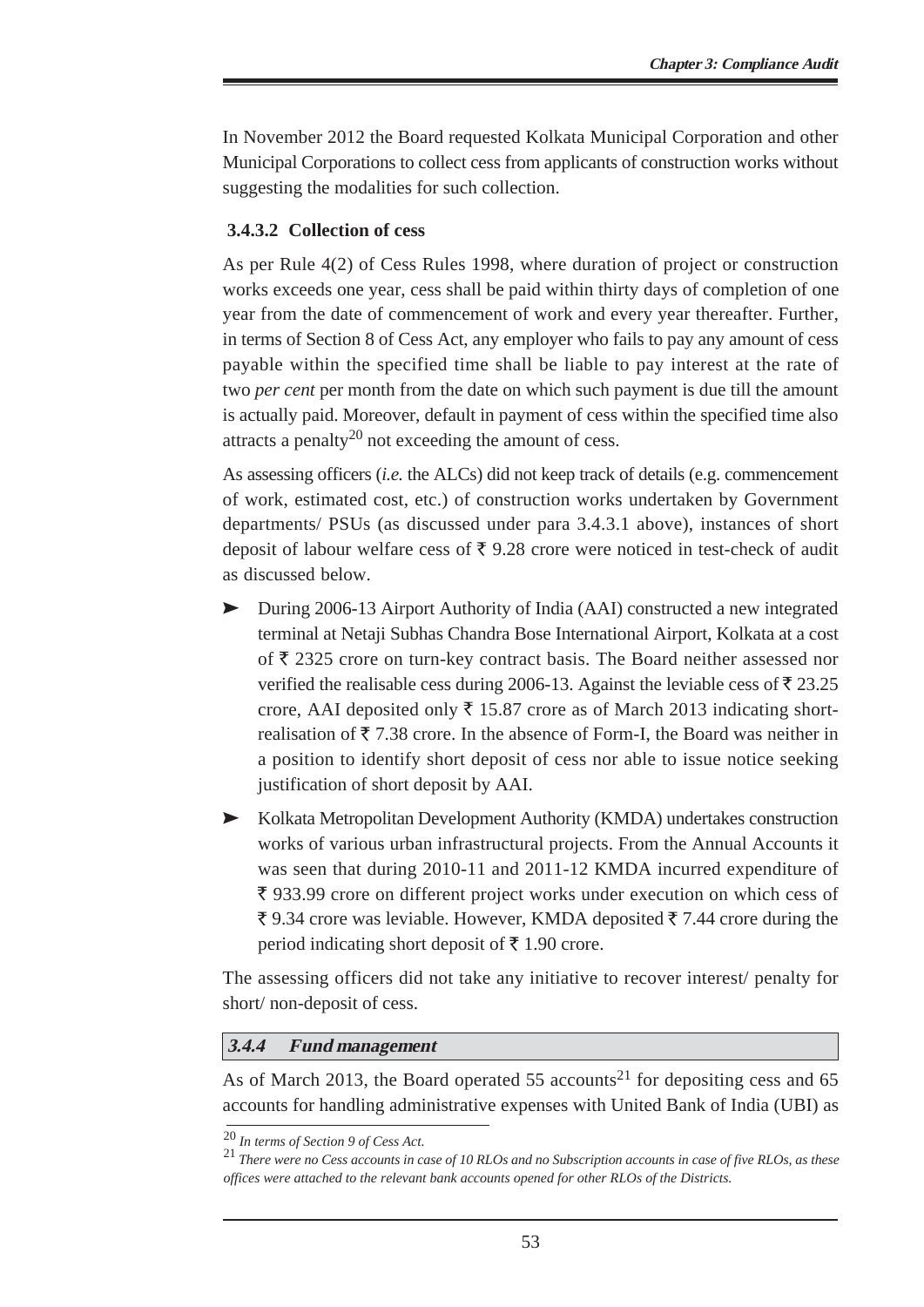well as 60 accounts with State Bank of India (SBI) at RLO level for depositing subscriptions over and above two main accounts with SBI and UBI at Kolkata, as under:

- Based on a memorandum of understanding (July 2007) with UBI, the Board opened 55 non-operating current accounts linked with RLOs throughout the State at district and sub-division level for collection of cess. The funds so collected were to be remitted to main account opened at the nodal branch of UBI (Kolkata High Court Branch) every Saturday. The main account is a 'Bonanza savings account' where the Board had to keep a minimum balance of  $\bar{\xi}$  50 lakh and any amount in excess of minimum balance would automatically be converted to 'Bonanza Term Deposit' (BTD) for six months as default option. The Board also agreed to maintain a minimum balance of  $\bar{\xi}$  2 crore in BTD.
- Besides, for meeting administrative expenses including disbursement of benefits the Board also decided (January 2008) to open 65 current accounts with UBI attached to all RLOs. On requisition of funds from RLOs, the Board remitted funds from its main cess account to these 'Administrative accounts'.
- For depositing the subscription and registration fees received from beneficiaryworkers, the Board opened (January 2006) a savings account with SBI, Kolkata Main branch alongwith 60 accounts at RLO level with different SBI branches in the districts. These branches were to transfer the balance to main account at Kolkata every fortnight.

In respect of 55 cess accounts and 60 subscription accounts, RLOs neither prepared bank reconciliation statement, trial balance, ledger nor maintained cash book for transactions in each account. Board's accounts are in arrear from 2011-12. Thus, internal control over transactions of  $\bar{\tau}$  346.22 crore<sup>22</sup> done by RLOs during 2011-13 was compromised. The same may be viewed with instances of irregularities like, delay in fund remittances, amounts remaining outside the Fund, inefficiency in fund management, as discussed in the subsequent paragraphs.

## **3.4.4.1 Loss due to delay in making term deposits**

For depositing cess collected at districts as well as at Kolkata, the Board opened 'Bonanza savings account' at UBI, High Court Branch, Kolkata where amount in excess of  $\bar{\tau}$  50 lakh was automatically converted to fixed deposit for six months. If balance fell below the threshold limit of Bonanza savings account, minimum balance in savings account is restored by transferring required amounts back from fixed deposit, so that Board could earn higher interest uninterruptedly for the remaining balance in fixed deposit (FD). In order to earn higher returns, Board made fixed deposits in nationalized banks for longer tenure of one to three years by inviting quotation. During April 2010 to January 2013, Board renewed 35 FDs matured

<sup>22</sup> *Receipt on account of cess: 280.90 crore, Subscription/ Reg. fees: 17.14 crore & Payment: 48.18 crore.*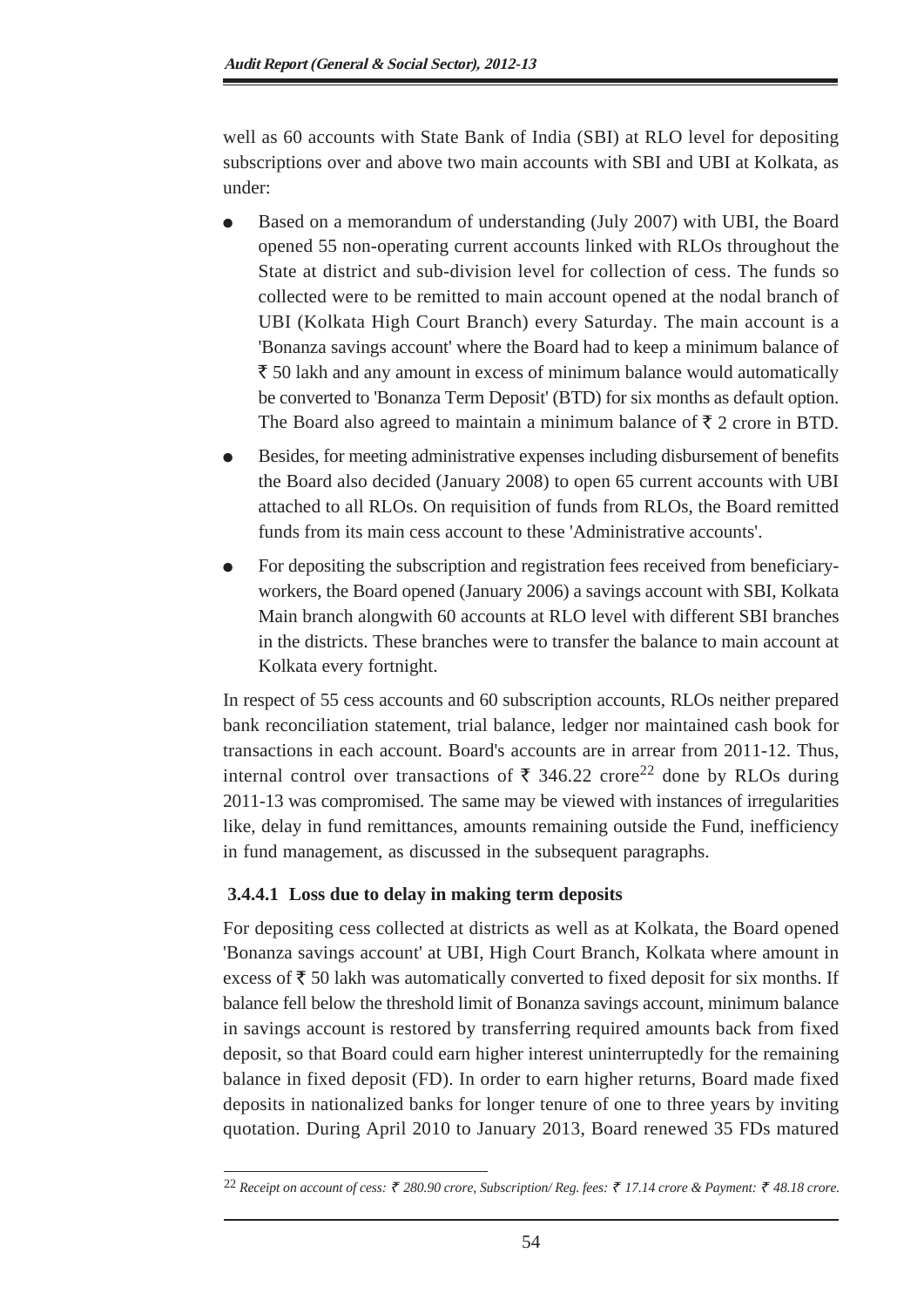between March 2010 and December 2012 with aggregated maturity value of  $\overline{\xi}$  714.63 crore in 19 instances after delays varying from 10 to 96 days, which was attributable to time taken in process of selection of banks offering higher rates, non preparation of regular cash flow projection to ascertain surplus fund and delay in taking decisions. Had the management initiated the process of aforesaid pre-investment activities prior to maturity dates, Board could have avoided loss of interest of ₹ 2.18 crore<sup>23</sup> in 19 instances.

#### **3.4.4.2 Loss due to delay in remittance of cess fund**

As per MOU signed with UBI, cess deposited to all district branches were required to be remitted to main branch at Kolkata every Saturday. The Board also instructed (February 2008) Secretary to monitor the remittances regularly so that funds at districts are not parked in current accounts which do not earn any interest. Scrutiny of bank statements for period between 2010-11 and 2012-13 revealed that district branches linked to RLOs (13-24 in number) withheld cess aggregating  $\bar{\xi}$  2.29 crore to  $\bar{\xi}$  50.30 crore for four to 402 days without remitting them weekly to Main branch. Had these funds been remitted to Bonanza savings account, the same would have been automatically converted to fixed deposits yielding additional interest of  $\bar{\xi}$  1.11 crore. Thus, lack of monitoring by Secretary led to loss of interest earning amounting to  $\bar{\tau}$  1.11 crore.

#### **3.4.4.3 Loss of revenue due to dishonoured cheques**

Cess was collected by RLOs and head office at Kolkata from employers, contractors, State and Central Government, PSUs, Panchayat and Municipalities, etc. through account payee cheques or demand drafts. These were deposited into relevant cess accounts with UBI after entering into registers. RLOs neither maintained any cash book for cess account, nor did they collect bank statement periodically for reconciliation to monitor realization of cheques. Bank reconciliation of cess account maintained with UBI, High Court Branch was carried out at head office only at time of finalisation of accounts. Scrutiny of bank statements in respect of accounts maintained at district branches and Kolkata revealed that 537 cheques involving  $\bar{\tau}$  4.14 crore (district branches:  $\bar{\tau}$  3.52 crore and Kolkata:  $\bar{\tau}$  0.62 crore) collected as cess during 2010-13 were dishonoured under 34 RLOs and head office at Kolkata on account of insufficient account balance, signature mismatch, expiry of validity of cheques, absence of drawers' authentication for alteration etc. This was indicative of indifferent monitoring by the RLOs and Board. Thus, due to non / delayed reconciliation of bank statement periodically as well as lack of follow up with drawees, dishonoured cheques could not be sent back to drawees for rectification leading to loss of revenue of ₹4.14 crore to the fund.

<sup>23</sup> *Calculated on the differential rates at which FDs were renewed (at the rate of 6.50 to 11.01 per cent per annum) with that of interest earned in Bonanza account (at the rate of 2.50 to 7.25 per cent per annum) for the delayed period.*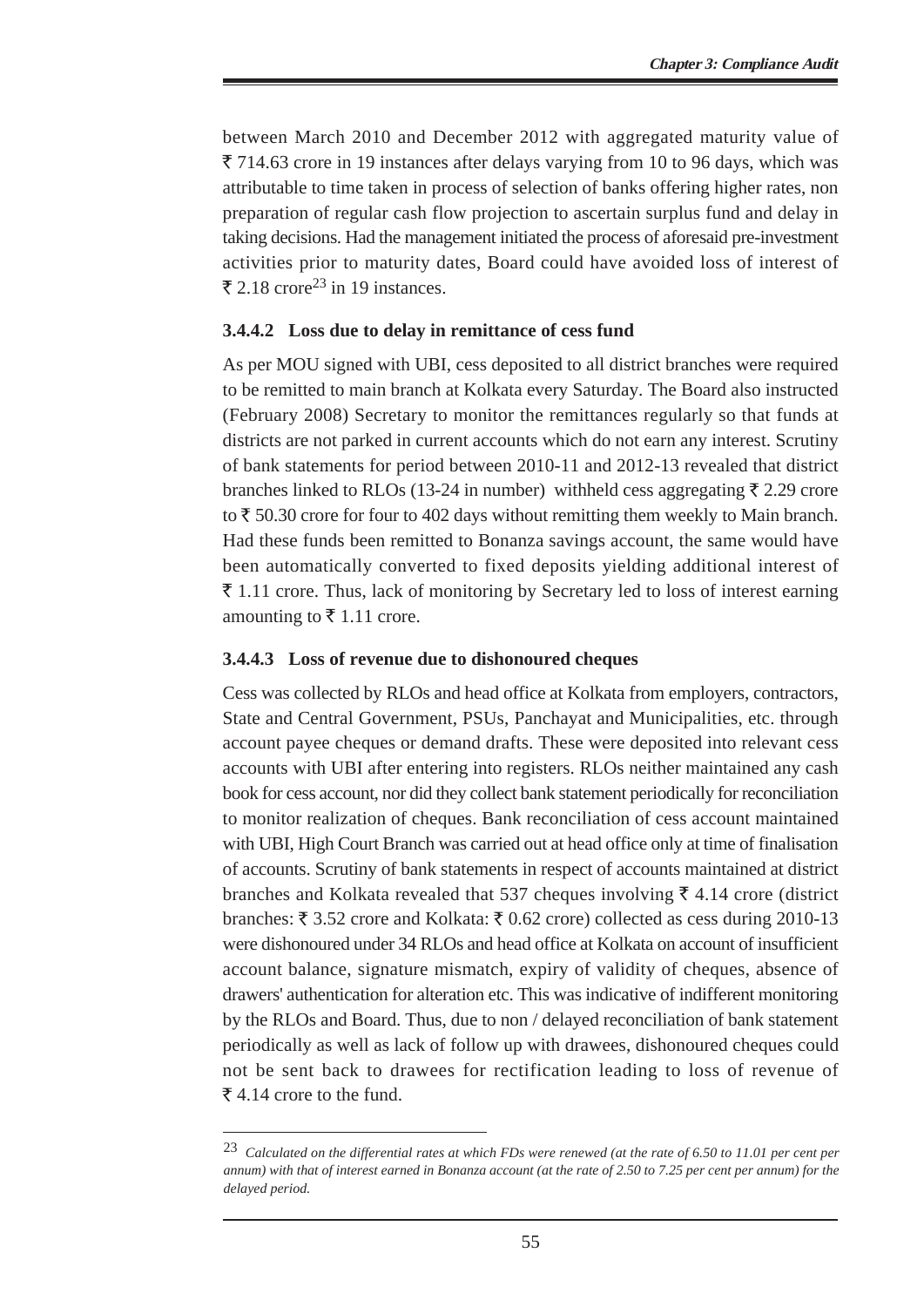## **3.4.4.4 Non creation of pension fund**

For registered beneficiaries who had been working as construction workers for five years after registration, Board formulated schemes for old age pension/ disability pension/ family pension<sup>24</sup>. Board decided (October 2010) to start pension disbursement to eligible beneficiaries from January 2011 after sanctioning payment orders centrally from its headquarters. For creation of pension fund, Board approached (September 2011) Life Insurance Corporation of India (LIC) for payment of pension to construction workers through LIC's pension scheme. LIC offered (July 2012) two alternatives *viz.* (a) management of Board's pension fund and payment of pension as per their rules with return of purchase price on the death of beneficiary and (b) purchase of pension at the time beneficiary attain age of 60 years without investing entire fund with LIC. No further development was noticed in this matter and decision of the Board was not forthcoming as of April 2013. In view of large number of beneficiaries registered (9.20 lakh), delay in creation of pension fund is likely to affect availability of funds for meeting statutory liability as mandated in the RECS Act.

## **3.4.4.5 Subscription funds remaining outside Board's main account**

One time registration fee at the rate of  $\bar{\tau}$  20 per head and subscription at the rate of  $\bar{\tau}$  20 per month collected quarterly from beneficiary workers through collection agents at different RLOs were deposited to linked accounts of SBI branches which in turn were required to remit funds fortnightly to Board's account maintained with SBI, Kolkata Main branch. On scrutinizing monthly returns received from RLOs with bank statements of SBI, Kolkata Main branch it was noticed that against collection of  $\bar{\tau}$  17.59 crore towards beneficiary registration fee and subscription up to March 2013, an amount of  $\bar{\tau}$  10.90 crore was deposited into Board's account leaving  $\bar{\tau}$  6.69 crore outside its main account. The same was facilitated by nonmaintenance of cash book, beneficiary ledger, bank reconciliation by RLOs coupled with lax monitoring by the Board.

## **3.4.4.6 Shortfall in earnings due to non investment of subscription fund**

On advice of Advisory Committee, constituted under RECS Act 1996, Board decided (August 2008) to refund subscription with interest at the rate of eight *per cent per annum* to beneficiaries on their attaining age of 60 years or death. Advisory Committee also suggested transfer of beneficiaries' subscriptions to the Board's fund for earning interest through suitable investment to cover interest payable. Board, however, held the subscription funds in savings accounts till December 2012 without investing the same at higher rate of interest.

<sup>&</sup>lt;sup>24</sup> Old age pension at the rate of  $\bar{\tau}$  400 which was gradually increased to  $\bar{\tau}$  750 per month on their attaining *the age of 60 years. Besides, enhancement of monthly pension from*  $\bar{\tau}$  *500 to*  $\bar{\tau}$  *750 for disabled beneficiaries and family pension at the rate of 50 per cent of amount of pension which the beneficiary used to receive were also introduced (July 2009/ March 2010) in the scheme.*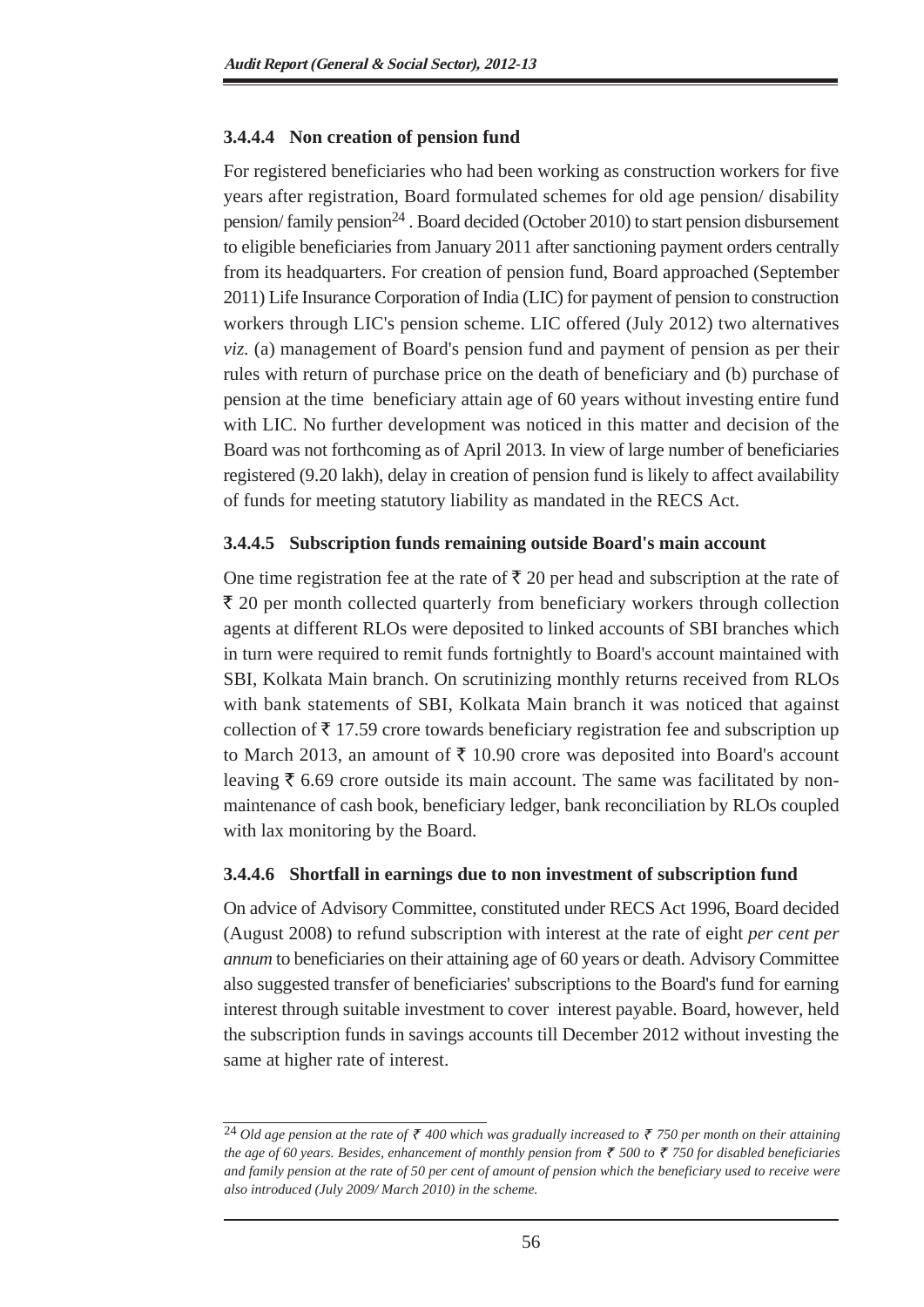## **3.4.4.7 Non-operative saving bank account for every worker**

Inspite of having multiplicity of accounts for depositing subscription and registration fees, Board agreed to proposal of UBI for opening of non-operative savings bank account in the name of every worker for the same purpose. UBI proposed transfer of the balance at the end of every year to main account maintained at UBI, High Court branch. Rationale behind entering into such arrangement was not on record. Neither did Board maintain details regarding how many such individual accounts were opened nor did it keep any watch on amounts parked therein. Further, there was nothing on record to show any effort taken by Board to monitor transfer of funds from these accounts to account with UBI, Kolkata. Audit found that in five RLOs, 16295 such accounts were opened but no data on account of subscription deposited in these accounts and amounts transferred therefrom to the main account were available.

## **3.4.5 Beneficiary identification and registration**

In terms of RECS Act and Rules made there under, every construction worker within age limit of 18 to 60 years and who have worked for not less than 90 days during the preceding 12 months shall be eligible for registration as beneficiary. Application for registration of beneficiary should be accompanied by passport sized photograph and other supporting documents<sup>25</sup> and registration fee of  $\bar{\tau}$  20. If an applicant worker complied with all requirements of the Rules, concerned Beneficiary Registration Officers (BRO) would enter the worker's name in a register with unique registration number and issue an identity card with photograph. Every employer should enter the details of building or other construction works, done by the beneficiary, in the identity card.

Though Board fixed district-wise target for registration of beneficiaries in 2012-13, neither was any database of eligible construction workers available, nor was any survey conducted to identify such workers. In course of test check of records of Board and five test-checked RLOs, various instances of registration of ineligible beneficiaries, deficiencies in maintaining records of beneficiaries etc. were noticed as discussed in subsequent paragraphs.

## **3.4.5.1 Registration of workers not involved in construction work**

Rule 269 (3) of West Bengal Building & Other Construction Workers (RECS) Rules, 2004 stipulated that application for registration of beneficiary should contain employer's certificate regarding engagement of applicant for at least 90 days during previous twelve months as construction worker. In May 2007, Labour Department amended said rules empowering various authorities *viz.* Honourable MP, MLA, Zilla Parishad Sabhadhipati, Mayor/ Chairman of Corporation/ Municipality, Pradhan of

<sup>25</sup> *Proof of date of birth obtained either from school, Registrar of birth and death or certificate from local authorities/ Panchayat Bodies/ MLAs/ MPs/ Councillors, employment certificate.*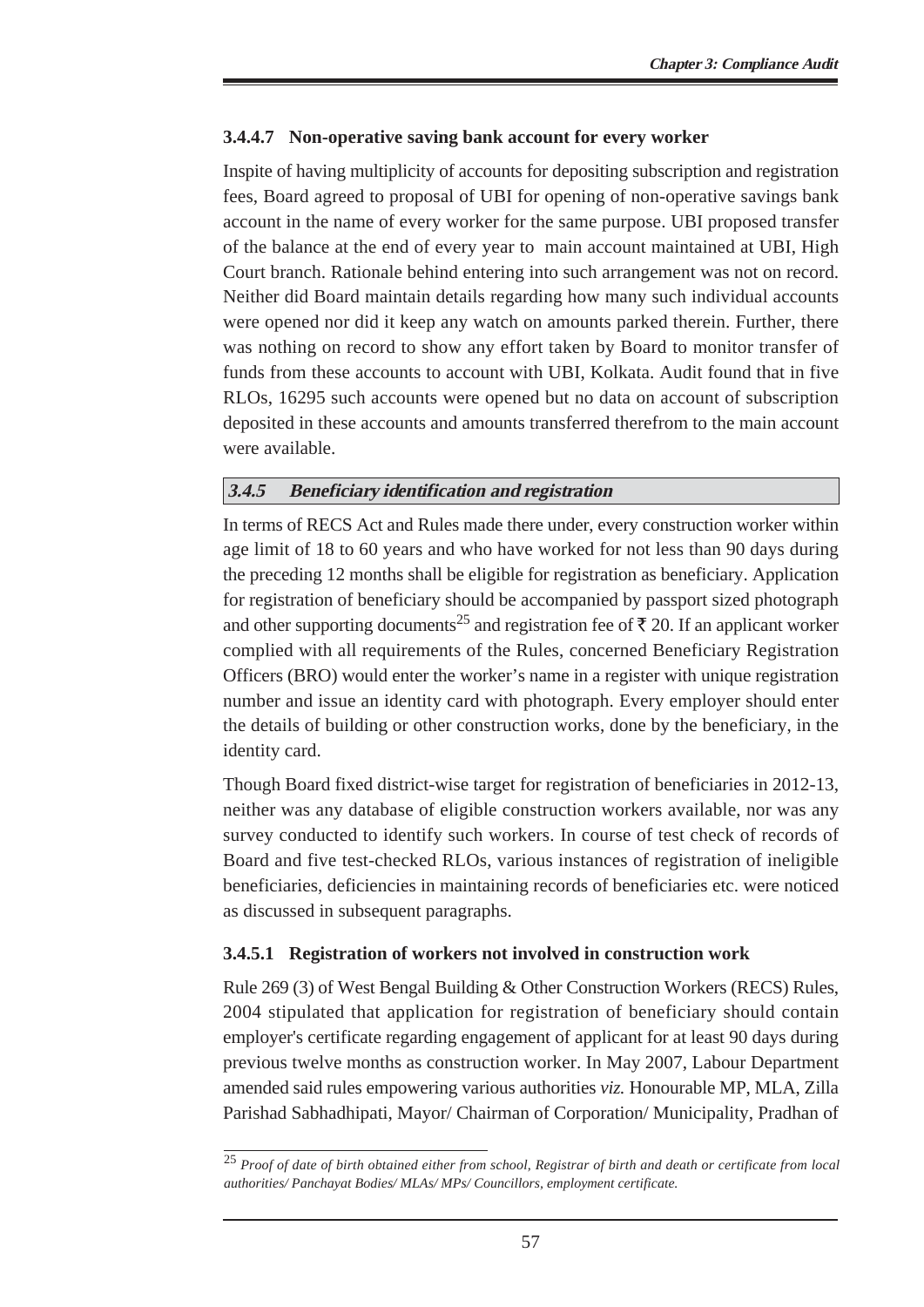respective GP etc. to issue employment certificate in case employer's certificate is not available. In the absence of any mechanism to cross-check the veracity of these certificates, RLOs depended on the certificate produced by applicants.

A joint field survey by audit and Block Inspector of the Board covering 225 beneficiaries registered under BOCW Act in three blocks (Amta -II under RLO Uluberia, Sonarpur under Baruipur RLO and Barrackpore-I under Barrackpore RLO) revealed that 140 beneficiaries (62 *per cent*) were ineligible<sup>26</sup> workers (not involved in building and other construction work). Among them 53 beneficiaries received benefits of  $\bar{\tau}$  87000 during 2011-13. Ineligible beneficiaries were registered based on employment certificates issued by various authorities. Such high proportion of ineligible beneficiaries among the sampled ones calls for detailed enquiry to weed out such cases and action taken to cease membership.

## **3.4.5.2 Registration of building workers**

Section 16 of RECS Act and Rules made thereunder provided that a building worker who has been registered as beneficiary should pay contribution at the rate of  $\bar{\mathfrak{r}}$  20 per month until he attains age of 60 years. Further, Section 17 of the Act ibid, also provided that when a beneficiary had not paid his contribution for a continuous period of not less than one year, he would cease to be a beneficiary.

Scrutiny of the records of Board and test-checked RLOs revealed that no controls were in place to ensure regular payment of contribution by the registered workers. Audit scrutiny of records of five RLOs revealed that out of 105367 workers registered during 2006-13 (up to December 2012), data for contribution made by only 50842 registered workers were available. Out of this, only 33472 registered workers (of which 25748 were registered only during 2012-13 and 7724 workers registered prior to 2012-13) were active and paying regular contribution.

#### **3.4.5.3 Non maintenance of beneficiaries' records**

According to Rule 270(1) and (3), Beneficiary Registration Officers (BROs) were required to maintain district-wise Register of Beneficiaries and Register of Identity Cards issued to the registered workers incorporating detailed beneficiary profile including name, address, registration number, I. D. Card No., name of nominee, photograph etc. Audit scrutiny revealed that out of 1.05 lakh beneficiaries registered in five RLOs during 2006-13, entry of records of 0.22 lakh workers in the Register were pending as of March 2013. Among the beneficiaries whose details were entered in the Registers, data entries were incomplete for 35706 beneficiaries in 8279 cases only registration numbers were recorded (names were not recorded); in 27134 cases no details except names and registration numbers were available; while only

<sup>26</sup> *Engaged in agriculture or agricultural workers, workers of sweet shop/ lathe factory, shopkeeper, vegetable vendor, engaged in rice trade/ jari work, van rickshaw puller, manager/ employee of cooperative society or were house wives.*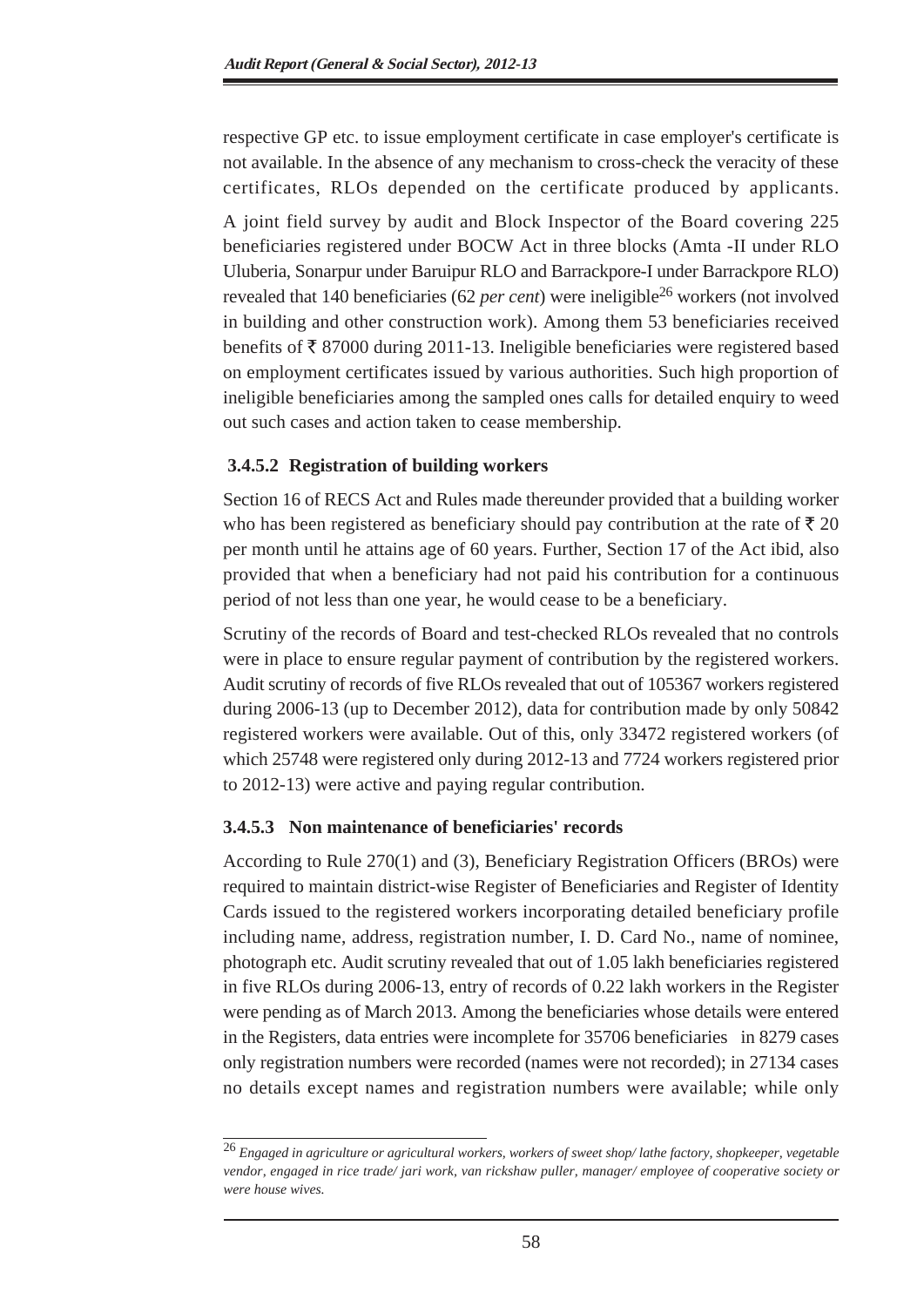photographs were pasted in case of 293 beneficiaries. Further, in case of Baruipur and Uluberia RLOs it was noticed that I. D. Card register was not maintained. Further, there were no controls in place to identify and prevent duplicate registrations.

#### **3.4.6 Disbursement of benefit**

Cess collected under Cess Act was required to be spent for welfare of building and other construction workers on various social security schemes - both statutorily envisaged schemes<sup>27</sup> as well as non-statutory purposes<sup>28</sup>. Besides, Board might also grant loan or subsidy for schemes intended to benefit the building workers and their families. Apart from these, Board might incur expenses not exceeding five *per cent* of its total expenditure during the year towards administrative purpose from cess fund. For regulating disbursement of benefit, Board prepared (August 2007-December 2010) rules and criteria, enhanced the limit of benefits from time to time with the approval of State Government and decentralized (November 2009) authority of payment of benefits to RLO level except for accidental death benefit, medical reimbursement, pension and house building advance.

Planning Commission working group on construction for 11th Five Year Plan recommended (March 2006) utilisation of cess funds for (a) providing social relief and benefits, (b) human resource development, (c) rehabilitation programmes and (d) literacy programme.

It was noticed that against collection of cess of  $\bar{\tau}$  338.77 crore<sup>29</sup> during years 2009-12, Board spent  $\bar{\xi}$  8.69 crore<sup>30</sup> on welfare of 39725 workers, of which administrative expenditure accounted for  $\bar{\tau}$  2.94 crore<sup>31</sup> (34 *per cent* of total expenditure). Due to low percentage of expenditure towards disbursement of benefits (three *per cent*) *vis-à-vis* collection of cess, percentage of administrative expenses (23 to 82 *per cent* annually) to total expenditure was much higher during 2009-12 as compared to normative limit of five *per cent* fixed under the Act.

Expressing concern over tardy implementation of these Acts, particularly in respect of utilisation of fund for social security benefits of construction workers, Government of India urged (June 2012) State Government to take necessary steps in this regard. Board, however, instead of spending more fund on social security benefits<sup>32</sup>, prioritised disbursement under non-statutory measures like payment of consumption grant for purchase of tools, cycle and spectacles (59 *per cent* of total disbursement

<sup>27</sup> *like old age pension, financial assistance to a beneficiary in case of accident, death benefit, loans for purchase or construction of house, payment of premia for group insurance scheme of the beneficiaries, education of children, medical expenses to the beneficiaries or his/her dependents, maternity benefits*

<sup>28</sup> *like payments of funeral assistance, assistance for marriage, purchase of tools, cycles, spectacles etc* <sup>29</sup> ₹ 84.47 crore in 2009-10; ₹ 90.25 crore in 2010-11 and ₹ 164.05 crore (provisional) in 2011-12 <sup>30</sup> 2009-10: ₹ 0.22 crore to 532 beneficiaries; 2010-11: ₹ 1.54 crore to 6847 beneficiaries and 2011-12 *(provisional): 6.93 crore to 32346 beneficiaries*

 $31$  2009-10:  $\bar{\epsilon}$  0.18 crore (82 per cent of total expenditure); 2010-11:  $\bar{\epsilon}$  1.14 crore (74 per cent of total *expenditure) and 2011-12:*  $\bar{\tau}$  1.62 crore (23 per cent of total expenditure)

<sup>32</sup> *like creation of pension fund, grant of house building advances, undertaking skill development programme for workers and their children, establishment of training facilities etc.*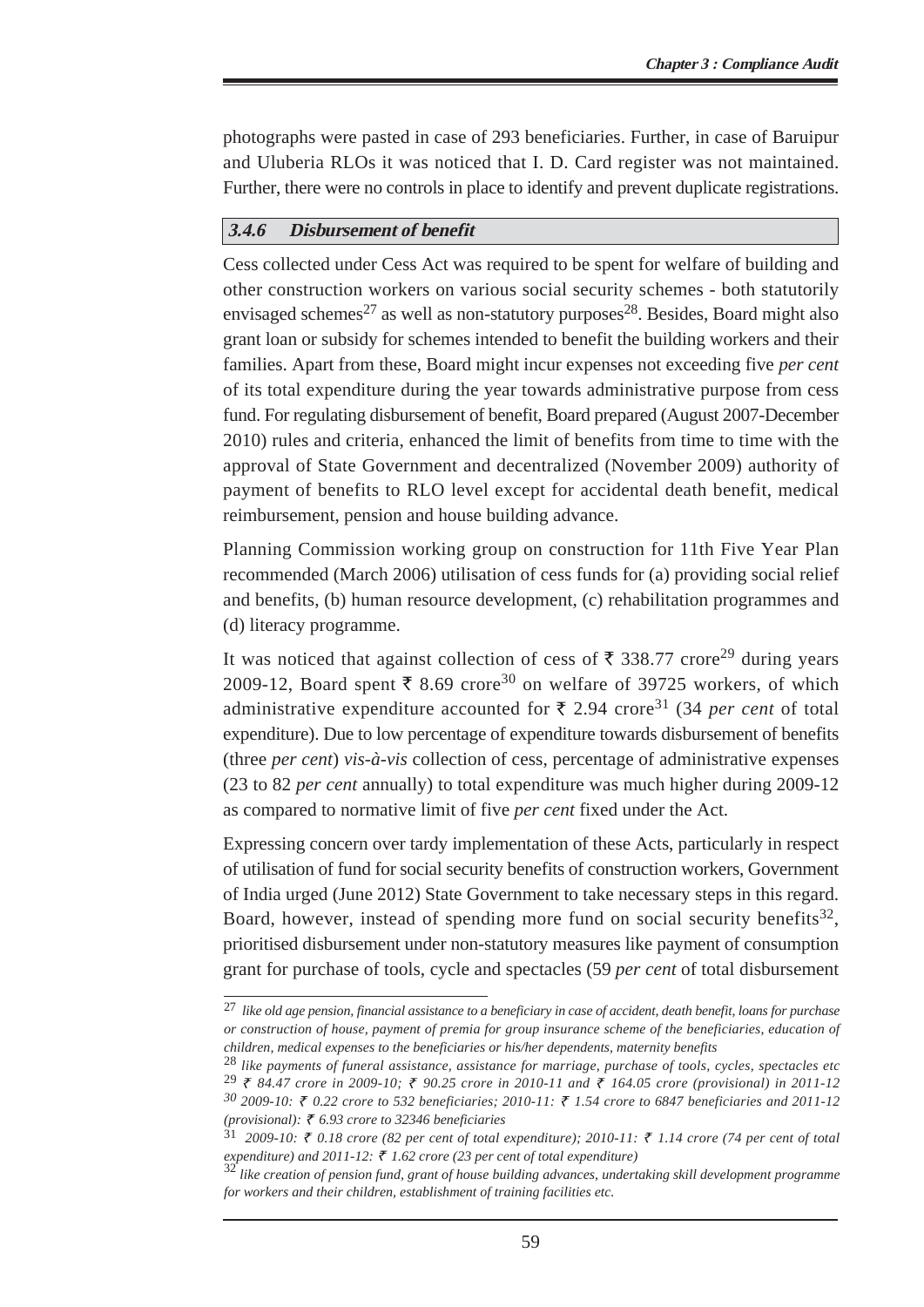in 2011-12). Board further decided all beneficiaries who had completed six months of registration were eligible to receive tools, cycle and spectacle grants  $33$ .

#### **3.4.6.1 Irregular payment of benefits**

Five sampled RLOs<sup>34</sup> disbursed benefit of  $\bar{\tau}$  2.40 crore to 11050 beneficiaries during 2010-13 under different schemes. Test check of 9900 vouchers revealed various instances of irregularities like payment to ineligible beneficiaries, over payment, payment without proper cash memo in support of purchase or acceptance of doubtful bills/ cash memos without verification etc. in 4624 cases (47 *per cent* of the cases test-checked) involving an amount of  $\bar{\xi}$  82.08 lakh as discussed below.

**3.4.6.1.1 Payment to ineligible beneficiaries :** As per Rule 271 of West Bengal Building and Other Construction Workers (Regulation of Employment and Conditions of Service) Rules, 2004 and guidelines made thereunder, if a beneficiary defaulted in payment of contribution continuously for a period of one year he would cease to be a beneficiary of the fund. His membership might be resumed on payment of arrears of contribution with permission of delegated authority of Board with condition that such resumption shall not be allowed more than twice. Further, submission of claims for benefits like cycle, tools, marriage assistance etc. would be allowed after his continuation of such membership for a further period of three months. Scrutiny revealed that RLOs allowed  $\bar{\tau}$  17.96 lakh for extending benefits like cycle and tools to 127335 beneficiaries, who became ineligible during submission of claims either due to non-payment of contribution for 12 to 55 months or due to payment of contribution only for one month after revalidation of membership.

**3.4.6.1.2 Payment without proper cash memo:** As per guideline framed (November 2009/ December 2010) by Board, a beneficiary would be eligible to receive reimbursement up to  $\bar{\tau}$  2000<sup>36</sup> for purchasing of tools relating to his profession and upto  $\bar{\xi}$  500 for purchase of spectacles on production of original cash memo/ paid vouchers after completion of six months as registered beneficiary. Similarly, beneficiary registered with Board for two years would receive advance up to maximum of  $\bar{\tau}$  3000 for purchase of cycle on submission of quotation from a registered dealer subject to condition of submission of original cash memo/ bill voucher along with cycle within 15 days to respective RLO. Non-production of cash memo would render the beneficiary ineligible for subsequent payment of benefits as well as open to penal action by the Board.

Out of 5399 vouchers checked during audit it was noticed that no cash memo was produced in support of purchase of cycles/ tools/ spectacles in 2093 cases involving

<sup>33</sup> *Tool grant: 1000/2000, Cycle grant: 3000, Spectacle grant: 500 for each beneficiary* 34 *Kolkata, Uluberia, Baruipur, Alipore & Barrackpore*

<sup>35</sup> *Kolkata: 16 ( 48,000), Uluberia: 129 ( 2.66 lakh), Baruipur: 987 ( 11.78 lakh), Alipore: 110 ( 2.42 lakh) & Barrackpore: 31 ( 62,000)*

<sup>36</sup> *Increased from 1,000 to 2,000 w.e.f. 1 April 2012*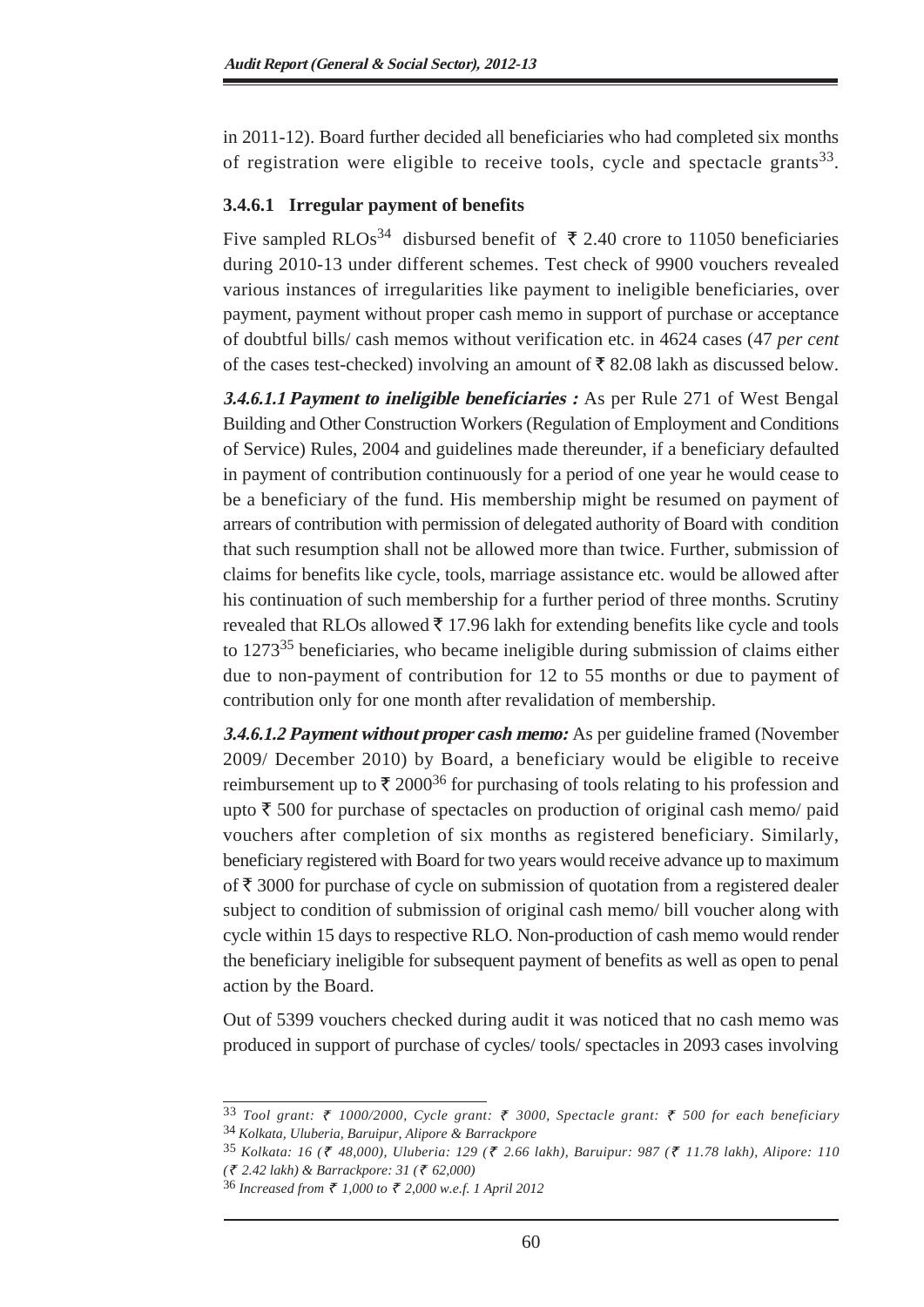grants of  $\bar{\tau}$  39.52 lakh<sup>37</sup>. Claims were allowed by the RLOs on the basis of estimates/ quotations/ approval slips submitted by beneficiaries in support of purchase in violation of Board's guidelines. Thus, actual utilisation of the assistance for the purpose for which the same were released was not ensured by the Board. No action was initiated by the Board against such non production of cash memos either.

**3.4.6.1.3 Payment of benefits on doubtful vouchers:** For speedy disposal of claims, the Board decided (October 2010) that ALCs in RLOs would disburse all benefit claims except accidental death, medical reimbursement and house building advances. In an effort to further decentralise at Block level, Board entrusted (May 2012) responsibility of verifying eligibility of applicant and genuineness of the claims on Inspectors posted at Blocks who were to certify and recommend the claims to ALCs. ALCs then disbursed the amount to applicants through account payee cheques drawn from fund remitted by Board to Administrative Accounts of RLOs. Besides, all Deputy Labour Commissioners (DLCs) would inspect records maintained in each office under his jurisdiction quarterly to monitor settlements of various claims of the beneficiaries as per Acts and Rules and submit a report to the Board.

Scrutiny of records revealed that in 1165<sup>38</sup> cases,  $\bar{\xi}$  23.57 lakh was paid as reimbursement of tools and cycles on the basis of cash memos/ bills authenticity of which could not be vouchsafed in audit. The Inspectors/ ALCs overlooked the following lacunae while verifying claims:

- Cash memos in support of purchase of cycles did not contain frame numbers of cycles. In some cases, they did not contain dates/ signature of seller. Dates mentioned in quotations were found three to four months subsequent to dates of application of claims etc.
- Large numbers of cash memos for purchase of tools from the same shops bore serial numbers *in seriatim*, mismatch in chronology of date and numbers, dates mentioned in cash memos were subsequent to date of application of claims, undated/ unsigned cash memos, road challans being used as cash memos, etc.
- Cost of utensils was included in tool purchase bills.
- Cash memos for purchase of tools were obtained from shops (mobile store, jute and fancy bag shop, fish-net sellers, marble dealer, building materials stores etc.) which did not deal with hardware materials.

Besides, in 92 cases ALCs made over payment of  $\bar{\tau}$  1.01 lakh by routinely allowing the maximum amount of benefit admissible  $(\bar{\tau})$  2.49 lakh) for purchase of tools and cycles instead of the actual amount ( $\bar{\tau}$  1.48 lakh) claimed by beneficiaries with supporting vouchers.

<sup>37</sup> *Baruipur: 19.50 lakh in 930 cases, Barrackpore: 13.23 lakh in 798 cases, Uluberia: 2.82 lakh in 194 cases, Alipore: 2.24 lakh in 112 cases & Kolkata: 1.73 lakh in 59 cases.*

<sup>38</sup> *Uluberia: 338, Barrackpore: 308, Alipore: 284 & Baruipur: 235 cases*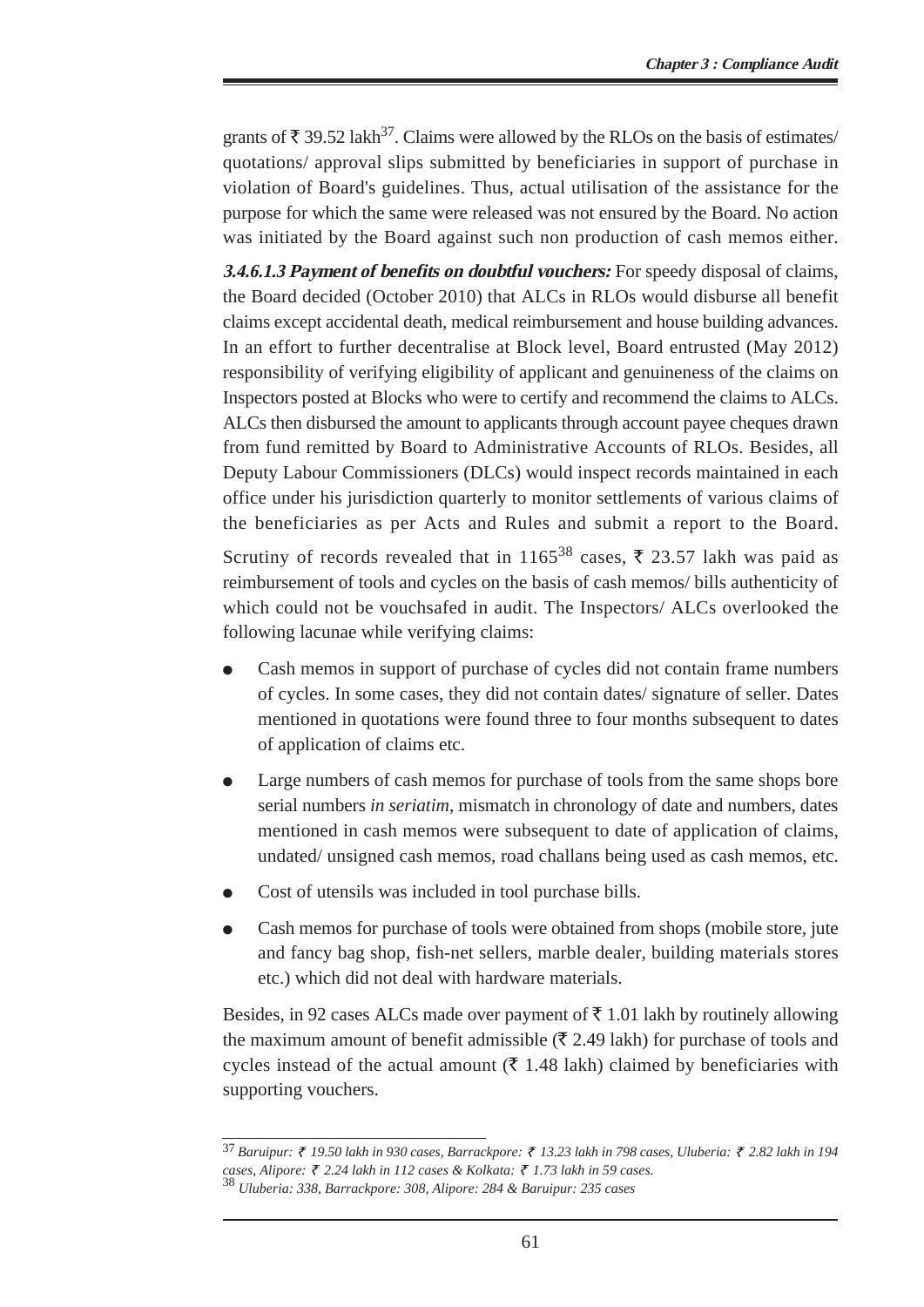This was indicative of control failure on part of ALCs/ DLCs over settlement of claims.

#### **3.4.7 Conclusion**

Even after more than seven years of its creation, administration of West Bengal Building & Other Construction Workers' Welfare Fund remains deficient in many respects, which calls for immediate attention of the Government.

As regards collection of Labour Welfare Cess for augmentation of the Fund, though Board has registered 9.20 lakh beneficiaries and collected cess of  $\overline{z}$  530.42 crore from construction works as of March 2013, proper control system were not in place in respect of collection of cess from private sector through local authorities. Even in public sector, non-working of assessment mechanism led to instances of shortcollection of cess. Possibility of more such cases of short-collection was also substantial as cess was deposited by employers through self-assessment without any monitoring by assessing officers.

Management of Welfare Fund as well as Subscription Fund was also deficient owing to multiplicity of bank accounts coupled with control failures like, non-preparation of bank reconciliation statement/ trial balance/ ledger, which resulted in transactions occurring in the lower level bank accounts not being properly reflected in the Accounts of the Board. Such control weaknesses have given rise to irregularities like delay in funds remittances, subscription amounts remaining outside Board's account, loss of revenue and shortfall in earnings due to non-investment and delayed investment of funds, cases of dishonoured cheques not being pursued etc. There is possibility of asset liability mismatch in the long run, as efforts taken so far by the Board to enhance its resources are insufficient to meet future requirement of funds for pension and other benefits committed by Board.

In course of test-check of records of the Board in respect of identification and registration of beneficiaries, various cases of registration of ineligible beneficiaries, deficiencies in maintaining records of beneficiaries etc. were noticed indicating urgent need for investigation and corrective action.

As regards disbursement of benefits from the funds, instances of irregularities were noticed representing failure in internal control. Assistance was released to ineligible beneficiaries, failure in exercising proper checks was apparent from instances of payments without submission of proper supporting documents or payment on the basis of vouchers with doubtful authenticity. The Board also needs to ensure proper utilisation of funds for skill development and providing social security to all registered workers.

The Board needs to institutionalise a proper control mechanism for assessment and collection of cess from both PSUs and private organisations involved in construction work, enrolment and collection of registration fees from eligible workers as well as for disbursement of the funds.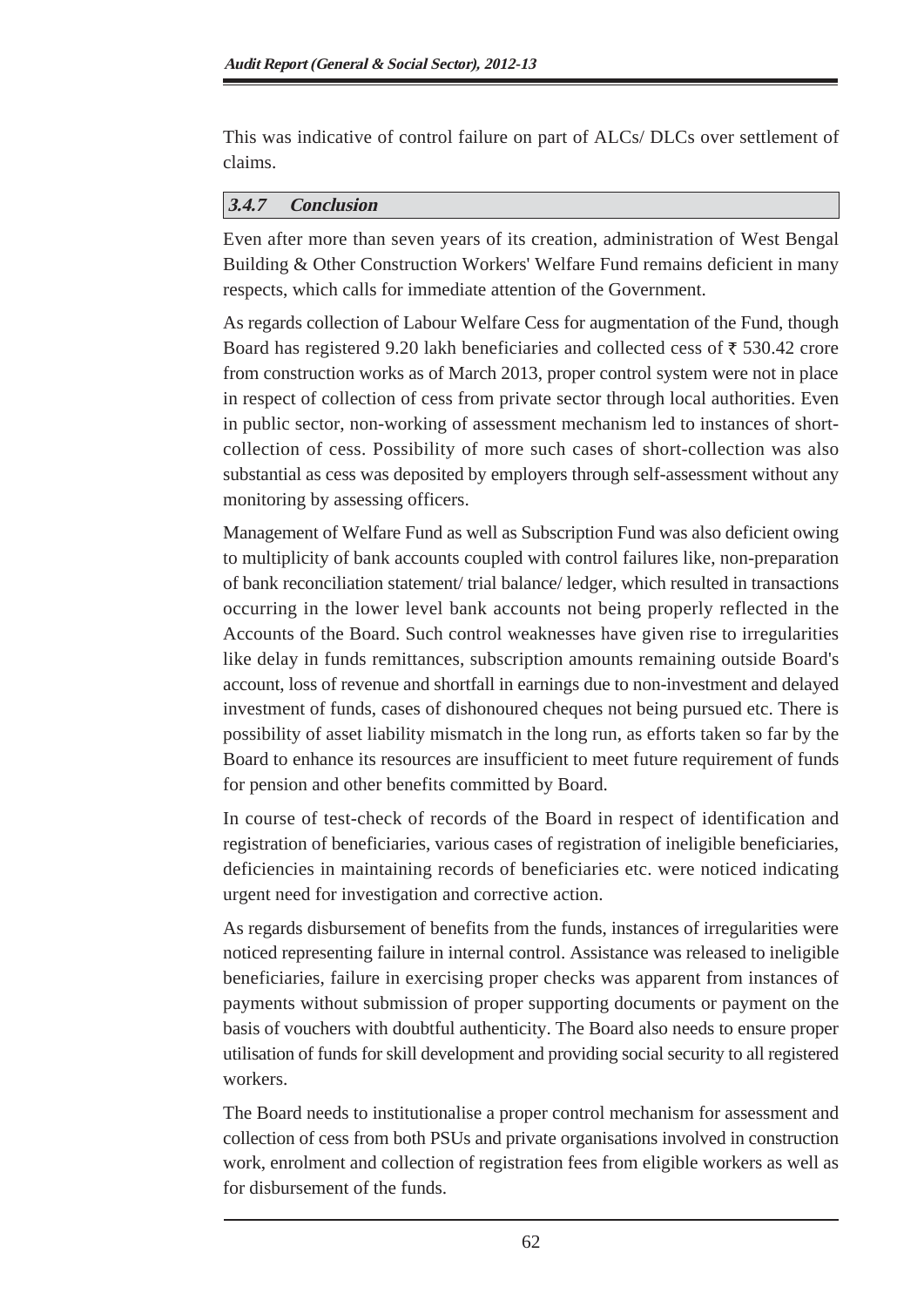## **MASS EDUCATION EXTENSION & LIBRARY SERVICES AND MUNICIPAL AFFAIRS DEPARTMENT**S

#### **3.5 Idling of residential school for visually challenged girls**

**A residential school for visually challenged girls constructed at a cost of 3.12 crore in Howrah, remained a non-starter even after almost five years from inauguration, thereby depriving beneficiaries of modern educational facilities.**

Howrah Municipal Corporation (HMC) decided (June 2006) to set up a residential Madhyamik School for 200 visually challenged girls with Braille System in Howrah<sup>39</sup> at an estimated cost of  $\bar{\tau}$  2.89 crore and entrusted the work to Howrah Improvement Trust (HIT) as executing agency. Project report, prepared by HIT was forwarded (June 2006) to Mass Education Extension and Library Services (MEE&LS) Department through District Magistrate, Howrah. Subsequently, project cost was enhanced to  $\bar{\tau}$  3.89 crore<sup>40</sup> with introduction of modern system of imparting training to visually challenged students. The project was to be financed by Planning Commission, GoI ( $\bar{\xi}$  86.70 lakh), GoWB ( $\bar{\xi}$  2.02 crore) and MPLAD<sup>41</sup> fund ( $\bar{\xi}$  1 crore). HMC intimated (July 2006 and July 2009) that it would bear establishment cost, staff salary and other recurring expenses related to the school. HIT received  $\bar{\xi}$  2.37 crore between September 2008 and March 2010 (GoI share of  $\bar{\xi}$  86.70 lakh during January 2009 to March 2009 through MEE&LS Department under Additional Central Assistance plus State share of  $\bar{\tau}$  50 lakh in March 2010 plus MPLAD fund of  $\bar{\tau}$  1 crore during September 2008 to November 2008).

HIT started work in December 2007 and construction of school building along with hostel building was completed in June 2009 at a cost of  $\bar{\tau}$  3.12 crore, additional cost being met by HIT from its own resources. The building was inaugurated in October 2008. However, no further funds were released by State Government and books, computers, furniture, Braille Press and other infrastructural facilities could not be provided due to paucity of funds. Neither were posts of teaching and nonteaching staff created as per approved plan nor steps initiated to get recognition from West Bengal Board of Secondary Education. HMC took possession of the buildings in February 2011, *i.e.* after 20 months from completion of the building.

In June 2011, HMC moved MEE&LS Department to take over and run the residential school. Scrutiny of records revealed (December 2012) that starting of the school under MEE&LS Department necessitated transfer of land and the building first from HMC to Municipal Affairs (MA) Department and then to MEE & LS

<sup>39</sup> *0.068 acres of land owned by the Howrah Municipal Corporation in its Ward number 15 at 37/2 Bhairab Dutta Lane*

<sup>40</sup> *Construction of school and hostel buildings: 3.63 crore, furniture: 18.79 lakh and miscellaneous items: 7 lakh*

<sup>41</sup> *Shri Swadesh Chakraborty, Hon'ble MP of 24-Howrah Parliamentary Constituency*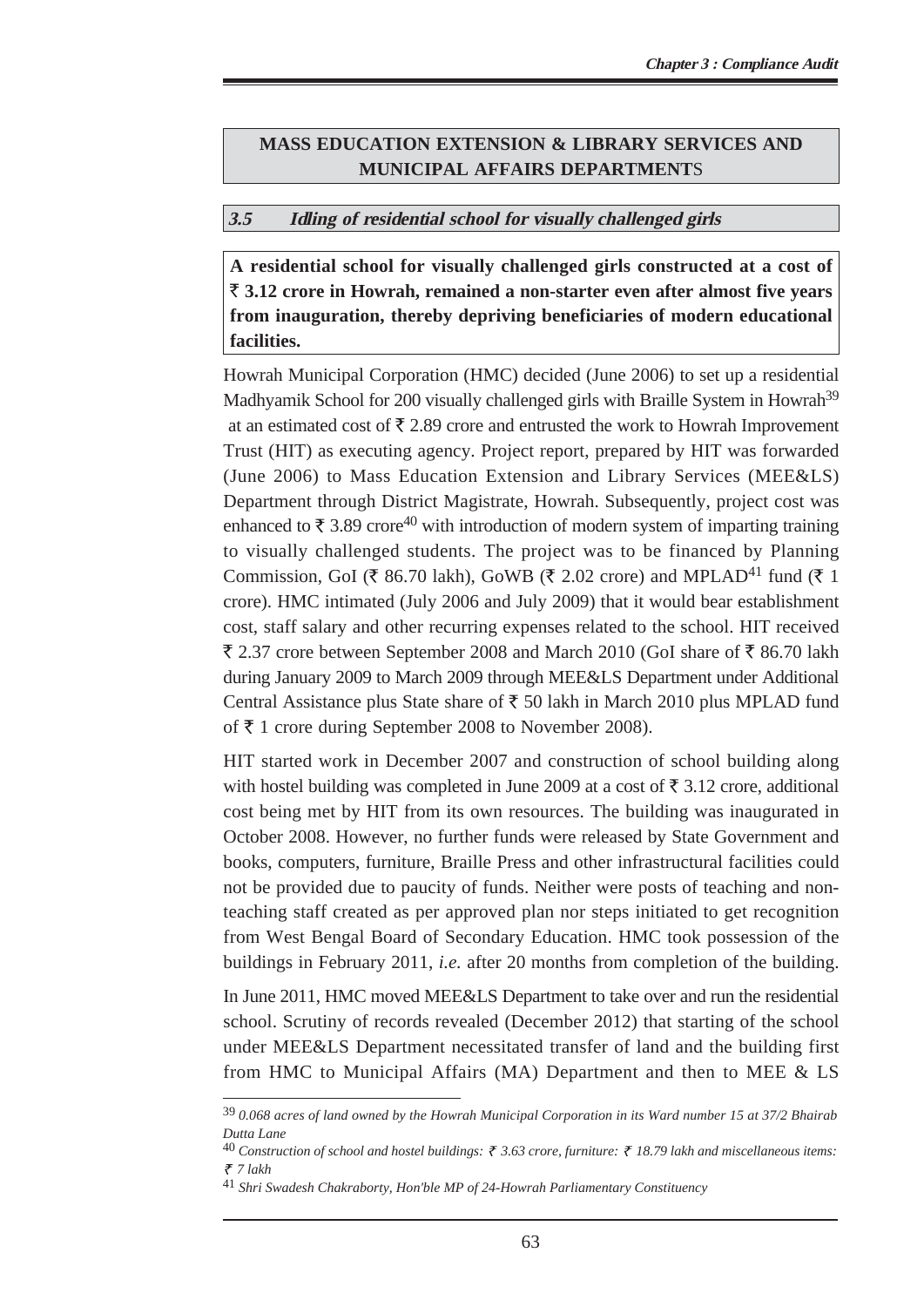Department through Land & Land Reforms Department. MEE&LS department requested HMC (January 2013) to transfer/ relinquish the land and building to MA department. However, as of August 2013, the same has not materialised and the school remained a non-starter.

Thus, even after almost five years from inauguration of buildings of school and hostel (2009) created at a cost of  $\bar{\tau}$  3.12 crore, the objective of creating educational facilities for visually challenged girls remained unachieved due to lack of preparedness and procedural delays.

The matter was referred to Government in April 2013; reply had not been received (December 2013).

## **PANCHAYAT & RURAL DEVELOPMENT, MUNICIPAL AFFAIRS AND FINANCE DEPARTMENTS**

#### **3.6 Delay in release of scheme funds received from GoI**

**Delay in release of central grants under 13th Finance Commission and Backward Region Grant Fund to PRIs/ULBs led to State Government** shouldering avoidable burden of  $\bar{\tau}$  2.80 crore as penal interest.

Guidelines for release and utilisation of Local Bodies grants recommended by Thirteenth Finance Commission (13th FC) *inter alia* stipulated that the State Government should release funds to urban local bodies (ULBs)/ Panchayati Raj Institutions (PRI) within 10/15 days from the respective dates of credit of the funds in State exchequer. Similar stipulation was imposed by Ministry of Panchayati Raj, GoI in respect of Backward Region Grant Fund (BRGF) meant for supplementing resources of PRIs and ULBs. Any delay beyond the permissible limit of 15 days requires State Government to release an additional amount as interest (calculated at rate fixed by Reserve Bank of India) to PRIs/ULBs for number of days of delay.

Mention had been made in previous Audit Reports<sup>42</sup> regarding avoidable interest burden incurred by Government due to delay in release of GoI funds to implementing agencies during 2005-06 to 2010-11. Subsequent audit of Panchayat & Rural Development Department, however, showed that such practice of delayed release of funds by State Government still remained a matter of concern as would be evident from the following instances:

**(A)** During 2011-12 and 2012-13 (up to September 2012) GoI released 408.91 crore to State Government as Development Grant under BRGF for onward transmission to PRIs and ULBs of  $11^{43}$  BRGF districts. Scrutiny of records of

<sup>42</sup> *Report of the C&AG for the year ended 31 March 2008 (Civil) and Report of the C&AG for the year ended 31 March 2012 (General & Social Sector Audit) on Government of West Bengal*

<sup>43</sup> *Bankura, Birbhum, Purba Medinipur, Paschim Medinipur, South 24 Parganas, Purulia, Murshidabad, Malda, Uttar Dinajpur, Dakshin Dinajpur and Jalpaiguri.*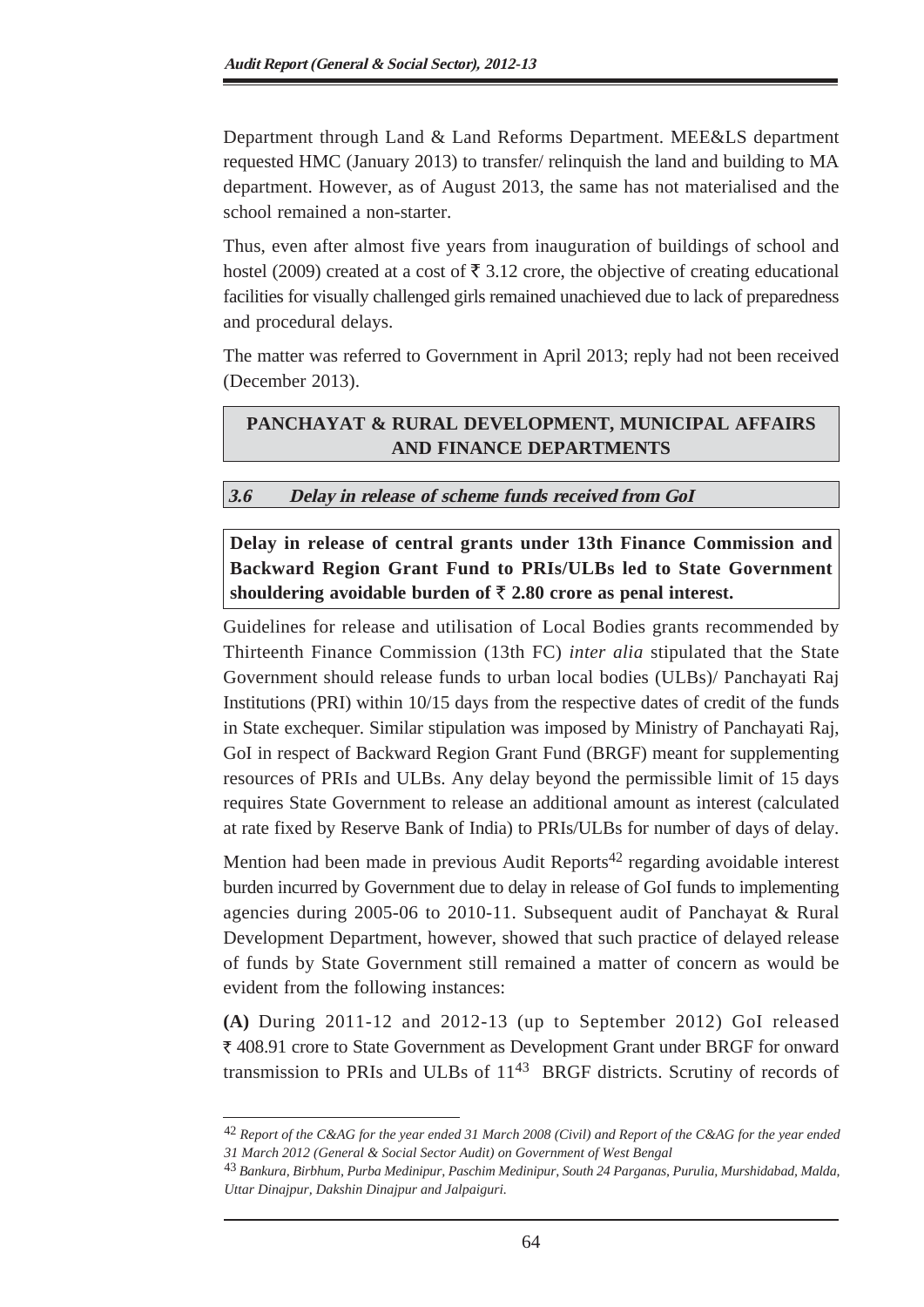P&RD Department revealed that there were delays ranging between three and 49 days in transfer of funds to PRIs/ULBs beyond stipulated period of 15 days from the date of credit of the same to the State Government's account with Reserve Bank of India (RBI), Nagpur. Consequently, the State Government was liable to pay an additional amount of  $\bar{\xi}$  1.92 crore to implementing entities of 11 BRGF districts as penal interest. Scrutiny further revealed that P&RD Department sanctioned (January 2013)  $\bar{\tau}$  1.92 crore as penal interest on this count in January 2013.

The P&RD Department accepted (June 2013) the facts and attributed the same to administrative constraints and compulsory unavoidable factors. It also intimated that quantum of delays has since been reduced substantially through proper care and attention of the Department. Lack of adequate attention had thus, burdened Government with penal interest amounting to  $\bar{\tau}$  1.92 crore in 2012-13.

**(B)** The first instalment of General Performance Grant 2011-12  $(\bar{\tau})$  11.60 crore) meant for ULBs under recommendations of the 13th FC was released by Ministry of Finance, Department of Expenditure, GoI in March 2012. The same was released by Finance Department to Municipal Affairs (MA) Department in May 2012. However, actual transfer of the said funds to ULBs was effected only in July 2012, with delay of 93 days after the stipulated time. The Government had to pay (March 2013) penal interest of  $\bar{\tau}$  26.60 lakh for delay.

Similarly, second instalment of General Basic Grant for 2011-12 for ULBs  $(\bar{\xi})$  96.18 crore), released by GoI in June 2012, was released to ULBs in July 2012 after a delay of 26 days after expiry of stipulated period of release. Resultantly, the State had to shoulder (March 2013) additional burden of  $\bar{\tau}$  61.66 lakh towards penal interest.

MA Department stated (April 2013) that it was not responsible for non adherence to the stipulated time frame, as it had released funds within two to five days after receiving information from the Finance Department about crediting of TFC grants in the State Government's account in RBI, Nagpur.

Department's failure to adhere to time stipulation for onward release of GoI funds to local bodies would impact expeditious percolation of GoI funds to user agencies for the avowed purposes.

#### **SCHOOL EDUCATION DEPARTMENT**

**3.7 Implementation of Information and Communication Technology (ICT) in Schools Project**

#### **3.7.1 Introduction**

Ministry of Human Resources Development (MHRD), Government of India launched (December 2004) Information and Communication Technology (ICT) in Schools Scheme to provide opportunities to secondary stage students to develop their ICT skills and make them learn through computer aided learning process. The Scheme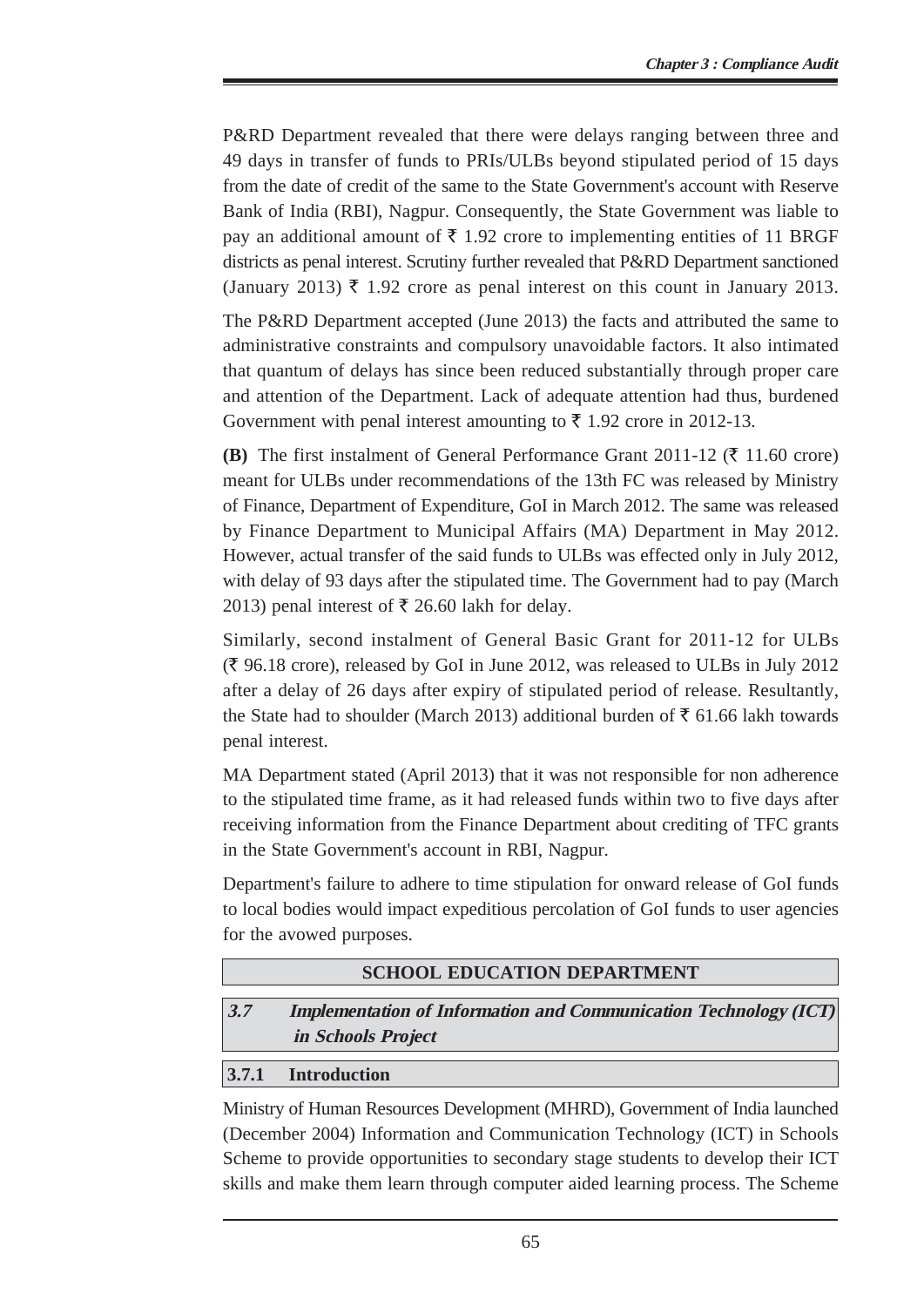was revised in July 2010, aim being to bring all Government and Government aided Secondary and Higher Secondary (HS) schools under the ICT project by the end of Eleventh five year Plan (2007-12) period. Projects were funded by GoI and State Government in the ratio of 75 : 25 with unit cost of  $\bar{\tau}$  6.70 lakh<sup>44</sup> per school.

According to the Computer Education Plan (CEP) of the State Government, out of 8275 Secondary and Higher Secondary Schools in the State, 1492 schools had been brought under IT education through earlier projects<sup>45</sup> upto March 2007. Remaining schools were to be brought under ICT during the 11th Plan period as per guidelines.

During 2008-13, Government of West Bengal implemented ICT in 1943 schools of which 543 were selected under first phase (March 2008) and 1400 were selected under second phase (June 2010). Schools were selected by Government based on availability of infrastructure, students' strength, Computer Science/Computer Application being offered as subjects etc. West Bengal Council of Higher Secondary Education (Council)46 and Directorate of School Education (Directorate) was to execute and monitor respectively both phases of projects.

Records of School Education Department, Directorate, Council, District Inspectors of Schools (Secondary) and 99 schools in five $47$  districts were test-checked in audit to assess effectiveness of implementation of ICT project. Examination in audit disclosed various instances of inadequacies and deficiencies in utilization of funds, preparation of ICT curriculum, creation of ICT infrastructure and support system in schools, inadequacies in capacity building among teachers etc. as discussed in the subsequent paragraphs.

#### **3.7.2 Financial outline of the projects**

Projects were implemented at an expenditure of  $\bar{\tau}$  95.37 crore out of total available funds of  $\bar{\tau}$  115.32 crore released by GoI and State Government as tabulated below:

| Name of the<br><b>Scheme</b> | <b>Total</b><br><b>Project Cost</b> | <b>Sharing pattern</b><br>of Project Cost |       |       | <b>Fund actually</b><br>released | <b>Expenditure booked</b><br>by the Department |             |
|------------------------------|-------------------------------------|-------------------------------------------|-------|-------|----------------------------------|------------------------------------------------|-------------|
|                              |                                     | GoI                                       | GoWB  | GoI   | GoWB                             | GoI                                            | <b>GoWB</b> |
|                              |                                     |                                           |       |       |                                  |                                                |             |
| ICT in 543 schools           | 36.38                               | 27.15                                     | 9.23  | 21.20 | 7.21                             | 21.20                                          | 7.21        |
| ICT in 1400 schools          | 93.80                               | 70.00                                     | 23.80 | 70.00 | 16.91                            | 50.05                                          | 16.91       |
| <b>Total</b>                 | 130.18                              | 97.15                                     | 33.03 | 91.20 | 24.12                            | 71.25                                          | 24.12       |

**Table 3.1: Position of receipt and utilisation of funds under ICT as of March 2013**

44 *Central share being 5 lakh and State Government's share being 1.70 lakh. The various components included procurement of computer and equipment:*  $\bar{\tau}$  4.05 *lakh, operating system & application Software: 0.20 lakh, educational Software: 0.45 lakh; furniture: 0.16 lakh; computer stationery: 0.50 lakh; teachers' training: 0.60 lakh; internet: 0.30 lakh; maintenance : 0.20 lakh and monitoring : 0.24 lakh* 45 *Till 2004, coverage of schools under Centrally Sponsored Programmes implemented earlier: 257 schools under Computer Literacy & Studies in Schools (CLASS); 500 schools under Computer Literacy and Training Project' (CLTP); 735 schools under School Computer Education Project' (SCEP)*

46 *Autonomous Council established under West Bengal Council of Higher Secondary Education Act, 1975 to deal with matters relating to Higher Secondary Education*

47 *Hooghly, Bardhaman, Purba Medinipur, North 24 Parganas and Nadia*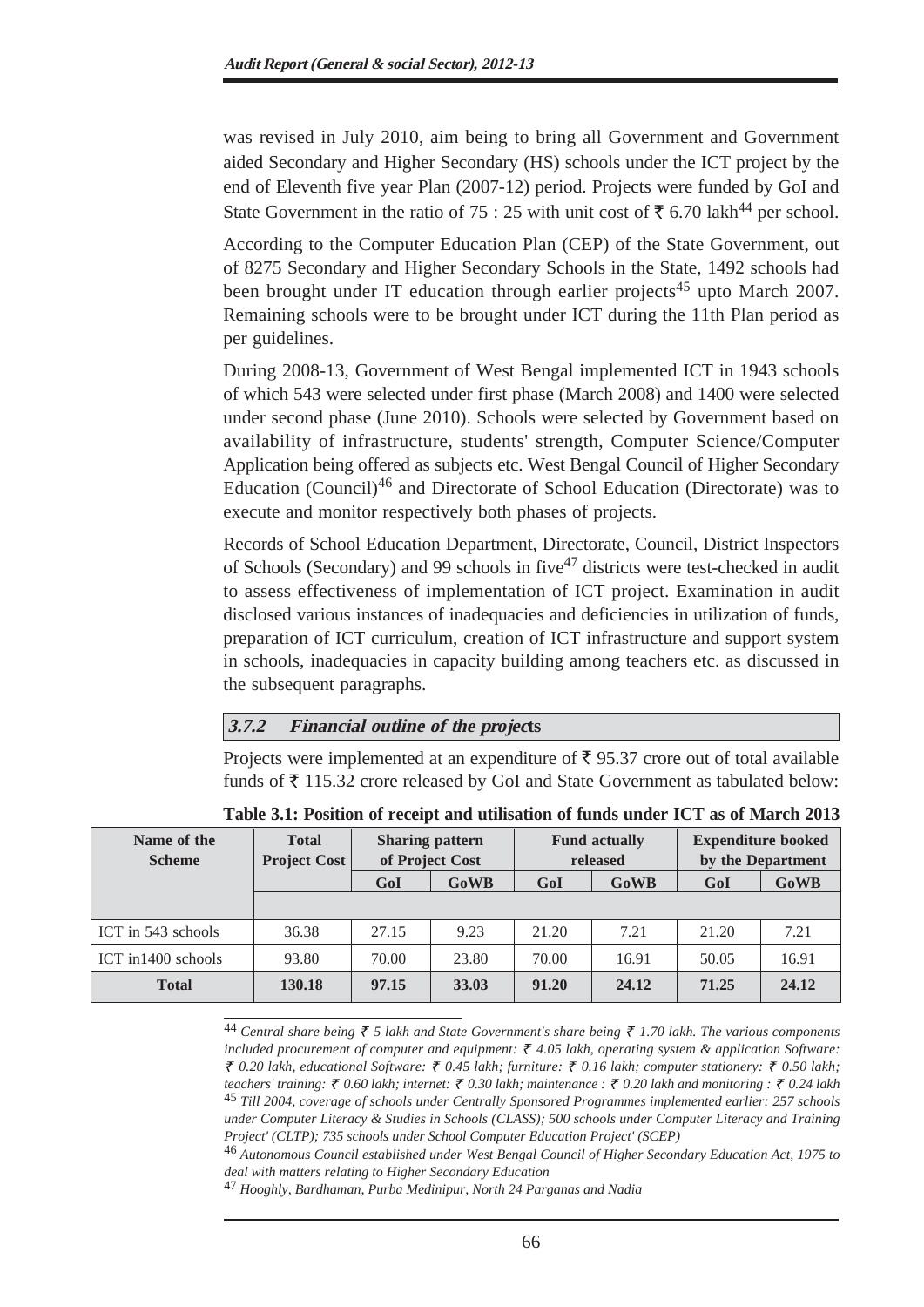Overall shortfall ( $\bar{\tau}$  19.95 crore) in expenditure *vis-à-vis* funds received was attributable to reduction in value of computers and equipments, failure in utilising the funds for monitoring and evaluation, non-provision of outlay on training to teachers etc., which have been discussed in the subsequent sections.

#### **(i) First phase of ICT (543 Schools):**

Out of ₹28.42 crore<sup>48</sup> available with the Council for the first phase, ₹18.66 crore was paid to a private company (Vendor) in March 2008 for supply, including installation of computers and accessories and comprehensive onsite maintenance of the same for three years. Further,  $\bar{\xi}$  8.44 crore<sup>49</sup> was released to 543 Schools for infrastructure development and  $\bar{\tau}$  1.30 crore was allotted for monitoring and evaluation of project. It was observed in audit that an amount of  $\bar{\xi}$  61.22 lakh out of  $\bar{\tau}$  1.30 crore meant for monitoring of the project was still lying with the Council as of March 2013.

#### **(ii) Second phase of ICT (1400 Schools):**

Between July 2010 and September 2011,  $\bar{\tau}$  66.97 crore was placed with Directorate for execution and monitoring of the Project. In June 2010, another private company was awarded the contract for supply of computers and accessories including installation and comprehensive onsite maintenance for five years in 1400 schools at a cost of  $\bar{\xi}$  43.32 crore (paid between September 2010 and September 2011). Besides,  $\bar{\tau}$  20.19 crore was sub-allotted to District Inspectors of Schools (DI) for distribution amongst 1400 schools for site preparation and infrastructure development, while  $\bar{\xi}$  3.46 crore sanctioned (March 2012) for monitoring the ICT in 1400 schools were not drawn by the Directorate.

#### **3.7.3 Implementation issues**

## **3.7.3.1 Deficiency in ICT support system**

National policy on ICT in schools envisaged imparting of ICT literacy with development of literacy curriculum and appropriate course materials for different stages of schooling by the State Government, enhancement of competence, creation of ICT enabled teaching-learning process with ICT related elective courses at the Higher Secondary (HS) level. ICT implementation strategies also necessitated State Government to develop ICT curriculum and appropriate course materials. Engagement of dedicated teachers with appropriate qualifications was essentially required for imparting ICT literacy, especially, for subjects like computer science and computer application in HS level. Besides, induction training and refresher courses for inservice teachers to learn and keep abreast of ICT enabled teaching-learning processes were also necessary for meaningful implementation of ICT in schools. However,

<sup>48</sup> *21.20 crore received from Government of India plus 7.21 crore from School Education Department plus*  $\bar{\tau}$ 1.16 lakh generated from sale of tender documents

<sup>&</sup>lt;sup>49</sup> ₹1,55,500 in two instalments of ₹88,250 and ₹67,250.00 for 543 schools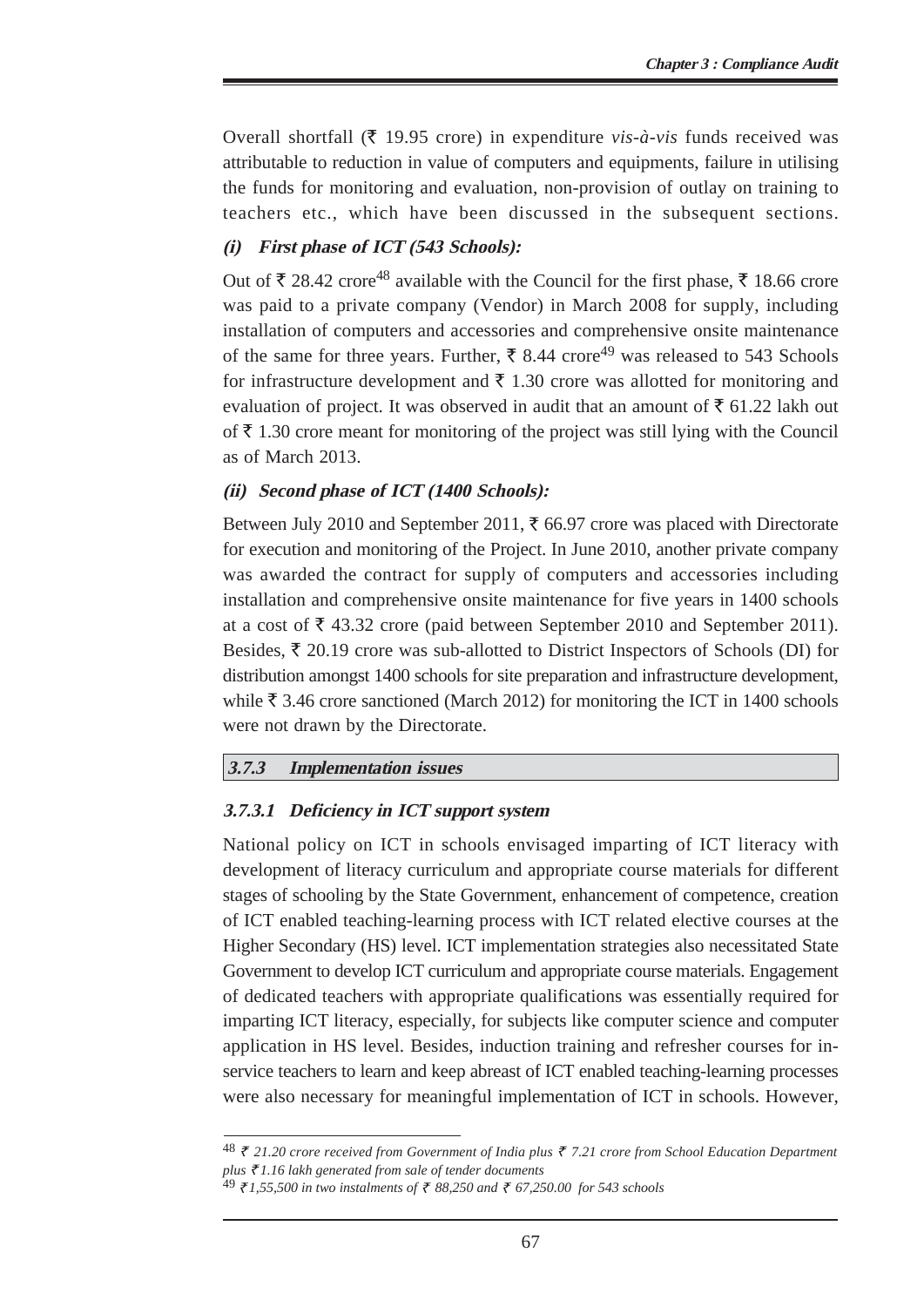inadequacies and deficiencies were observed in almost all the sampled schools as discussed below:

#### **3.7.3.1.1 Inadequacy in ICT curriculum**

As per implementation Strategies envisaged under National Policy on ICT, States are required to develop an ICT literacy curriculum and appropriate course materials. Further, for development of digital contents and resources, the State needs to ensure an appropriate definition of use/ mechanism for generation of content and capacity building for integration into the curriculum. Project Monitoring & Evaluation Group under the MHRD also suggested (November 2010) that State Government could use /adopt the model course curriculum developed by NCERT for classes IX and X for ICT. However, no uniform literacy curriculum/ syllabus has been prescribed by department. Schools, visited by audit in five sampled districts, expressed (May 2013) their ignorance of any prescribed curriculum for ICT. Absence of guidelines coupled with deficiency of technically qualified teachers (*as discussed in subsequent paragraphs*) caused school authorities to follow different set of courses without standardization of course contents.

It was also observed that the annual academic calendar for schools prescribed by the Board did not include computer lessons.

Objective of creating ICT literacy and enhancing competence in schools suffered due to absence of uniform curriculum.

#### **3.7.3.1.2 Absence of guidelines / Standard Operating Procedure**

As per the policy on ICT, State Government was required to draw up guidelines on various aspects of ICT programme and set up institutional mechanism for implementing the programme under existing educational system, suitably delegating responsibilities up to the school level. In March 2010, an Expert Committee<sup>50</sup>, on evaluation of implementation of ICT in 543 schools, recommended issue of a Standard Operating Procedure (SOP) to enable schools to effectively use ICT project. No matter was on record to show that the same was done. It was observed that in absence of guidelines, school authorities remained unaware of their duties and responsibilities in relation to the Project. Resultantly, computer laboratories were not equipped to put the computers that were received in schools to proper use. Log books for recording breakdown of computers were not maintained, agreement with vendors was not executed by many schools and service for repairmaintenance was often unavailable even though maintenance contract with vendors existed. No periodic reporting mechanism was devised for monitoring performance of the vendors in providing necessary services.

<sup>50</sup> *A three member technical Committee constituted by the GoWB, School Education Department in February 2010 to survey and evaluate the implementation of ICT in 543 schools for proper monitoring.*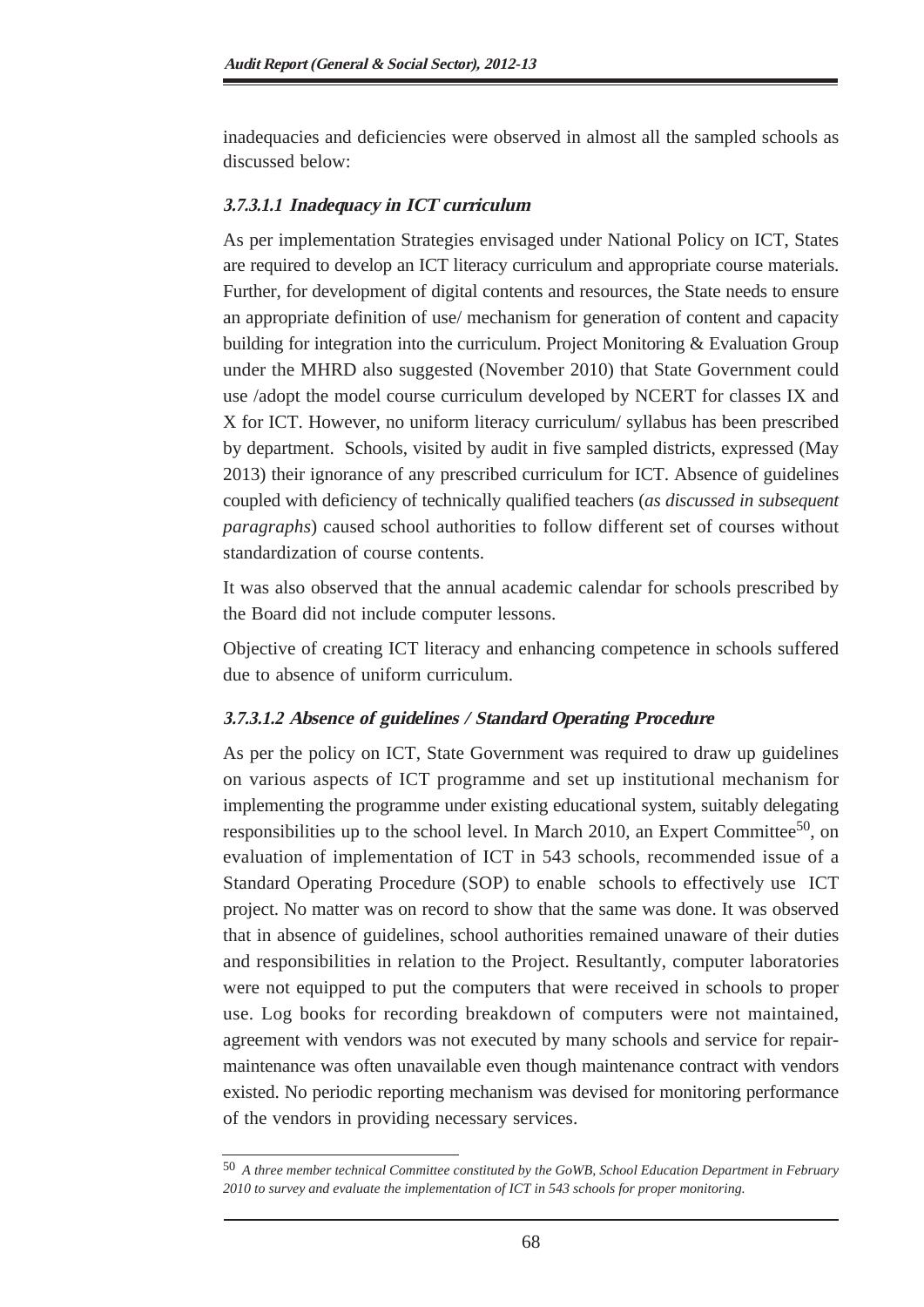Test-check of 99 schools in five sampled districts disclosed that

- in 27 schools<sup>51</sup> (27 *per cent*), the school authorities were unaware that agreement was to be executed with the vendor concerned for enforcement on nonperformance clause;
- None of the sampled schools maintained any log book in any form for recording downtime, notwithstanding the fact that the schools suffered due to unresponsiveness of the vendors;
- Vendors being unresponsive in attending the calls for faults and break downs, 28 test-checked schools had to spend  $\bar{\tau}$  0.96 lakh for repair and maintenance by local technicians to keep the system functioning.

#### **3.7.3.1.3 Penalty not imposed on vendors against non-performance**

Memorandum of Agreement (MoA) executed between Government and the vendors provided for penalty<sup>52</sup> in case of downtime of computers. The MoA also contained model agreements to be executed by schools with the vendor. However, penal clause for downtime53 was not included in the model school level agreement, nor was existence of penal clause at the State level agreement made known to respective school authorities by the Department/ Council/ Directorate. MoA executed between Government and the vendors did not consider penalties or other remedies for nonperformance, like equipment and materials not being supplied, computers/accessories not being installed / commissioned, etc.

Inspection of schools by audit disclosed that

- In contravention of MoA provision requiring payment for supply of computers to be made only after receipt of installation certificate from the respective schools, the Directorate released full payments to one vendor by September 2011 though equipment and materials worth  $\bar{\tau}$  6.19 lakh were not delivered to two schools<sup>54</sup> as of April 2013. As the same was observed only through sample check of  $63$  schools<sup>55</sup>, the Directorate should consider possibility of occurrence of similar instances in other schools.
- Further, maintenance contract with one vendor expired in March 2011 and was not renewed by the Council.
- No mechanism for recording and reporting of downtime was devised and no penalty was imposed on vendors by the Directorate/ Council, in spite of having enabling clause in the MoA when services were rated as unsatisfactory.

<sup>51</sup> *Under contract with Vendor (at para 3.7.2 (ii) ) : 24 Schools and Vendor (at para 3.7.2 (i) ) : three Schools* 52 *The MoA stipulated that any fault was to be rectified within 24 hours (48 hours in case of remote areas), failing which a penalty would be imposed at the rate of*  $\bar{\tau}$  100 per day beyond the stipulated period. 53 *The period of time when a machine, especially computer is not in operation as a result of malfunction.* 54 *AV school, Krishnanagar, Nadia and Annapurna Balika Vidyalaya, Halisahar, North 24 parganas* 55 *Covered by VENDOR B*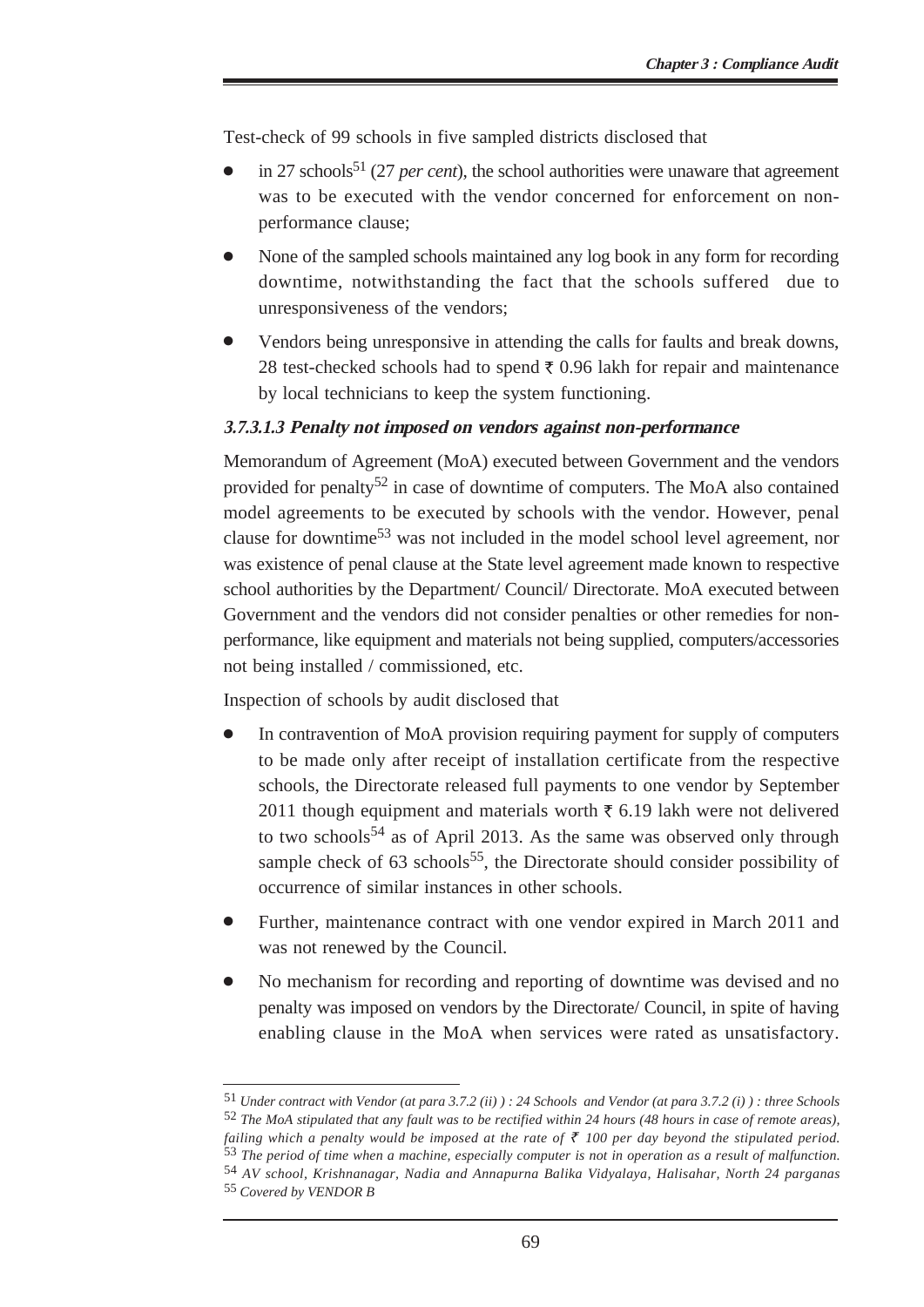## **3.7.3.1.4 Infrastructural deficiencies**

ICT envisaged establishing state of the art, appropriate, cost effective and adequate ICT and other enabling infrastructure in all secondary schools. For creating and equipping laboratories in the schools and also for meeting operating expenses, Council released  $\bar{\xi}$  8.44 crore<sup>56</sup> to 543 schools (April 2008 and November 2009), while Directorate released  $\bar{\tau}$  20.19 crore<sup>57</sup> (September 2010 and February 2012) to the 1400 schools. Equipments and materials were supplied by the vendors to 543 schools by January 2009 and to 1400 schools by March 2011. The funds for procuring generators, modems etc. were, however, provided to the schools by the Council and Directorate only in February 2012, i.e. after delays ranging between 11 months and three years. Such delayed release of funds to the schools affected utilisation of the existing infrastructure in a timely manner.

Test-check disclosed the following:

- In five selected districts,  $\bar{\xi}$  6.46 crore was released (between September 2010) and February 2012) to 448 schools by Directorate through the respective DI of Schools (Secondary Education) for creating and equipping laboratory etc., of which  $\bar{\tau}$  3.65 crore (56 *per cent*) only were utilized by the schools leaving an unspent balance of  $\bar{\tau}$  2.81 crore;
- The Council released (April 2008 to November 2009)  $\bar{\tau}$  53.54 lakh to 36 schools of five sampled districts for creation of infrastructure, of which  $\bar{\xi}$  42.87 lakh (80 *per cent*) was utilized and  $\bar{\xi}$  10.67 lakh (20 *per cent*) remained unspent for almost five years from receipt. Similarly,  $\bar{\tau}$  89.85 lakh was released by the Directorate to 63 schools, of which  $\bar{\tau}$  68.41 lakh (76 *per cent*) was utilized and  $\bar{\tau}$  21.44 lakh (24 *per cent*) remained unspent even after nearly three years from introduction of projects. Non-utilisation of funds by schools resulted in deficient infrastructure of ICT;
- LAN connectivity was not installed in 45 schools while internet facility was not installed in 31 schools;
- Generator sets were not procured by 46 schools;
- Council did not release funds at the rate of  $\bar{\xi}$  88250 per school to 14 schools (totalling  $\bar{\tau}$  12.36 lakh) for procuring furniture, generators including operating cost etc.

## **3.7.3.1.5 Vacancy in critical posts of teacher**

For purpose of Teaching Computer Science and Computer Application, School Education Department created (August 2007) 500 regular posts<sup>58</sup> of Computer

 $56$  ₹ 67,250 plus ₹ 88,250 for each of the 543 schools for procurement of modem, cost of consumables *57 1,00,000 plus 44,200 for each 1400 schools*

*<sup>58</sup> 308 posts for Computer Application and 192 posts for Computer Science*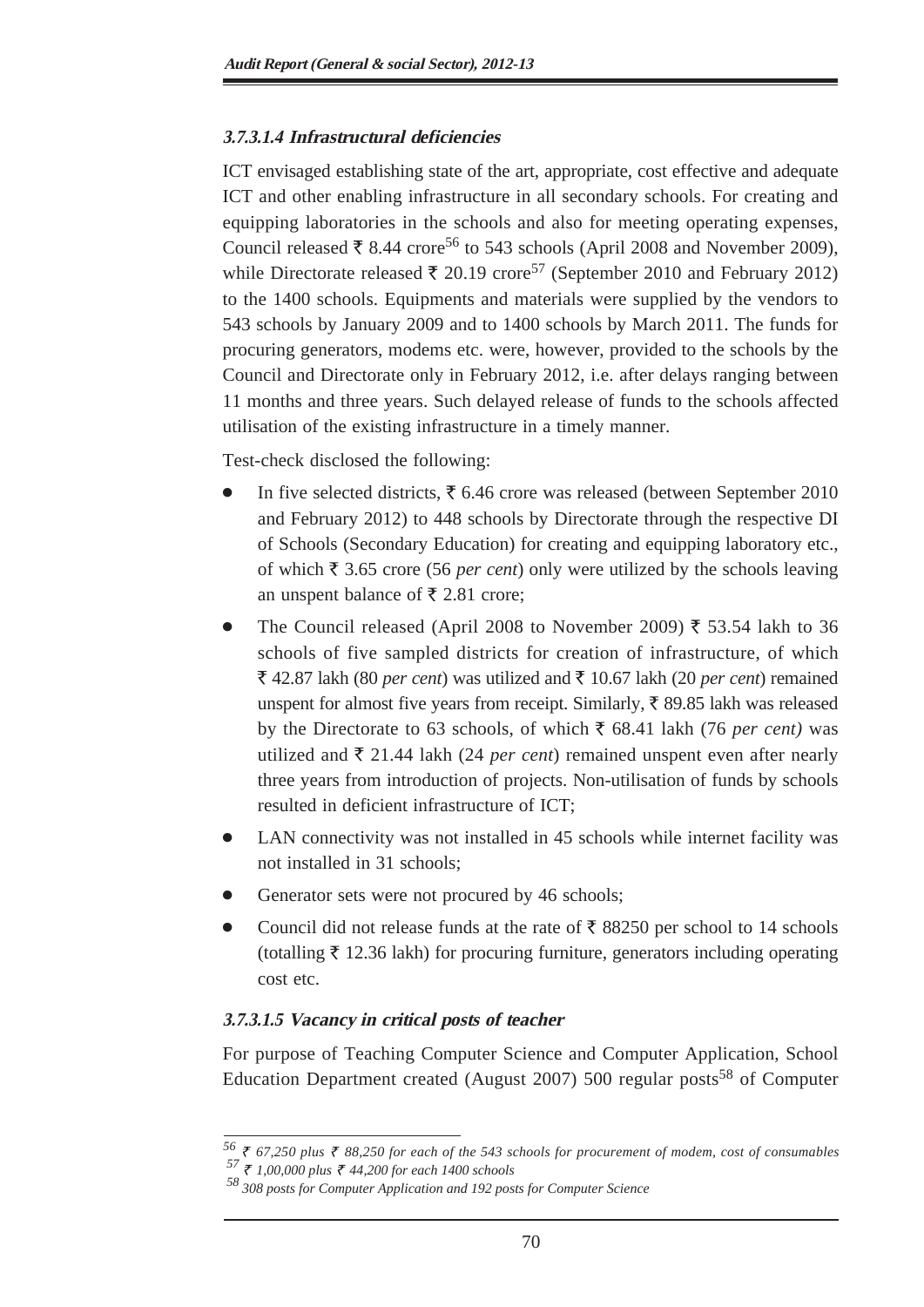teachers for HS schools of different districts out of total 377059 HS schools in the State. No more posts were created under ICT as of March 2013. Council and Directorate did not maintain any data base to evaluate availability of requisite teaching staff for implementation of ICT in schools selected for the scheme.

Test check of schools disclosed that:

- Out of 99 schools visited by audit, 68 schools (69 *per cent* of test checked ones) had computer teachers (regular or contractual) posted therein, while 31 schools (31 *per cent*) had been running ICT courses without any computer teacher;
- Council had directed (October 2007) that no part time teacher would be considered for imparting lessons in Computer Science and Computer Application from the academic session 2009-10. Contrary to the direction of Council, 122 contractual/ ad-hoc computer teachers remained engaged in 68 out of 99 schools visited by audit.

Although computer training was found to be organised for some teachers (other than computer teachers), no refresher course on ICT for in-service teachers of any discipline of the selected schools was organized till March 2013.

Thus, vacancy in the post of computer teachers and deficiency in training to inservice teachers compromised quality of ICT enabled teaching-learning processes in the schools.

## **3.7.4 Fees collected in contravention of RTE Act**

Right of Children to Free and Compulsory Education (RTE) Act, 2009<sup>60</sup>, rules and orders issued there under provide that no recognized aided school or a school receiving aid either from Government or from any local authority, shall collect any fees or charges or expenses from its students till completion of elementary education<sup>61</sup> other than a development charge of up to a maximum of  $\bar{\xi}$  240 per year.

Audit observed (April- May 2013) that in contravention of the provisions of the said Act and Rules,  $\bar{\xi}$  1.69 crore was collected from students in 63 schools out of 99 test-checked during 2010-12 academic sessions towards course fee payable to the agencies/ personnel engaged for providing services in IT education under CLASS, CLTP or SCEP. It was seen that the same was done at the directive<sup>62</sup> of the Government.

<sup>59</sup> *March 2007*

<sup>60</sup> *Act No 35 of 2009*

<sup>61</sup> *The education from first class to eighth class for the children of the age of six to fourteen years* 62 *Order No. 450 (20)-ES/O/P&B/ICT-3/10 dated 30-12-2011 which inter alia allowed collection of course fee not more than ` 35 per student per month from the student directly by the agencies*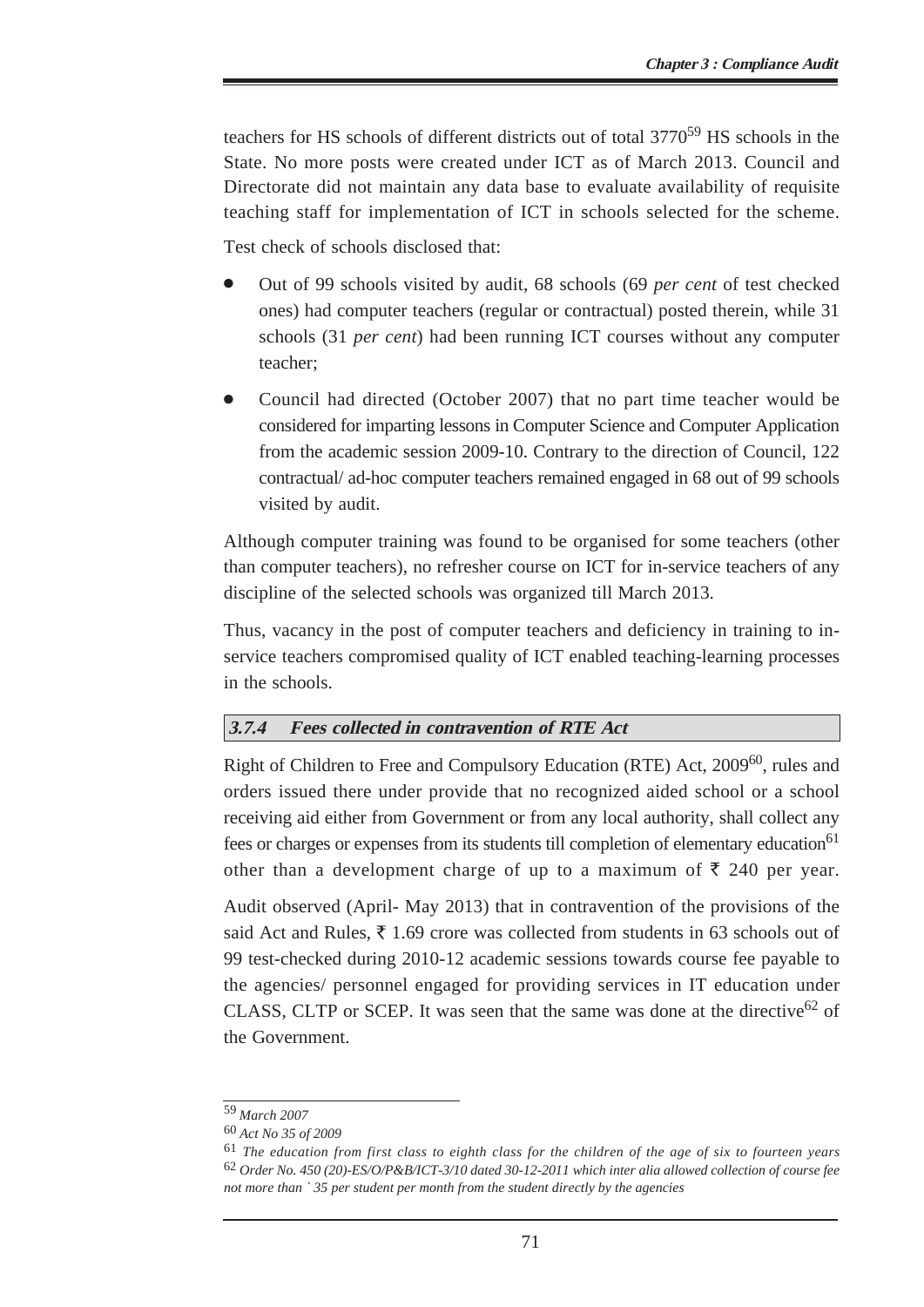#### **3.7.5 Deficient monitoring**

- In accordance with direction of GoI, State Government had constituted a Committee in April 2008 to enable proper monitoring and supervision of the ICT project in the State. No meeting of the said committee was, however, held as of April 2013.
- A total of  $\bar{\xi}$  4.76 crore<sup>63</sup> was placed with Council ( $\bar{\xi}$  1.30 crore for 543 schools) and Directorate ( $\bar{\xi}$  3.46 crore for 1400 schools) for monitoring and evaluation of ICT. Directorate did not draw the amount of  $\bar{\tau}$  3.46 crore sanctioned (March 2012) for monitoring the ICT in 1400 schools. Non-drawal of the amount was attributed (May 2013) by Commissioner of School Education to objection raised by the Treasury Officer on relevant bill in absence of any reference to head of account in the sanction order of the Government. The amount was not drawn as of April 2013 indicating inaction and indifference of the Government.
- The Council engaged (August 2010) M/s WEBEL Informatics Ltd.<sup>64</sup> for conducting survey and evaluation of the ICT in Schools and paid  $\bar{\tau}$  11.98 lakh. The survey report including suggestions was submitted to the Council in January 2011 for addressing the deficiencies with inadequacies noticed during the survey. The Council, however, without addressing the issues highlighted in the survey report, forwarded the same to Government in January 2011. There was nothing on record to show whether Government had initiated any corrective action on the findings of the report. Thus, expenditure  $\bar{\tau}$  11.98 lakh incurred for conducting the survey remained unproductive.

## **3.7.6 Conclusion**

Government could not bring all Government and Government aided Secondary and Higher Secondary schools<sup>66</sup> under the ICT project, though targeted to be done by the end of the 11th Five Year Plan (2007-12 period). Implementation of the scheme suffered due to non-introduction of standardized curriculum as well as shortfall in posting necessary teaching staff with adequate knowledge and skills. The same was compounded by lack of awareness on the projects among the schools owing to absence of Guidelines / SOP. Monitoring by the Council/ Directorate/ Department was also deficient though funds were not a constraint.

Thus, benefit of the ICT projects did not sufficiently percolate to the targeted students even after expenditure of  $\bar{\tau}$  95.37 crore from Government exchequer.

<sup>63</sup> *130.32 lakh for 543 schools and 345.72 lakh for 1400 schools*

<sup>64</sup> *A Government of West Bengal undertaking*

<sup>65</sup> *Suggestions inter alia included taking up the issue of dissatisfaction of the schools on the service with Vendor, increasing awareness among teachers through training and motivations, introduction of class-wise lesson plan, development of quality content, maintenance of logbook on breakdown/ call history/ downtime/ students' attendance in lab etc,*

<sup>66</sup> *Out of total 8275 schools in the State, 1492 had been covered under CLASS/ CLTP/ SCEP; 1943 schools including 251 schools covered under earlier schemes, were covered under ICT. Number of uncovered schools thus stood at 5091*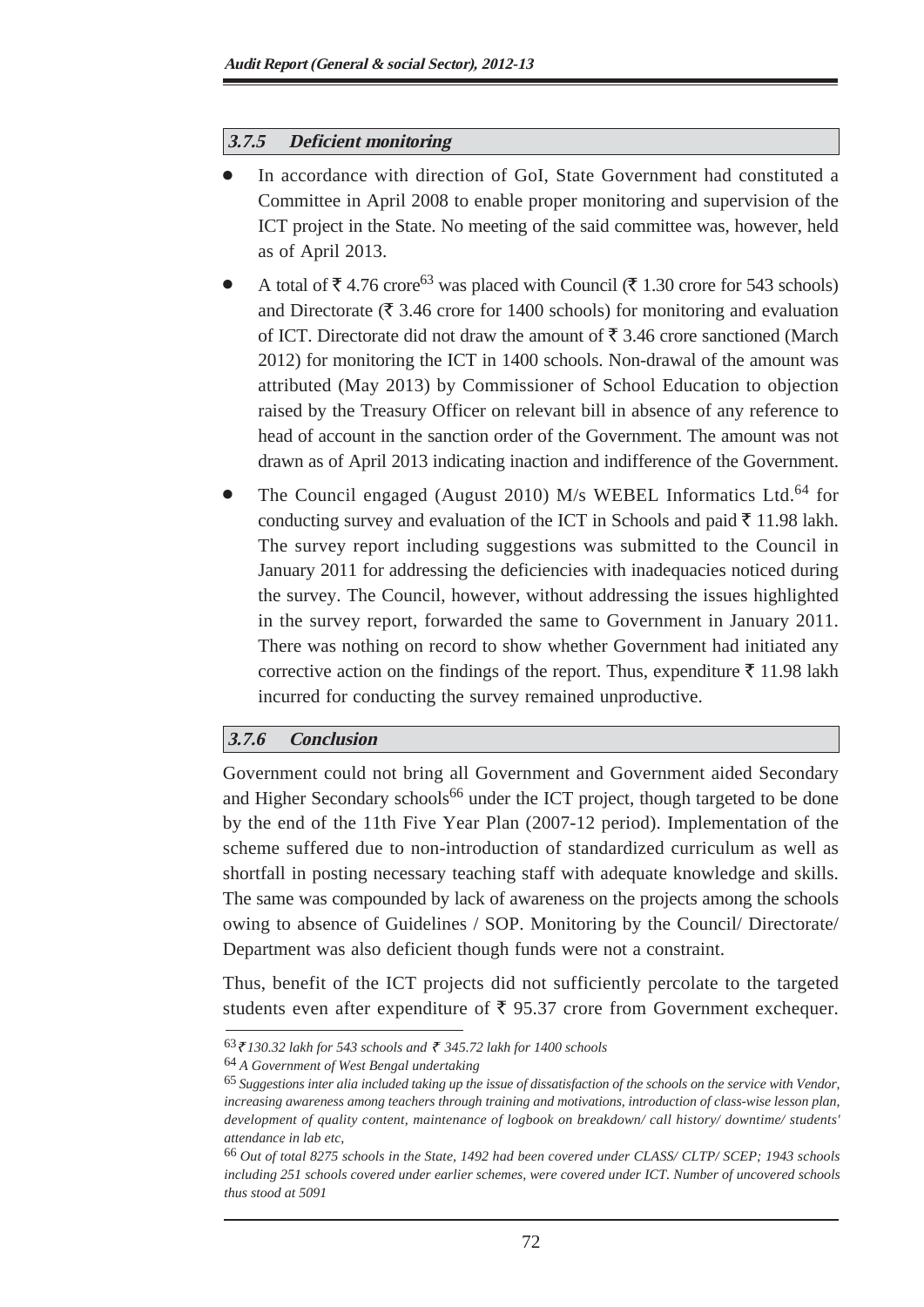## **URBAN DEVELOPMENT DEPARTMENT**

#### **3.8 Improper selection of site for the solid waste management project**

**Selection of site for solid waste management project within East Kolkata Wetland Area ignoring the existing stipulations not only was indicative of indifference towards protection of the wetland, but also resulted in the project remaining incomplete.**

Kolkata Metropolitan Development Authority (KMDA) prepared (in April 2002, revised in August 2004) a Detailed Project Report (DPR) for Solid Waste Management project at Mallar Bheri for disposal and treatment of solid waste generated in Bidhannagar Municipality at a cost of  $\bar{\tau}$  4.20 crore<sup>67</sup>. Mallar Bheri is located within East Kolkata Wetland area and was being used by the Municipality as a dumping ground. The permissive possession of the land was handed over by Municipality to KMDA in February 2004, after which KMDA accorded (May 2004) administrative approval and financial sanction of  $\bar{\tau}$  4.20 crore for the project. The project comprised setting up of a compost plant and a sanitary land fill plant and was scheduled to be completed within 30 months.

Audit scrutiny revealed that East Kolkata Wetland Area had been identified as a Ramsar<sup>68</sup> site and as per the guidelines of Ramsar Bureau and directions (September 1992) of Honourable Kolkata High Court, no change in land character was to be allowed in this area. Further, as per the Municipal Solid Waste (Management & Handling) Rules, 2000<sup>69</sup>, notified (September 2000) by the Ministry of Environment & Forest, Government of India, sanitary landfill sites under waste processing and disposal facilities should be situated away from water bodies and wetlands.

The East Kolkata Wetland Authority, entrusted with the responsibility for conservation and maintenance of the wetland, had accordingly intimated (August 2007) Bidhannagar Municipality that change in the land use as envisaged in the Mollar Bheri project was not permissible under EKW (C&M) Act 2006. It, however, permitted dumping of solid waste at the site on certain conditions<sup>70</sup>. Bidhannagar Municipality requested (September 2007) KMDA to recast DPR fulfilling conditions imposed by the Authority. The EKWM Authority stated (February 2009) that it would withdraw

*<sup>67 50</sup> per cent of the project cost was to be borne by KMDA under Megacity Programme, 25 per cent of the funds were to be made available by Municipal Affairs Department from Urban Renewal Fund, while the remaining 25 per cent was to be contributed by Bidhannagar Municipality.*

*<sup>68</sup> Ramsar Convention is a convention of wetlands signed at Ramsar, Iran in 1971, where India was one of the signatories. It's an intergovernmental treaty that provides framework for national action and international cooperation for the conservation wise use of wetlands and its resources. East Kolkata Wetland was one of the wetlands included in the list of Ramsar sites.*

*<sup>69</sup> Introduced under Government of India's Environment (Protection) Act, 1986*

*<sup>70</sup> No further expansion of the existing waste disposal site, confinement of the disposal site proper boundary, segregation of non-biodegradable/plastic wastes outside EKW area, taking care of the existing water area of the Mollarbheri, plantation, necessity of annual renewal of permission after inspection of the authority, garbage disposal as per Guidelines of West Bengal Pollution Control Board.*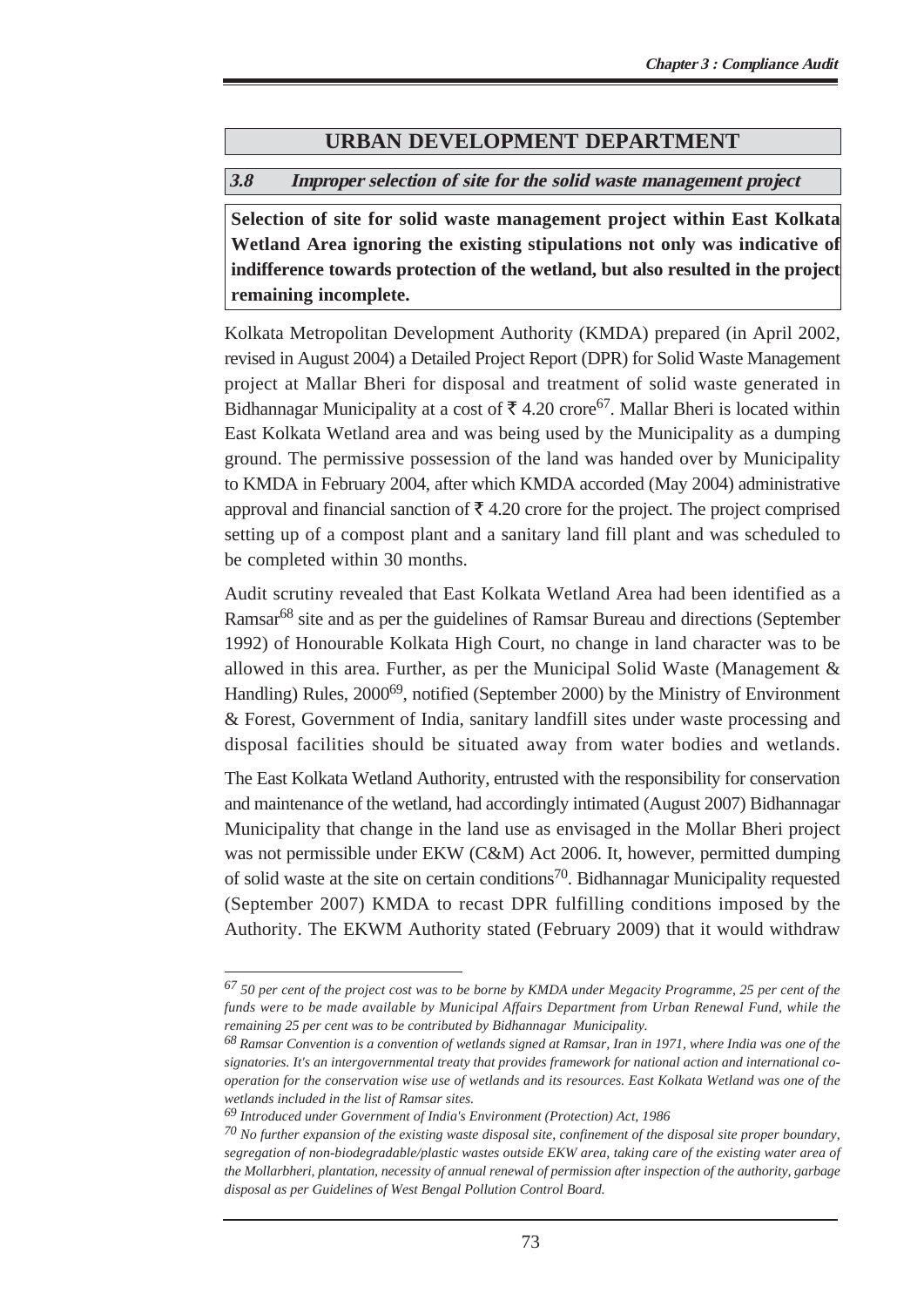its permission if its conditions were not adhered to. KMDA, however, did not change the DPR on the plea that the conditions imposed by EKWM Authority were too difficult to fulfill.

Subsequently, all activities of solid waste management impacting the ecosystem adversely within the wetland were prohibited by GoI's Wetlands (Conservations and Management) Rules  $2010<sup>71</sup>$  resulting in the project remaining incomplete till July 2013. By that time, however, expenditure of  $\bar{\tau}$  3.82 crore has been incurred on civil works<sup>72</sup> ( $\overline{\zeta}$  2.62 crore spent up to March 2010) and mechanical/electrical works<sup>73</sup> ( $\bar{\tau}$  1.20 crore spent between April 2005 and April 2011). This included expenditure of  $\bar{\tau}$  38.29 lakh on various components<sup>74</sup> of the project taken up after being warned (August 2007) by the EKWM Authority regarding violation of statutory stipulations. Moreover, there were reports of theft, pilferage and damage of infrastructure created, as the site remained unprotected.

Given the fact that East Kolkata Wetland had been internationally identified as an ecologically important wetland and GoI rules had stipulated that waste processing and disposal facilities should be situated away from wetlands, selection of site for Solid Waste Management project within this area was indicative of indifference towards its protection.

Ultimately, EKWM Authority inspected the site in February 2013 and observed that there had not been any development to comply with the conditions imposed. EKWMA finally withdrew (July 2013) its permission for completion of the balance work. Accordingly KMDA expressed (August 2013) its inability to the Bidhannagar Municipality to complete the project.

Thus, improper selection of site by Bidhannagar Municipality and KMDA for the solid waste management project within East Kolkata Wetland Area ignoring restrictive provisions was indicative of indifference towards environmental significance and protection of the wetland. It also resulted in the project being abandoned rendering the expenditure of  $\bar{\tau}$  3.82 crore infructuous.

The matter was referred to Government in April 2013; reply had not been received (December 2013).

*<sup>71</sup> Came into force from December 2010.*

*<sup>72</sup> Construction of vermicompost, boundary pillaring, construction of RCC window platform, construction of Sanitary Land Fill, office buildings etc.*

*<sup>73</sup> Supply of steel containers, tractors, supply and installation vermicompost plant, hydraulic lifting device, payment of service connection charge to State power utilities etc.*

*<sup>74</sup> Manufacturing, supplying, installation of vermicompost plant including electrification, procurement of Back-Hoe loader, land levelling, construction of bituminous road, internal works of office building etc.*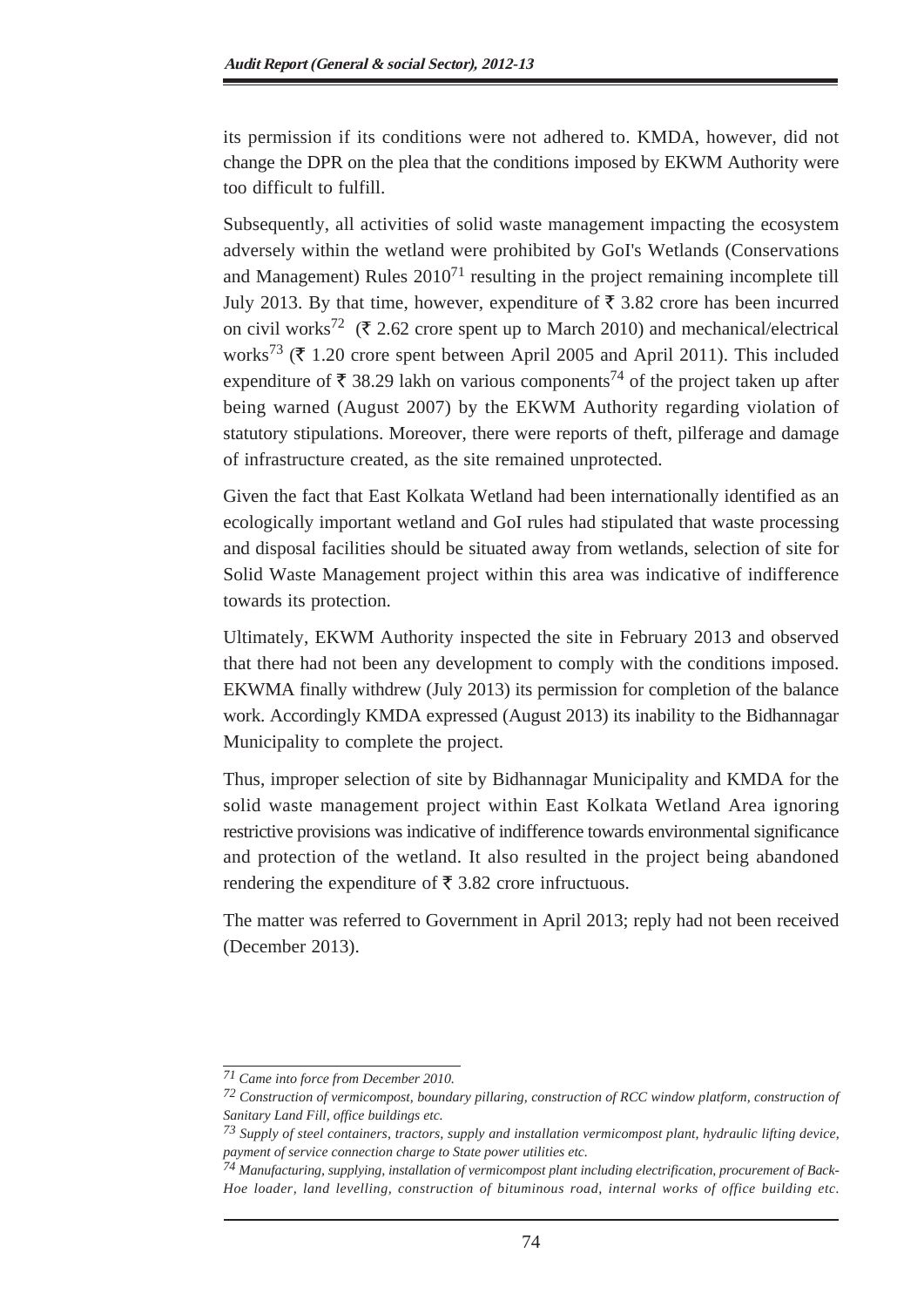## **URBAN DEVELOPMENT DEPARTMENT (KOLKATA METROPOLITAN DEVELOPMENT AUTHORITY)**

#### **3.9 Excess expenditure on road projects in deviation from Schedule of Rate**

**KMDA** incurred excess expenditure of  $\bar{\tau}$  4.28 crore in three road construction **projects due to application of incorrect rates.**

Kolkata Metropolitan Development Authority (KMDA) awarded three<sup>75</sup> road construction projects (divided in 11 stretches) between June 2008 and April 2010 to 10 agencies. The agencies completed the work between March 2009 and January 2011 and were paid a total of  $\bar{\tau}$  40.59 crore (up to September 2011) for the said work based on the rates provided in the Detailed Project Report (DPR).

DPR of these projects *inter alia* included a common item of work of spreading and consolidating the River Bed Material (RBM) at sub-base<sup>76</sup> for which a uniform rate of  $\bar{\xi}$  431.68 per cubic meter was considered. Scrutiny (August 2012) of records revealed that agencies had, however, used Fine Silver Sand (FSS), which was more economical than RBM in terms of quantity required and labour cost, for sub-base for all the works.

As per the Schedule of Rates (SOR) for Road & Bridge Works issued by PW (Roads) Department, the compaction factor<sup>77</sup> of dry clean FSS is 0.835, whereas that of RBM is 0.70, which indicated that quantity of RBM required for having equal volume of compacted sub-base was higher<sup>78</sup> than quantity of FSS required. Even allowing for lower labour charge involved in laying and compacting RBM ( $\bar{\tau}$  62 per cubic meter) compared to that of FSS ( $\overline{\xi}$  28 per cubic meter), the total cost of laying and compacting FSS worked out to be less costly  $(\overline{\tau})$  337.91 per cubic meter) than that of RBM ( $\bar{\tau}$  431.68 per cubic meter) (as shown in **Appendix 3.1**). But though FSS was actually used at the sub-base (admissible rate being  $\bar{\xi}$  337.91 per cubic meter), payment was made at the rate applicable for RBM ( $\overline{\xi}$  431.68 per cubic meter).

Thus, incorrect rate paid by KMDA had resulted in excess payment of  $\bar{\tau}$  4.28 crore (**Appendix 3.2**) to the agencies.

The matter was referred to Government in April 2013; reply is, however, awaited (December 2013).

<sup>75</sup> *1. Widening of EM Bypass from Garia to Kamalgazi, 2. Construction of EM Bypass connector from Kamalgazi to Padmapukur and 3. Construction of road up to wet mix macadam in South 24 Parganas District Headquarthers at Baruipur. All these three projects were taken up under the Ganga Action Plan sector of KMDA* 76 *Sub-base is the layer of material laid on the sub-grade, on which the base course layer is located. Sub-base is often the main load-bearing layer of the road. Its role is to spread the load evenly over the sub-grade.* 77 *May be defined as quantity of FSS or RBM required for having unit volume of compacted material.* 78*1.20 m3 (1/0.835) loose dry clean FSS is required for getting 1m3 compacted FSS; whereas 1.43 m3 (1/0.70) loose RBM is required for getting 1m3 compacted RBM.*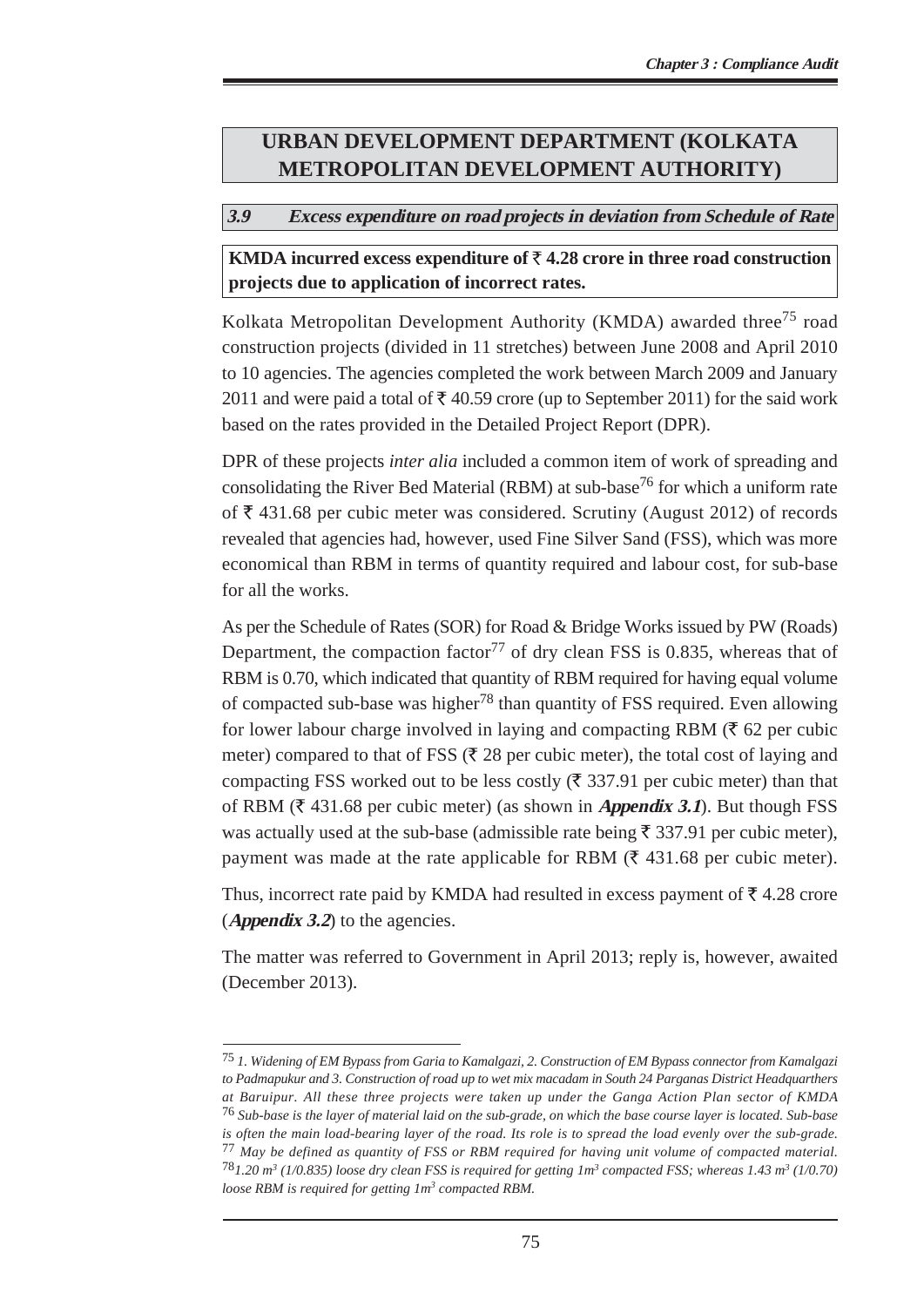## **URBAN DEVELOPMENT DEPARTMENT (WEST BENGAL HOUSING INFRASTRUCTURE DEVELOPMENT CORPORATION LIMITED)**

#### **3.10 Extra expenditure in construction of roads at New Town Project**

**Higher specifications in road design in deviation from IRC guidelines resulted** in extra financial burden of  $\bar{\tau}$  42.64 crore on account of execution of additional **quantities of works in eight works executed/ under execution by WBHIDCO. Besides, there were cases of incorrect estimations of rates by WBHIDCO under various items of works which led to extra expenditure of**  $\bar{\tau}$  **7.80 crore** apart from undue benefits of  $\bar{\tau}$  36.08 lakh to the contractors.

State Government set up (April 1999) West Bengal Housing Infrastructure Development Corporation Limited (WBHIDCO), a Government company, for the purpose of developing New Town Project (NTP) at Rajarhat. The project envisaged development and distribution of land in four Action Areas for residential as well as business purpose.

While constructing internal roads in Action Area-I (AA-I) and Southern extension of Major Arterial Road at New Town Project (NTP), WBHIDCO appointed (April 2002) an engineering consultant. Based on the design prepared by the Consultant in due adherence<sup>79</sup> to guidelines of Indian Road Congress (IRC), WBHIDCO constructed 19.63 km road up to December 2006. WBHIDCO, however, for subsequent stretches of roads under NTP deviated from IRC norms and unduly enhanced the specifications and implemented superfluous items of work as discussed below:

#### **(A) Inflated specifications in road design:**

As per guidelines<sup>80</sup> of Indian Road Congress (IRC), the roads are designed based *inter alia* on characteristics<sup>81</sup> of sub-grade soil, estimated traffic load, ground water level, design life etc. It is further stipulated by IRC that for adoption of appropriate pavement design of requisite strength, load bearing strength $82$  and other physical properties<sup>83</sup> of the sub grade soil<sup>84</sup> are to be determined strictly through laboratory tests and not on the basis of *in-situ* test (**Appendix 3.3**).

<sup>79</sup> *Following appropriate guidelines of IRC, consultant designed (June 2002) the pavement thickness of internal roads for 20 years with CBR value of three per cent on compacted sub-grade.*

<sup>80</sup> *IRC : 36 - Recommended practice for the construction of earth embankments, IRC : 37 - Guidelines for the design of flexible pavements and specifications for road and bridge works.*

<sup>81</sup> *Stability, incompressibility, permanency of strength, minimal changes in volume under adverse ground water and weather conditions, ease of compaction etc.*

<sup>82</sup> *Measured by California Bearing Ratio (CBR) - Most preferred international penetration test to indicate the load bearing capacity of soil.*

<sup>83</sup> *Soil classification, particle size distribution, liquid limit, plastic limit, plasticity index, maximum dry density (MDD), optimum moisture content (OMC), moisture content - dry density relationship i.e. standard proctor density and corresponding OMC.*

<sup>84</sup> **Sub grade** *is the native material underneath a constructed road.*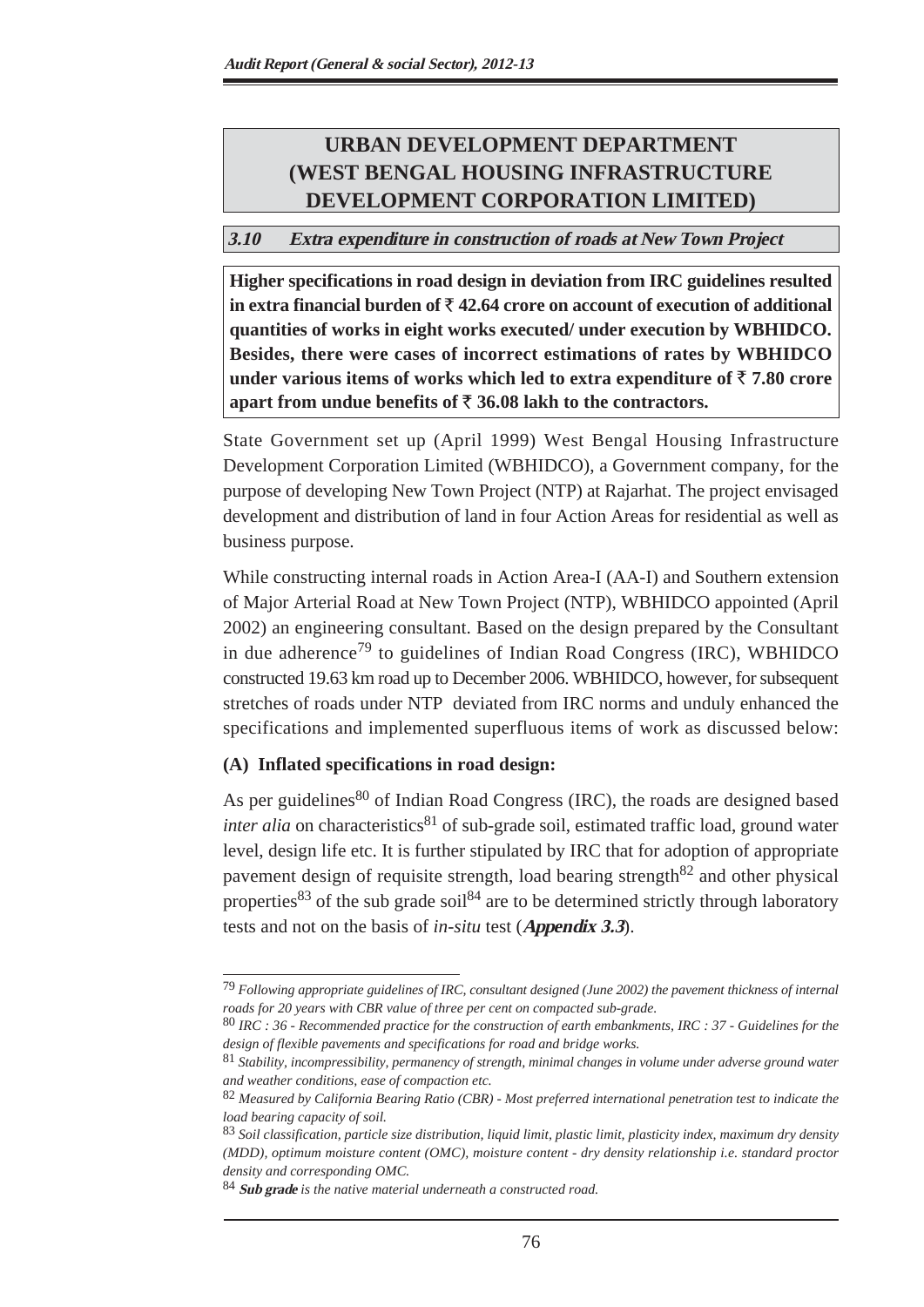However, in case of remaining works under AA-I, WBHIDCO, without conducting the mandatory laboratory tests, had come to the conclusion (July 2006) that sub grade soil was "highly expansive having low bearing capacity due to ingress of water from the high water table". Accordingly, WBHIDCO decided (July/ August 2006) to replace 500 mm sub grade soil with sand with enhancement in the specifications of layers at the pavement in term of thickness and components in order to achieve higher mechanical strength of sub grade soil with CBR of six *per cent* against the requirement of 2.5 *per cent* CBR as per IRC norms.

Mention was made in paragraph 2.1.29 of the Report of the C&AG on Government of West Bengal (Commercial) for the year ended March 2007 that such undue enhancement of specifications had led to an additional expenditure of  $\bar{\tau}$  10.08 crore in AA-I. The Department did not furnish any action taken note on the same. A follow up audit of the construction of road in AA-II and AA-III was undertaken, results of which are enumerated below.

During 2008-09 to 2011-12, the Company undertook construction of 22 road works (tendered value:  $\overline{\xi}$  231.36 crore) in AA-II and III of which 15 works were completed and seven were under progress. Out of these, test check of eight works (four completed and four under progress -**Appendix 3.4**) with aggregate tendered value of  $\bar{\tau}$  128.67 crore disclosed that WBHIDCO continued applying the enhanced specifications (January 2009) for construction of internal roads in AA-II and III without undertaking laboratory tests specified by IRC. Reasons for the same could not be ascertained in view of the following:

- The roads constructed in AA-I in 2006 did not have any reported pavement failures indicating appropriateness of specification and designs given by the consultant.
- A laboratory test conducted (May 2009) in Action Area-II D after commencement of work showed that the quality of the existing sub grade soil was already higher<sup>85</sup> than acceptable criteria of IRC thereby not necessitating any further strengthening measures. The decision of WBHIDCO, therefore, to replace top 500 mm sub grade soil by sand with thicker layers of materials of higher specifications was not clear.
- Roads in Action Area IIB, IIC, IID and III were constructed only after creation of drainage facilities by PHED duly serviced by drainage pumping station to prevent water logging in the township. As such, continuing with the enhanced specifications, which had been adopted in July 2006 for AA I in apprehension of ingress of water in the sub-grade from the high water table, needed to be explained.

A comparative position of design specifications<sup>86</sup> adopted for Action Area I as per IRC guidelines *vis-à-vis* that adopted by WBHIDCO in the subsequent works is

<sup>85</sup> *Average values of CBR and Maximum Dry Density (MDD) of sub-grade soil were found to be 2.5 per cent and 1.70 gm/cc respectively, against by IRC norms (CBR - 2 per cent, MDD-1.65 per cent).* 86 *As per advice of MNDCL, the consultant.*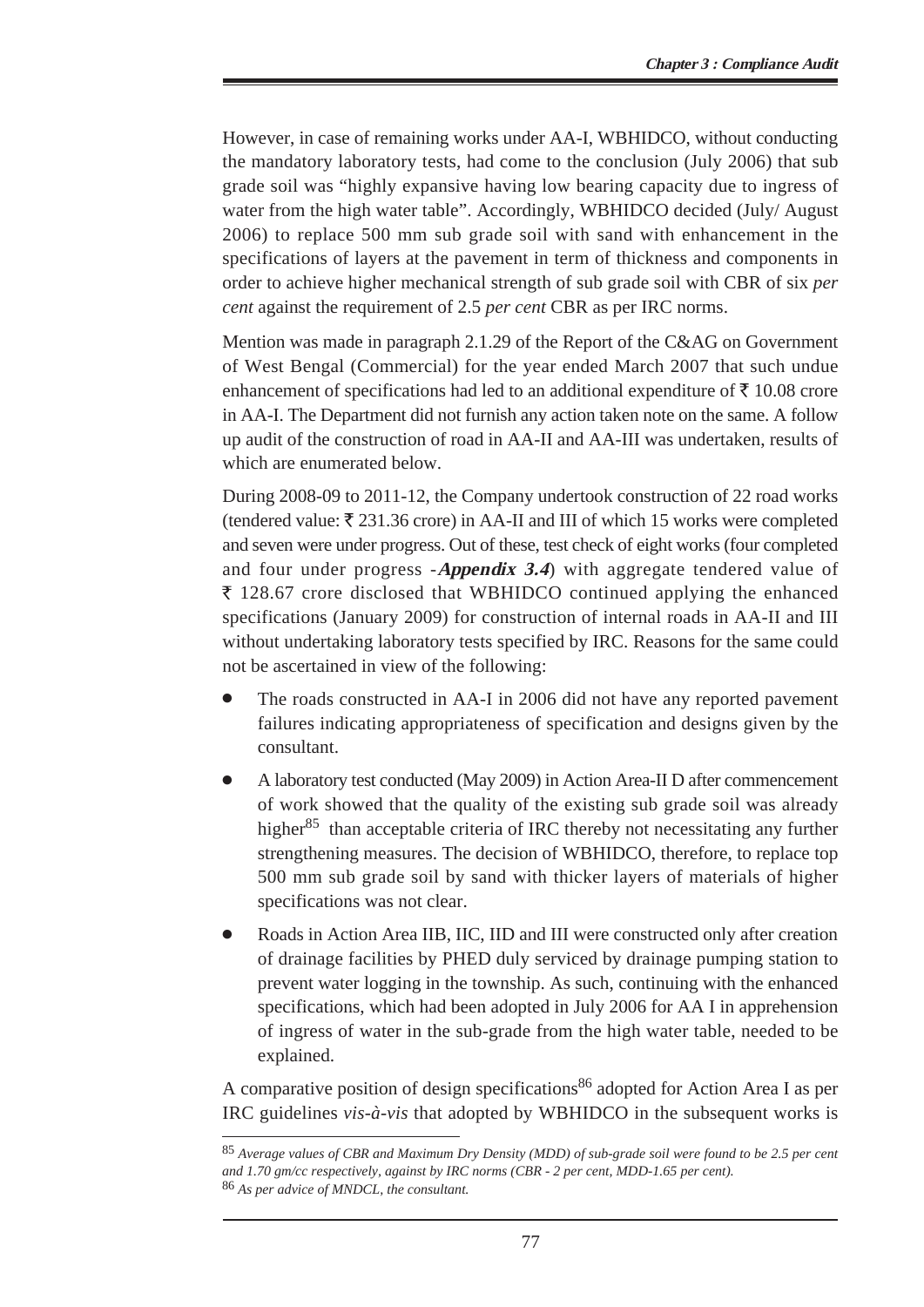given in **Appendix 3.5**. This had resulted in excess expenditure of  $\bar{\tau}$  42.64 crore as compared to estimated expenditure based on standard specification adopted by the consultant as shown in **Appendix 3.6**.

## **(B) Issues relating to preparation of estimates**

The item rates of road works were to be based on standard data book for analysis of rates<sup>87</sup> with reference to IRC specifications and materials/ carriage rates of PW (Roads) schedule of rates (SOR) of Government of West Bengal. Audit observed that estimates of items like carriage of stone materials from railway yard to work site, rates of bitumen and cost of fine sand/ stone materials were determined at inflated rates as discussed under:

- *Carriage:*While preparing the estimates, the rates of stone aggregates in respect of four completed works (Works I to IV) were calculated by considering carriage by road from Dankuni railway yard (26 kms away) to work sites instead of from Belgharia railway yard (18 kms away) which was closer to the work site. This had resulted in higher cost at site by  $\bar{\tau}$  50 per cubic metre (January/ December 2009), after adjusting the difference in the railway freight charges for Belgharia yard and Dankuni yard. This resulted in additional expenditure of 58.58 lakh on four completed works (*vide* **Appendix 3.7**).
- **Non-recovery of the cost of container:** As stipulated in the SOR, the cost of container (at the rate of  $\bar{\tau}$  1000 per tonne of bitumen) was to be deducted while arriving at the rate of bitumen emulsion. Non adjusting the cost of container from the cost of bitumen resulted in extension of undue benefit of  $\overline{5}$  36.08 lakh<sup>88</sup> to the contractors against utilisation of 3608.21 tonnes of bitumen in respect of eight works.
- **Higher rate on stone materials:** In respect of four works (work nos. V to VIII), the Company instead of applying the rates of PWD (Roads) SOR for stone materials applied (August 2010, November 2010 and November 2011) the rates of PWD (Building) SOR on the ground that PWD (Roads) SOR had become old as it remained unchanged since January 2009. However, PWD SOR is updated as and when such need is felt. This issue was further compounded by the fact that PWD (Building) SOR does not contain the extant rates for the stone materials of the size actually used in road work and hence for arriving at the applicable rates of stone material, WBHIDCO had to take the average the rates of different sizes of stone material available in the PWD (Building) SOR. This resulted in fixation of higher rates of stone dust  $(\bar{\tau})$  171 to  $\bar{\tau}$  285 per cubic metre) and stone aggregates ( $\bar{\xi}$  137<sup>89</sup> to  $\bar{\xi}$  402 per cubic metre) as

<sup>87</sup> *Published by Ministry of Road Transport and Highways.*

<sup>88</sup> *Priming of base course: 55699.401 m2 at the rate of 0.6 kg per m2 = 33419.64 kg; Bituminous Macadam: 549581.116 m2 at the rate of 3.62 kg per m2 = 1989483.64 kg and Semi Dense Bituminous Concrete: 550454.621 m2 at the rate of 2.88 kg per m2. Total consumption of Bitumen: 3608212.59 kg i.e. 3608.21 tonnes.* <sup>89</sup> In case of 37.5mm stone chips used in work No VIII, there was a difference of only  $\bar{\mathcal{F}}$  2 per m<sup>3</sup>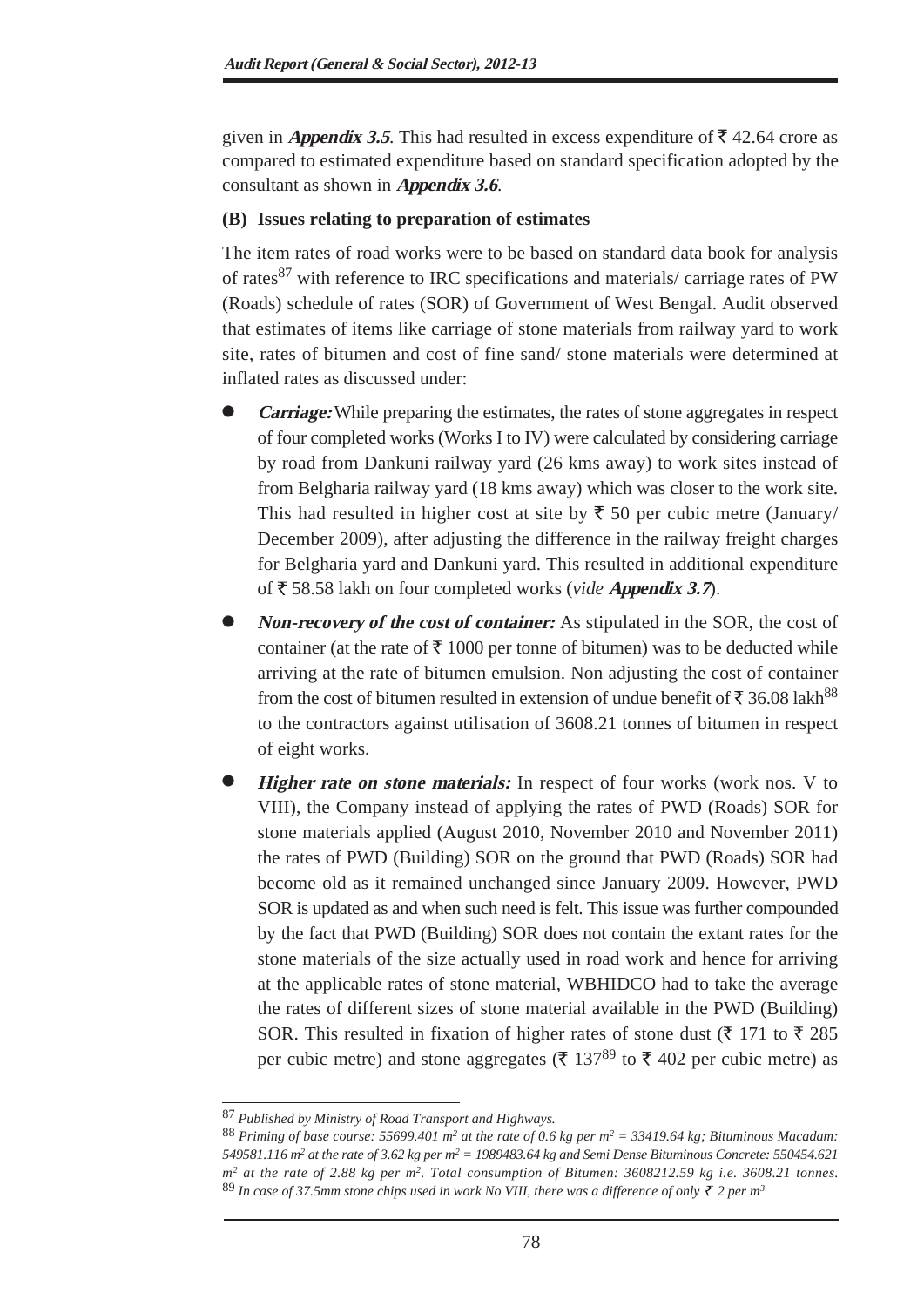shown in **Appendix 3.8**. The Company shouldered an additional expenditure burden of  $\bar{\tau}$  7.22 crore on this count.

Thus, fixation of higher specifications in road design in deviation from IRC guidelines resulted in an extra financial burden of  $\bar{\tau}$  42.64 crore on account of execution of additional quantities of works in eight works executed/ under execution by WBHIDCO. Besides, there were cases of incorrect estimations of rates by WBHIDCO under various items of works which led to extra expenditure of  $\bar{\xi}$  7.80 crore apart from extension of undue benefit of  $\bar{\xi}$  36.08 lakh to the contractors.

The mater was referred to the Government in September 2013; the reply is, however awaited (December 2013).

## **URBAN DEVELOPMENT AND LAND & LAND REFORMS DEPARTMENTS**

#### **3.11 Unproductive expenditure on idle infrastructures**

**Audit observed three instances in three districts where infrastructure created at 21.50 crore did not yield the desired benefit as new constructions remained idle / incomplete for years together. Audit analysis showed that the same was attributable to lack of proper planning before initiation of a project, absence of co-ordination among the implementing agencies and deficient monitoring during execution.**

State Government takes up works of creation of various infrastructure for meeting its governance responsibilities as well as for making social deliverables available to its citizens. For ensuring availability of desired benefits, works should be completed expeditiously and newly created assets put to use timely. Some significant cases where expenditure incurred from public exchequer on various projects did not yield the desired results as projects remained incomplete/ unused for years together, are discussed in the subsequent paragraphs.

#### **(A) Export infrastructure at Siliguri remaining non-starter**

With a view to creating infrastructure for export/ import, Siliguri Jalpaiguri Development Authority (SJDA) undertook a project of construction of an Export Logistic Hub (Inland Container Depot - ICD) in the *Mouza* Dabgram, Jalpaiguri District during 2008-09 with financial assistance from Ministry of Commerce & Industries, GoI under Assistance to States for Infrastructure Development for Export (ASIDE). The estimated cost of the project was  $\bar{\tau}$  24.84 crore<sup>90</sup>. The State Level Export Promotion Committee accorded (October 2008) administrative approval of

<sup>90</sup> **Components of expenditures:** *land and land development: 5.37 crore, civil construction: 3.12 crore;* approach road and paved area:  $\bar{\tau}$  3.52 crore, material handling equipments:  $\bar{\tau}$  9.78 crore, electrical and *automation:*  $\bar{\xi}$  2.47 crore and Government fees/ deposits/ consultancy, supervision:  $\bar{\xi}$  0.58 crore.

**Projected sources of funds:** *20 crore was to be contributed by the GoI under ASIDE scheme while SJDA was to bear 4.19 crore towards arranging 24.5 acres of land on lease from Railway authority and contribute 0.65 crore*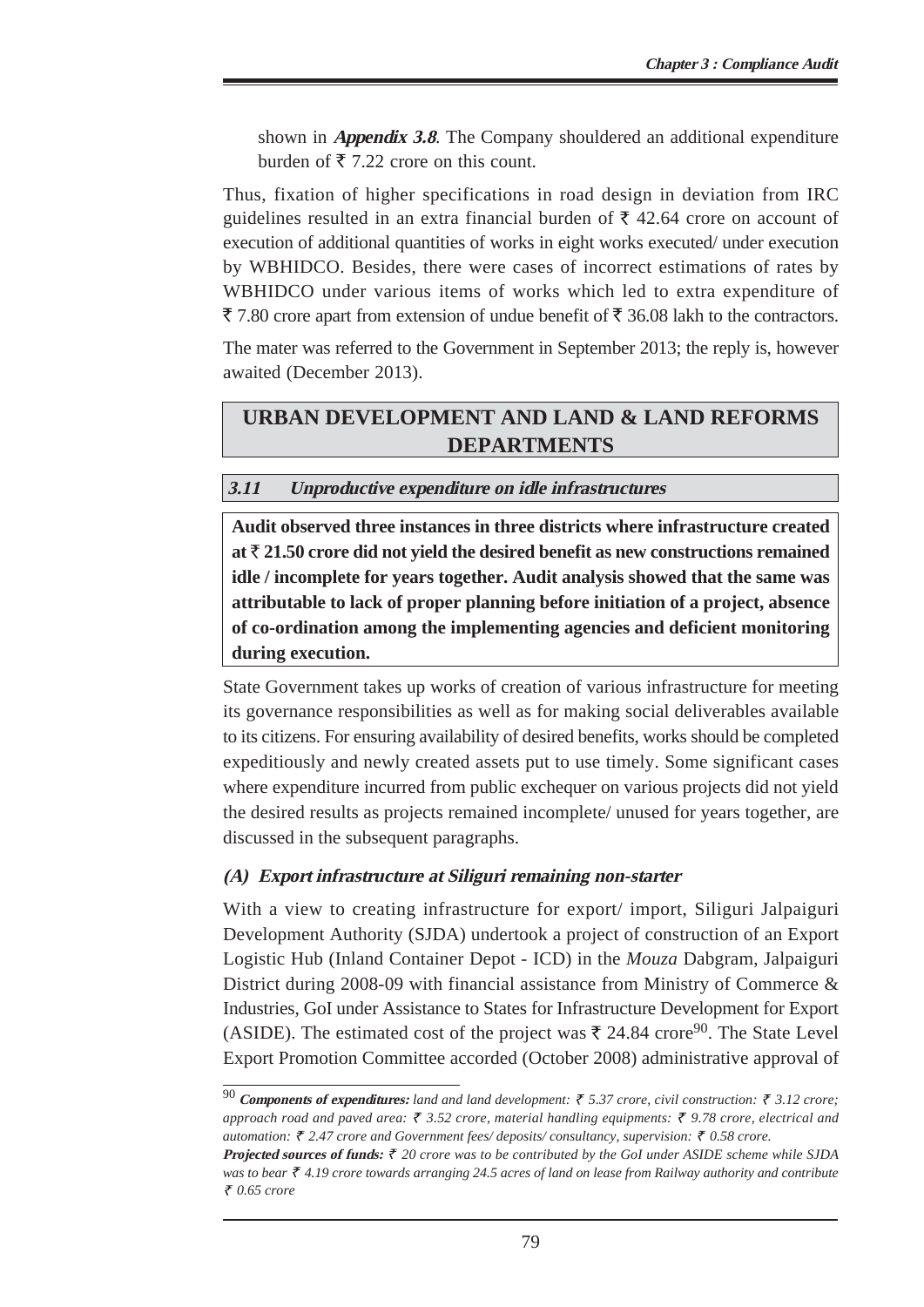₹ 18.89 crore under ASIDE and released ₹ 10.30 crore in three instalments. The logistic hub, targeted for completion by October 2010, envisaged projected annual export turnover of  $\bar{\tau}$  2500 crore in seven years time. SJDA decided that (July 2009) the operation, maintenance and management of the logistic hub were to be outsourced on Public Private Partnership (PPP) mode. The idea of SJDA authority was to complete the list of items in the DPR and hand it over to the private partner on "as where is" basis. The partner was to construct the railway siding (which was not included in DPR as it involved huge cost) and other residual works and make the logistic hub functional.

As of March 2013, expenditure on this project stood at  $\bar{\tau}$  13.67 crore<sup>91</sup> which included expenditure on land development ( $\bar{\tau}$  1.32 crore), construction of internal and approach road ( $\bar{\tau}$  1.80 crore), administrative buildings ( $\bar{\tau}$  0.64 crore), warehouse ( $\bar{\tau}$  0.50 crore) and supply/ installation of machineries and facilities<sup>92</sup> like hightension and low-tension electrical infrastructure, diesel generator sets, weigh bridge, three fork lift trucks, empty container handler, refrigerated unit at cold room, provision of computer and peripherals, etc. All the works were completed by March 2013, except for commissioning of cooling warehouse, physical progress of which stood at 90 *per cent*.

Records of SJDA revealed that as of August 2013, the logistic hub remains a nonstarter owing to non-finalisation of private partner for management of the ICD as discussed below.

- On two occasions (October 2009 and June 2010) tenders for selection of private partners were cancelled. While on the first occasion quoted premium by highest bidder was found to be much lower as compared to the estimated profit projected in the proposal, in the second occasion the highest bidder imposed certain conditions, which was not accepted by SJDA.
- SJDA invited fresh bids in November 2010. Out of three bids received, SJDA proposed (February 2011) selection of the highest bidder (offer being  $\bar{\xi}$  21.21 lakh per acre) to the Urban Development (UD) Department, as Department's approval was mandatory for PPP projects. However, the matter did not progress further as in view of interest evinced (May 2012) by Container Corporation of India  $(CONCOR)<sup>93</sup>$  for taking up the operation, maintenance and management of logistic hub. CONCOR, however, opined (May 2012) that the present site of logistic hub was not worthy of operation without rail siding with concrete pavement, which had not been a part of the Detailed Project Report. Cancelling all earlier bids, UD Department issued (June 2012) no

<sup>91</sup> *Excluding 4.19 crore spent by SJDA for taking 24.5 acres of land on lease from the Railway Authority* 92 *HT & LT infrastructure ( 1.50 crore) installed during July 2010 and February 2011, Diesel Generator sets ( 0.56 crore) supplied between August 2010 and February 2011, Weigh bridge ( 0.24 crore) installed in February 2011, fork lift trucks ( 0.43 crore) received in January 2011, provision of computer and peripherals*  $($   $\bar{\zeta}$  0.57 crore), refrigerated unit at cold room ( $\bar{\zeta}$  0.40 crore) in December 2011, commissioning of cooling *warehouse* ( $\bar{\tau}$  1.10 crore) in December 2011 etc. Empty container handler ( $\bar{\tau}$  1.34 crore) was shown to be *received in May 2012.*

<sup>93</sup> *A GoI undertaking under the Ministry of Railways*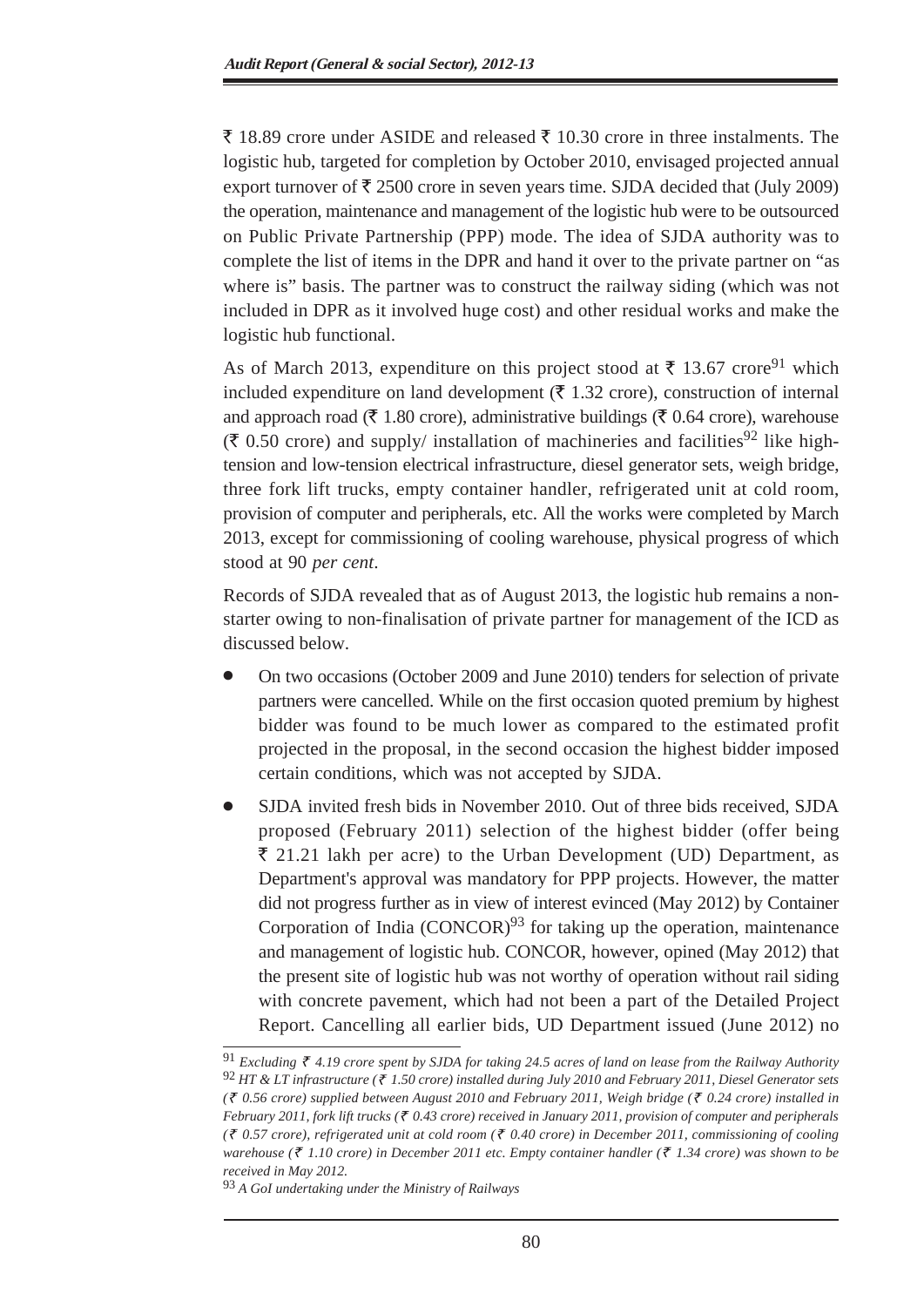objection for selection of CONCOR as partner. CONCOR was to submit a report on feasibility of construction of railway siding by June 2012. However, no response from CONCOR was received thereafter (as of March 2013).

SJDA, meanwhile, engaged (September 2012) a consultancy firm for selecting PPP partner for running the facility. No further progress has been made (August 2013) in this regard.

SJDA stated (June 2012 and September 2013) that machineries were purchased by SJDA as per DPR approved by ASIDE for ensuring availability of further instalment of funds in anticipation of timely completion of the project and to avoid price escalation. However, starting of the project was dependent upon engagement of private partner and construction of rail siding.

During joint physical inspection (June 2012) of the site by audit and representatives



**Brokem DG set and Fork lifts lying at logistic hub**

of SJDA it was observed that construction of the main office building, toilet block and warehouse were complete but the same remained unused. It was further seen that the fork lift trucks and DG sets were lying in the open ground with parts/ fittings/ tyres etc. broken/ missing, while the weigh bridge was in dilapidated condition. The Empty Container Handler was not found on site; SJDA intimated (June 2012) that the same was kept at FCI godown premises store at Bagrakote, Siliguri taken by SJDA on rent.

Thus, export infrastructure created at Siliguri incurring an expenditure of  $\bar{\tau}$  17.85 crore ( $\bar{\tau}$  13.67 crore plus  $\bar{\tau}$  4.19 crore) remains idle even after lapse of almost three years from the targeted date of completion of the project. Expensive sophisticated machinery procured for the same remains unused beyond their warranty periods with substantial possibility of damage. This was indicative of failure in synchronizing construction,

procurement and engagement of management contractor leading to desired level of export activities not being achieved.

## **(B) Unused Town Hall cum Auditorium at Rampurhat**

Work for construction of auditorium was assigned to West Bengal Industrial Infrastructure Development Corporation (WBIIDC) on a turnkey basis under MPLAD from Birbhum district. On completion, the auditorium was to be handed over to Rampurhat Municipality. The DM released  $\bar{\tau}$  1.61 crore (March 2005 to September 2008) to WBIIDC from MPLAD funds (2003-04 to 2007-08). WBIIDC incurred an expenditure of  $\bar{\tau}$  1.62 crore (February 2006 to September 2010) towards construction of the auditorium, stage craft, stage lights and other allied works. Pending formal handing over by WBIIDC, the auditorium was inaugurated in February 2009 by Rampurhat Municipality.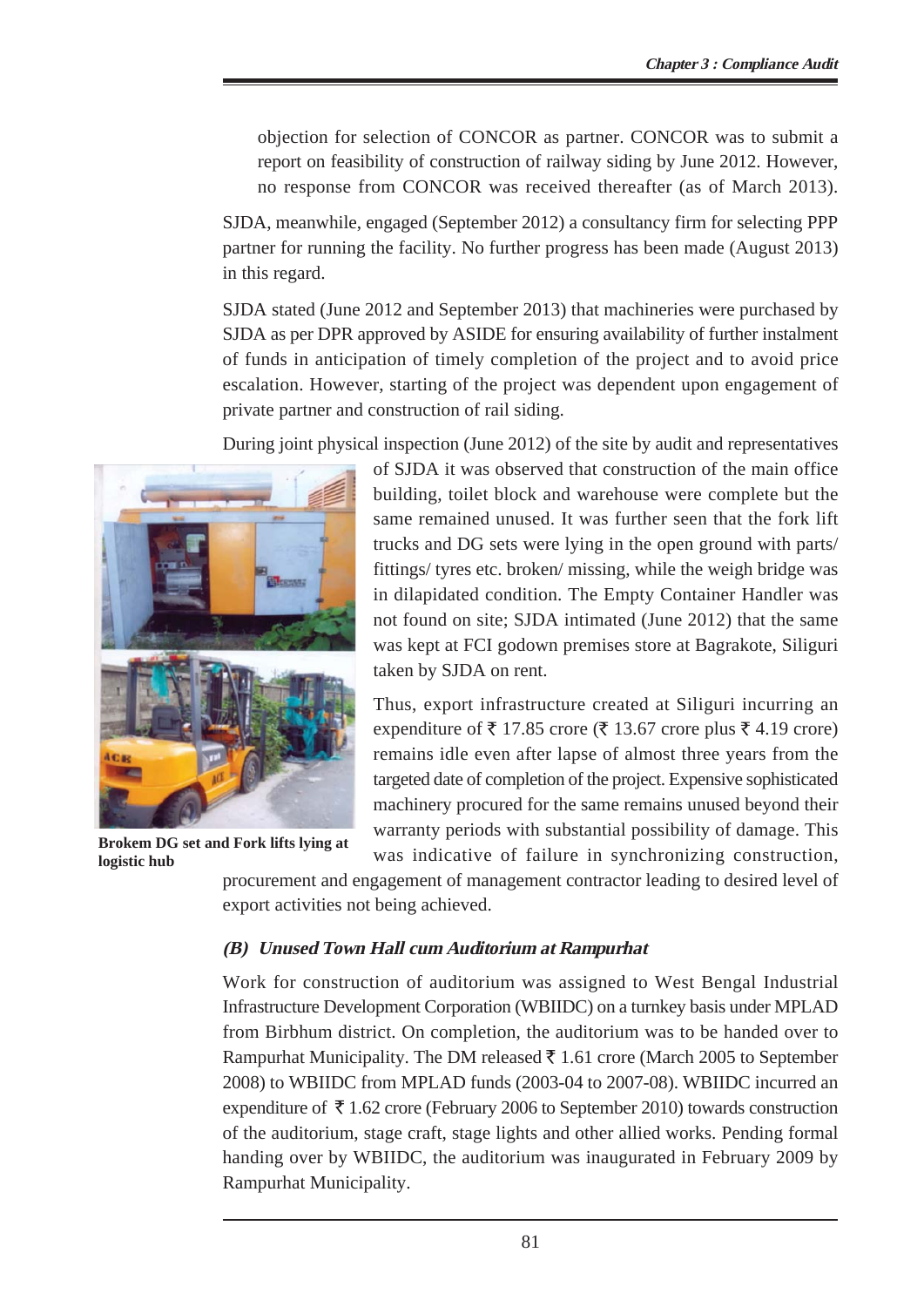Audit scrutiny (November 2012) of records of DM, Birbhum, however, revealed that the auditorium was not put to use till October 2012. Sub Divisional Officer, Rampurhat reported (May 2012) to the DM that the stage was unusable for holding any kind of cultural programme due to its undulation/ unevenness. The acoustic system was not functioning and leakage of rain water was noticed at a number of points in the hall. Besides, the auditorium also lacked amenities like drinking water, generator, modern sound system and lights etc. Formal inauguration of the auditorium in such an incomplete state, thus, seemed premature. Though DM had requested WBIIDC (July 2012) to complete residual works; no response was received from them. The District authorities accepted (December 2012) the audit observation.

Thus, the Auditorium remained incomplete and unused after eight years from starting of construction and almost five years after its inauguration leading to idle expenditure of  $\bar{\tau}$  1.62 crore from Government exchequer.

## **(C) Construction of Central Bus Stand at Malda remaining incomplete**

With a view to managing traffic congestion and controlling law and order<sup>94</sup>, Uttarbanga Unnayan Parshad (UUP) approved (September 2000) construction of a Central Bus Terminus (CBT) at Malda Town adjacent to National Highway 34 for North Bengal State Transport Corporation (NBSTC). District Land & Land Reforms Officer (DLLRO), Malda took over possession of  $35.51$  acres of land<sup>95</sup> identified for construction of the bus stand. UUP released (April 2001)  $\bar{\tau}$  1 crore in favour of DM with the stipulation to execute the work through PWD. Malda Zilla Parishad (ZP) allotted further funds of  $\bar{\tau}$  35 lakh (June 2001) for execution of the said work by its own engineering wing out of funds received from Transport Department for transport infrastructure.

DM issued (February 2004) administrative approval and financial sanction of  $\overline{\xi}$  1 crore to ZP for construction of CBT. However, at the instance of UUP, work was transferred to PWD and DM placed (January-February 2006)  $\bar{\tau}$  1.35 crore with EE, PWD.

However, in deviation from original plan, DM requested (July 2007) the L&LR Department to transfer 5 acres<sup>96</sup> for construction of a general bus stand for long distance buses, instead of constructing it exclusively for NBSTC. The land was handed over to EE, PWD in December 2007.

Work order for the construction of CBT (terminal building, bus shed, retaining wall, flexible pavement and rigid pavement) was issued in February 2008 for tendered amount of  $\bar{\xi}$  1.26 crore. DM also submitted (June 2008) an estimate of  $\bar{\xi}$  46.91 lakh for electrification work to Transport Department for allotment of funds and requested (June 2009) EE, Public Health Engineering Directorate (PHED), Malda to prepare an estimate for arrangement of drinking water and other basic amenities in CBT.

<sup>94</sup> *as the existing bus terminus was at the heart of the town*

<sup>95</sup> *From the Agriculture Department*

<sup>96</sup> *Out of 35.51 acres taken over by L&LR department from Agriculture Department*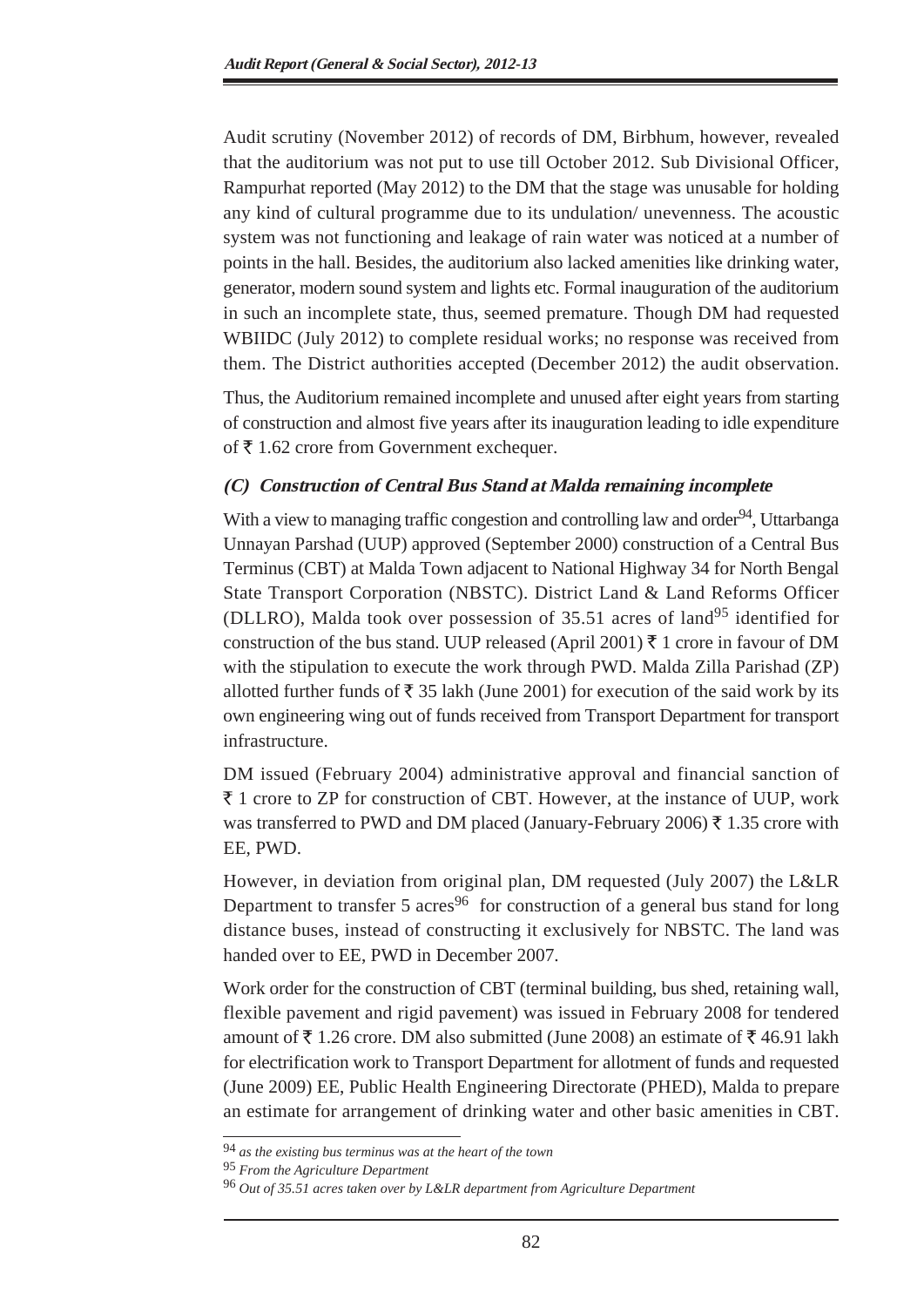However, response of the two Departments to DM were not forthcoming.

Works of terminal building, rigid pavements, flexible pavements and passengers' shed were completed by August 2010 at a cost of  $\bar{\tau}$  1.66 crore<sup>97</sup>. The bus-stand, however, could not be opened for public use due to infrastructural deficiencies.

Meanwhile, to make the scheme viable, Chief Engineer, PWD had prepared (June 2010) a consolidated estimate of  $\bar{\tau}$  5.40 crore including additional works to be done. DM further released (July 2009 to June 2012)  $\bar{\tau}$  0.87 crore to the EE, PWD for execution of the work and moved (February 2012) North Bengal Development Department (NBDD) for further funds for expansion of CBT. As of December 2012, additional works worth  $\bar{\xi}$  36.95 lakh on balance portion of passengers' shade and bus bay attached to the same were executed.

Thus, progress of the scheme was affected since inception by planning deficiencies as well as frequent modifications in the scope of works. As of December 2012, work of construction of CBT was incomplete after twelve years from release of funds and six years from issue of work order and works executed in phases for  $\bar{\tau}$  2.03 crore (of which  $\bar{\tau}$  1.93 crore was paid till December 2012). The Police authorities<sup>99</sup> also expressed (December 2012) their concern on traffic congestion and resultant law and order problems.

The matter was referred to Government in July 2013; reply had not been received (December 2013).

## **URBAN DEVLOPMENT, TRANSPORT AND IRRIGATION & WATERWAYS DEPARTMENTS**

#### **3.12 Infructuous expenditure on an unviable ferry service through a canal**

**Introduction of a canal ferry service in Kolkata without assessing its economic viability and popularity among passengers and ignoring the failure of the** trial run resulted in infructuous expenditure of  $\bar{\tau}$  4.32 crore.

Circular Beliaghata canal and New-Cut Keshtopur Bhangarekata canal, though used for navigation in the past, were reduced to drainage channels due to siltation coupled with parallel development of road transport. Government of West Bengal took up (March 2004) re-excavation<sup>100</sup> of 20.5 km of the canal system *inter alia*<sup>101</sup>

*<sup>97</sup> Land development (between March 2007 and April 2008) for 21.73 lakh; building/shed/pavement etc (between March 2008 and August 2010) for*  $\bar{\tau}$  *126.24 lakh; retaining walls (July-December 2009) for*  $\bar{\tau}$  *14.90 lakh and consultancy fees of 3.31 lakh.*

<sup>&</sup>lt;sup>98</sup> ₹ 33.19 lakh in July 2009, ₹ 42.46 lakh in August 2011 and ₹ 11.83 lakh in June 2012

*<sup>99</sup> In a communication from the Officer in Charge, District Traffic police, Malda addressed to Superintendent of Police, Malda*

*<sup>100 &</sup>quot;Re-excavation of the New Cut-Keshtopur - Bhangarekata khal System from its starting point at the Chitpur Lock on the river Hooghly to the outfall point of the Khal at Kulti on the river Hawagon -Kultigong" which included re-excavation of 13.5 km of Keshtopur canal and 7 km of Bhangarekata canal.*

*<sup>101</sup> Other objectives include undertaking beautification work along the canal banks in the phased manner and exploring the possibilities of utilising the ingress water from the river Hooghly into the re-excavated canal for raw drinking water source to cater the needs of both New Town and Bidhannagar Municipality.*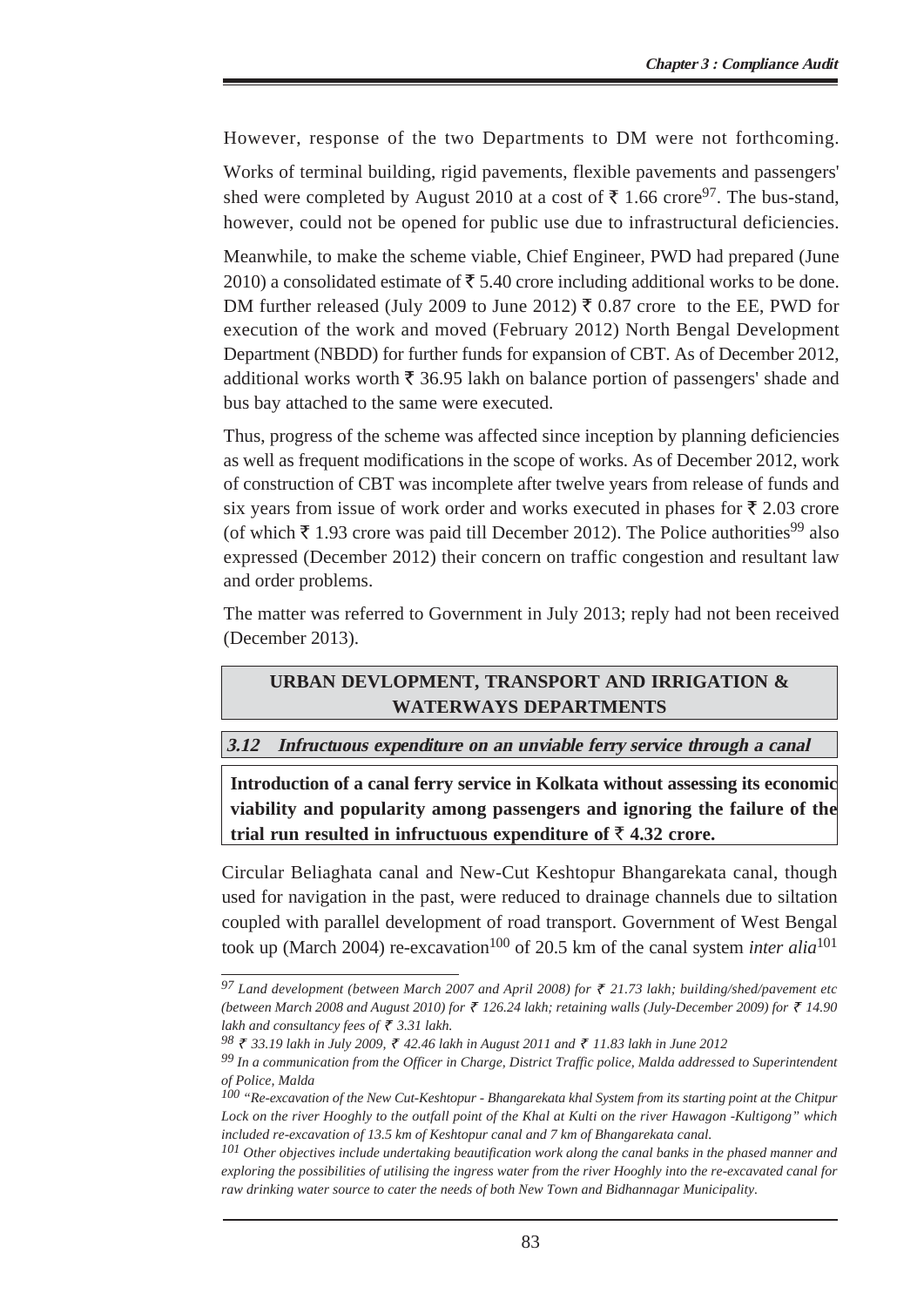for revival of navigational opportunities through the canal. This necessitated construction of seven steel foot bridges across the canal, construction of eight jetties and clearing Keshtopur canal by mechanized devices. Project was to be undertaken by West Bengal Housing Infrastructure Development Corporation (WBHIDCO). A technical committee<sup>102</sup> was formed (March 2004) for identifying scope of revival of the navigational opportunities in canal systems, which did not conduct any costviability analysis.

WBHIDCO entrusted the works of construction of foot bridges and jetties and clearing of Keshtopur canal by mechanized devices to the Canal Division, I & W Directorate and released  $\bar{\tau}$  6.25 crore between October 2006 and November 2007. Amount was fully utilised by the division towards the project upto March 2012.

WBHIDCO further released  $\bar{\tau}$  1 crore (August 2006 and February 2007) to West Bengal Surface Transport Corporation Limited (WBSTC) under the Transport Department for purchase of six vessels (four wooden and two steel vessels). Of this, WBSTC procured (August 2006) two steel vessels at a total cost of 54.40 lakh, each with carrying capacity of 100 passengers and four more wooden vessels at total cost of  $\overline{\xi}$  49 lakh (March 2007 to September 2007), each with carrying capacity of 50 passengers. WBHIDCO further released  $\bar{\tau}$  1.98 lakh (December 2007) for construction of five booking counters at the jetties and 24 lakh (June 2007 and December 2007) for electrical works at jetties.

Objective of canal navigation through introduction of ferry services was, however, not fulfilled as

- A private agency engaged (June 2006) through WBSTC at the instance of the Transport Department, for operation of ferry service through the canal, started trial run in October 2006 between Chitpur and Baishakhi, but declined (November 2006) to operate owing to financial non-viability and lack of popularity of the service.
- Subsequently, Hooghly Nadi Jalapath Parivahan Samabay Samity Limited (HNJPSS), a co-operative society, was entrusted (August 2007) by WBSTC to operate the ferry service with four wooden launches<sup>103</sup> acquired by WBSTC. Operative costs were to be borne by HNJPSS. HNJPSS operated the ferry service from August 2007 to January 2009 with only 13 *per cent* of the operating  $cost^{104}$  being recovered as revenue. HNJPSS submitted a claim of  $\bar{\tau}$  14.60 lakh towards operating loss sustained by it during this period, against

<sup>102</sup> *Retired Chief Engineer, I&W Directorate as Chairman, Superintendent Engineer, Eastern Circle, I&W Directorate as Member Secretary and Director General (Engineering), WBHIDCO, Chief Engineer Planning, Public Health Engineering Department, Chief Engineer, KMWSA, Chief Engineer (S&D), KMDA, Special Engineer, Salt Lake Reclamation & Development Circle, Executive Engineer, PHE, Bidhannagar Munipality as Members.*

<sup>103</sup> *The steel launches were not used as the same were not fit for plying in the canal.*

<sup>104</sup> *As worked out by WBHIDCO, against the average daily operating cost of 5598.00, average revenue stood at 754.00 (for first 61 days).*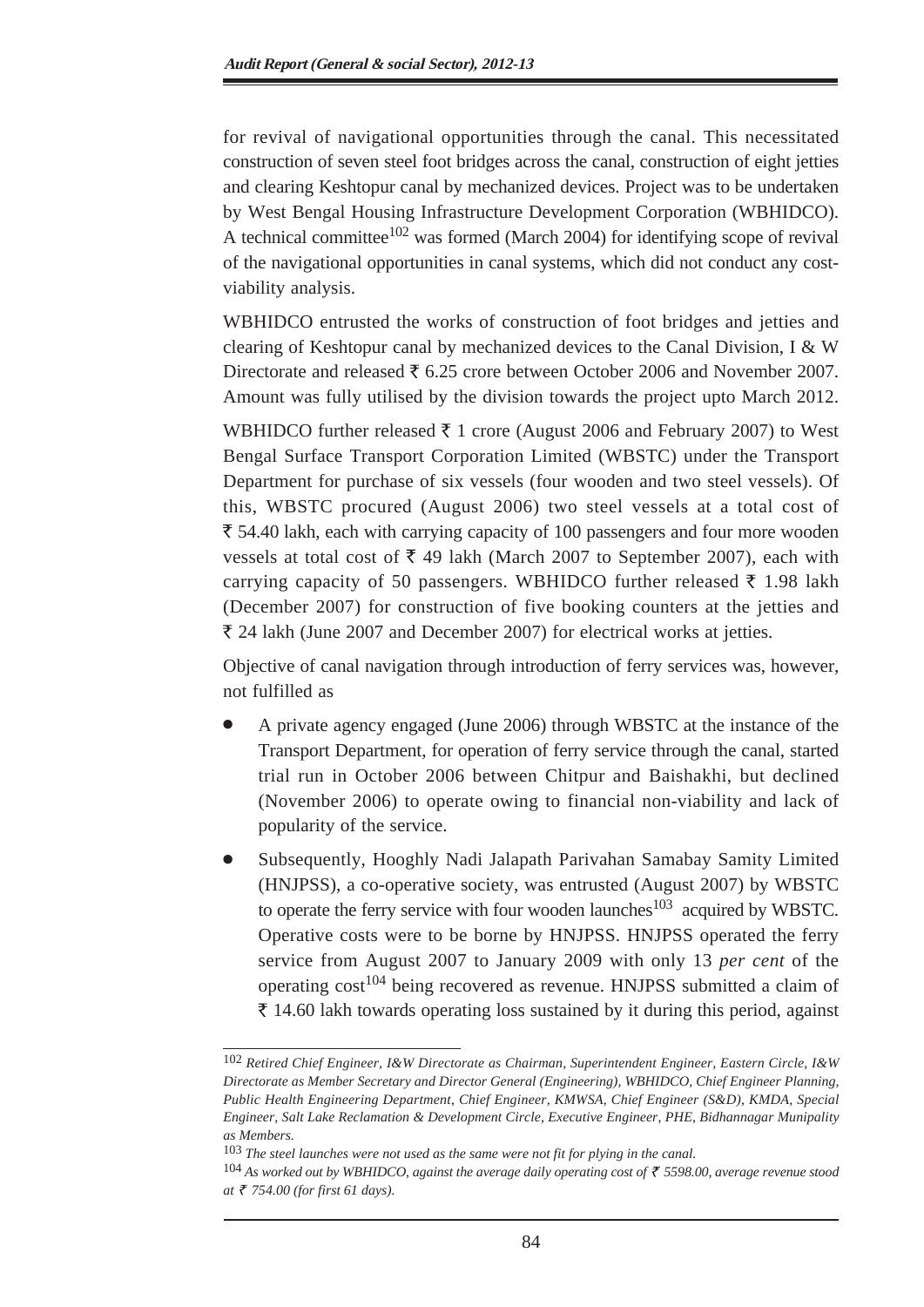which  $\bar{\tau}$  3 lakh was reimbursed (December 2007) by WBHIDCO. Finally the scheme was withdrawn in February 2009 and the four vessels were taken back by WBSTC.



**Present condition of the boats (August 2013)**

No further initiative either to resume ferry services or to productively utilise the launches has been taken. As of December 2013, all six launches were lying idle at Babughat and Howrah jetties. The wooden vessels were in dilapidated condition and fully/partially submerged in water and beyond economic repair. Condition of the jetties constructed in the canal had also deteriorated, of which one<sup>105</sup> had been encroached by an outsider.

Thus, ferry services in Kestopur Canal introduced at a cost of  $\bar{\tau}$  4.32 crore<sup>106</sup> without assessing economic viability, had to be discontinued due to non-sustainability rendering the expenditure of  $\bar{\tau}$  4.32 crore infructuous.

The matter was referred to Government in June 2013; reply had not been received (December 2013).

#### **GENERAL**

#### **3.13 Cash management in Government Departments**

**Deficient cash management by DDOs led to cash amounting to**  $\bar{\tau}$  **0.67 crore not being physically available, though included in the cash balance. Nonadherence to the prescribed provisions is fraught with the risk of misappropriation of public money.**

West Bengal Treasury Rules (WBTR) provides that:

- No money is to be drawn from the treasury unless it is required for immediate disbursement;
- All financial transactions are to be recorded in the cash book as soon as they occur under proper attestation by the Drawing and Disbursing Officer (DDO);

<sup>105</sup> *The jetty at 206 Bus stand on Keshtopur Canal.*

<sup>&</sup>lt;sup>106</sup> Construction of jetties :  $\bar{\tau}$  1.84 crore; purchase of launches :  $\bar{\tau}$  1.03 crore; mechanized clearing of canal- *1.19 crore; construction of booking counters : 0.02crore; electrification of jetties : 0.24crore.*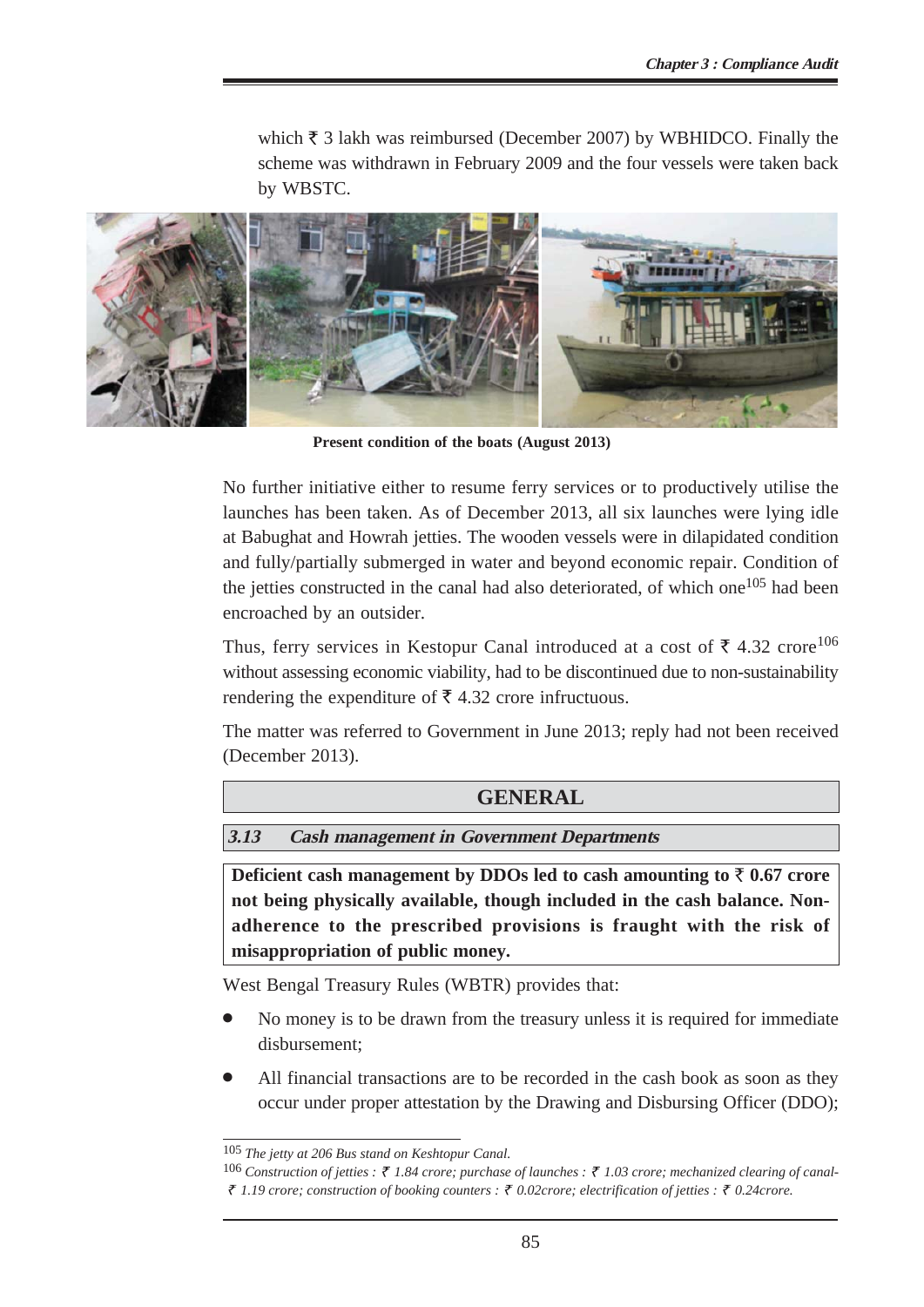Cash book is required to be closed every day and the head of the office is required to physically verify the cash balance at the end of each month and record a certificate to that effect.

Scrutiny of records of 19 (nineteen) DDOs in eight $107$  districts including Kolkata revealed financial irregularities due to non-compliance with the above provisions resulting in mis-utilisation of undisbursed cash, theft, robbery and suspected misappropriation of Government money. Physical verification of cash conducted at the instance of audit by 19 (Nineteen) DDOs during July 2012 to April 2013, revealed that  $\bar{\tau}$  46.75 crore were physically available against aggregate closing balance of  $\bar{\tau}$  47.43 crore as per the cash books indicating a shortage of  $\bar{\tau}$  0.67 crore (as detailed in **Appendix 3.9**). Of this amount, unadjusted vouchers accounted for  $\bar{\xi}$  15.43 lakh, while  $\bar{\xi}$  19.54 lakh was shown as advance from undisbursed cash for various purposes. As the amounts remained outside the cash book, this practice was fraught with risk. Besides, there was shortage amounting to  $\bar{\tau}$  32.28 lakh which was attributable to theft/robbery/unexplained cash shortage by various DDOs.

In case of NRS Medical College & Hospital, a shortage of  $\bar{\tau}$  2.59 lakh was noticed, out of which  $\bar{\xi}$  1.79 lakh pertained to period from 1980-81 to 1990-91, while the remaining shortage occurred during October 2011 to September 2012. Similar old cases of theft/ defalcation were also noticed in case of MSVP108, RG Kar MC & H; Superintendent, Malda District Hospital; Principal, Chittaranjan Seva Sadan, Kolkata and District Magistrate, Nadia.

Cases of non-adherence to the provisions of financial rules by DDOs have been pointed out continuously by audit in earlier years. Nevertheless, such irregularities continue indicating lack of control and monitoring. No initiative was noticed on the part of the DDOs and respective Controlling Officers to adjust the shortages carried over for years together.

Thus, non-adherence to the provisions of Treasury and Financial Rules and inadequate internal control over drawal and disbursement of cash by the DDOs continue to be a matter of concern exposing the Departments to the risk of misappropriation of public money.

## **3.14 Lack of response of Government to audit**

Principal Accountant General (Audit) (PAG) arranges to conduct periodical inspection of Government Departments to test-check transactions and verify the maintenance of important accounting and other records as per prescribed rules and procedures. These inspections are followed up with Inspection Reports (IRs) issued to the heads of offices inspected with copies to next higher authorities. Important irregularities

<sup>107</sup> *North 24 Paraganas (two offices), Kolkata (11 offices), Birbhum (one office), Dakshin Dinajpur (one office), Malda(one office), Purulia (one office), Howrah (one office) and Nadia (one office).* 108 *Medical Superintendent cum Vice Principal*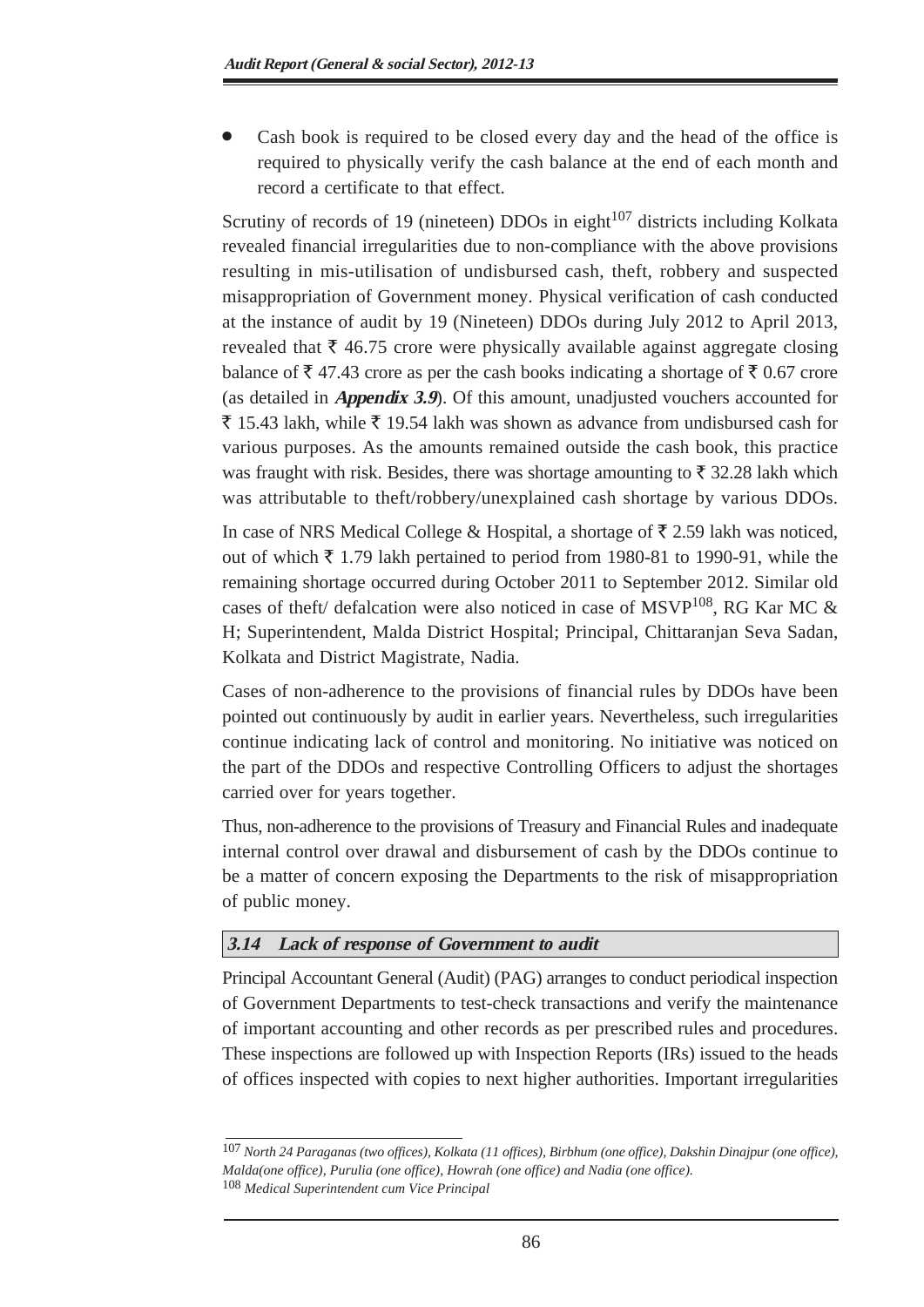and other points detected during inspection, which are not settled on the spot, find place in IRs.

Finance Department of Government of West Bengal, issued instructions (June 1982) for prompt response by the executive to IRs issued by the PAG to ensure rectificatory action in compliance with the prescribed rules and procedures and secure accountability for the deficiencies, lapses, etc. noticed during inspections.

The heads of offices and next higher authorities are required to comply with observations contained in the IRs and rectify defects and omissions promptly and report compliance to PAG. Serious irregularities are brought to the notice of the Government by the office of the PAG. A six monthly report showing the pendency of IRs is sent to the Principal Secretary/Secretary of the department to facilitate monitoring and settlement of outstanding audit observations in the pending IRs.

Inspection Reports issued since 1981-82 up to December 2012 relating to 233 offices in four departments (Disaster Management Department: 32 offices; Home Police Department: 67 offices; Urban Development Department: 116 offices and Fire & Emergency Services Department: 18 offices) disclosed that 718 paragraphs relating to 262 IRs remained outstanding at the end of June 2013. Of these, 28 IRs containing 37 paragraphs under Disaster Management and Urban Development Departments had been lying unsettled for more than 10 years.

Department-wise and year-wise break-up of the outstanding IRs and Paragraphs are detailed in **Appendix 3.10**.

The unsettled IRs contain 90 paragraphs involving serious irregularities like theft/ defalcation/ misappropriation of Government money, loss of revenue and shortages/ losses not recovered/ written off amounting to  $\bar{\tau}$  356.78 crore. Department-wise and nature-wise analysis of the outstanding paragraphs of serious nature showed the following position:

| Name of the<br>department    | Cases of theft/<br>defalcation/<br>misappropriation |        | Loss of<br>revenue |               | <b>Shortage/losses</b><br>not recovered/<br>not written off |               | <b>Total</b> |               |  |  |  |
|------------------------------|-----------------------------------------------------|--------|--------------------|---------------|-------------------------------------------------------------|---------------|--------------|---------------|--|--|--|
|                              | Para                                                | Amount | Para               | <b>Amount</b> | Para                                                        | <b>Amount</b> | Para         | <b>Amount</b> |  |  |  |
|                              | (₹<br><i>in lakh</i> )                              |        |                    |               |                                                             |               |              |               |  |  |  |
| Disaster Management          | 12                                                  | 40.46  | <b>Nil</b>         | Nil           | 02                                                          | 5.46          | 14           | 45.92         |  |  |  |
| Home (Police)                | 03                                                  | 25.78  | 01                 | 3.05          | <b>Nil</b>                                                  | Nil           | 04           | 28.83         |  |  |  |
| <b>Urban Development</b>     | 15                                                  | 44.93  | 48                 | 34751.82      | 02                                                          | 259.14        | 65           | 35055.89      |  |  |  |
| Fire & Emergency<br>Services | 01                                                  | 0.10   | 0 <sub>5</sub>     | 545.91        | 01                                                          | 01.27         | 07           | 547.28        |  |  |  |
| <b>Total</b>                 | 31                                                  | 111.27 | 54                 | 35300.78      | 05                                                          | 265.87        | 90           | 35677.92      |  |  |  |

**Table 3.2 : Analysis of outstanding paragraphs**